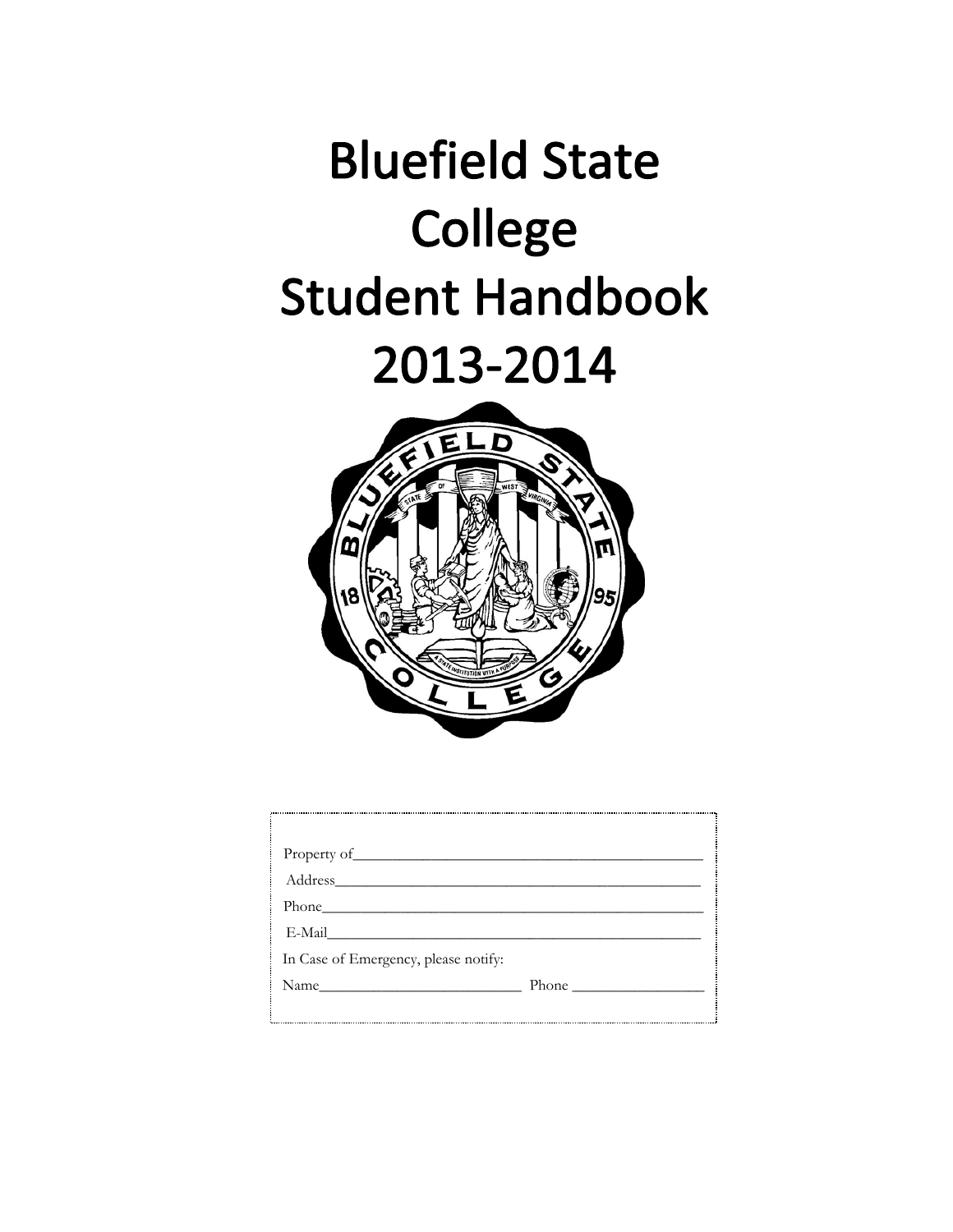#### **WELCOME TO BLUEFIELD STATE COLLEGE**

Dear Bluefield State College Student,

I count it a privilege to welcome you to Bluefield State College. Our goal is to work with you as you proceed toward achieving your academic goals and preparing for a more fulfilling and rewarding life and career in the years to come.

This Student Handbook will be a helpful and meaningful source of information as you proceed through the 2012-2013 academic year. I encourage you to take some time to gain familiarity with the contents of the Student Handbook and use it as a tool to enhance your college experience at BSC.

The Bluefield State College family wants you to succeed. Our faculty, staff, and administration stand ready to answer your questions and help you along the way. Best wishes for the coming academic year and beyond.

Sincerely,

Marsha V. Krotseng, Ed.D. President

Dear Bluefield State College Student,

It is a pleasure to welcome you to Bluefield State College. I look forward to meeting you in the weeks ahead and encourage you to take part in the extensive array of academic, cultural, and social activities available at Bluefield State College.

The Student Affairs and Enrollment Management staff is here to help you in achieving your academic and personal goals. We hope your years at Bluefield State College will be exciting, stimulating, and rewarding.

Bluefield State College is dedicated to preparing you for a career and helping you develop the skills that will equip you to assume a leadership role in society. All members of the staff are here to help you to succeed.

Sincerely,

 $\overline{\mathsf{hn}}$  C. Cardwell Vice President for Student Affairs & Enrollment Management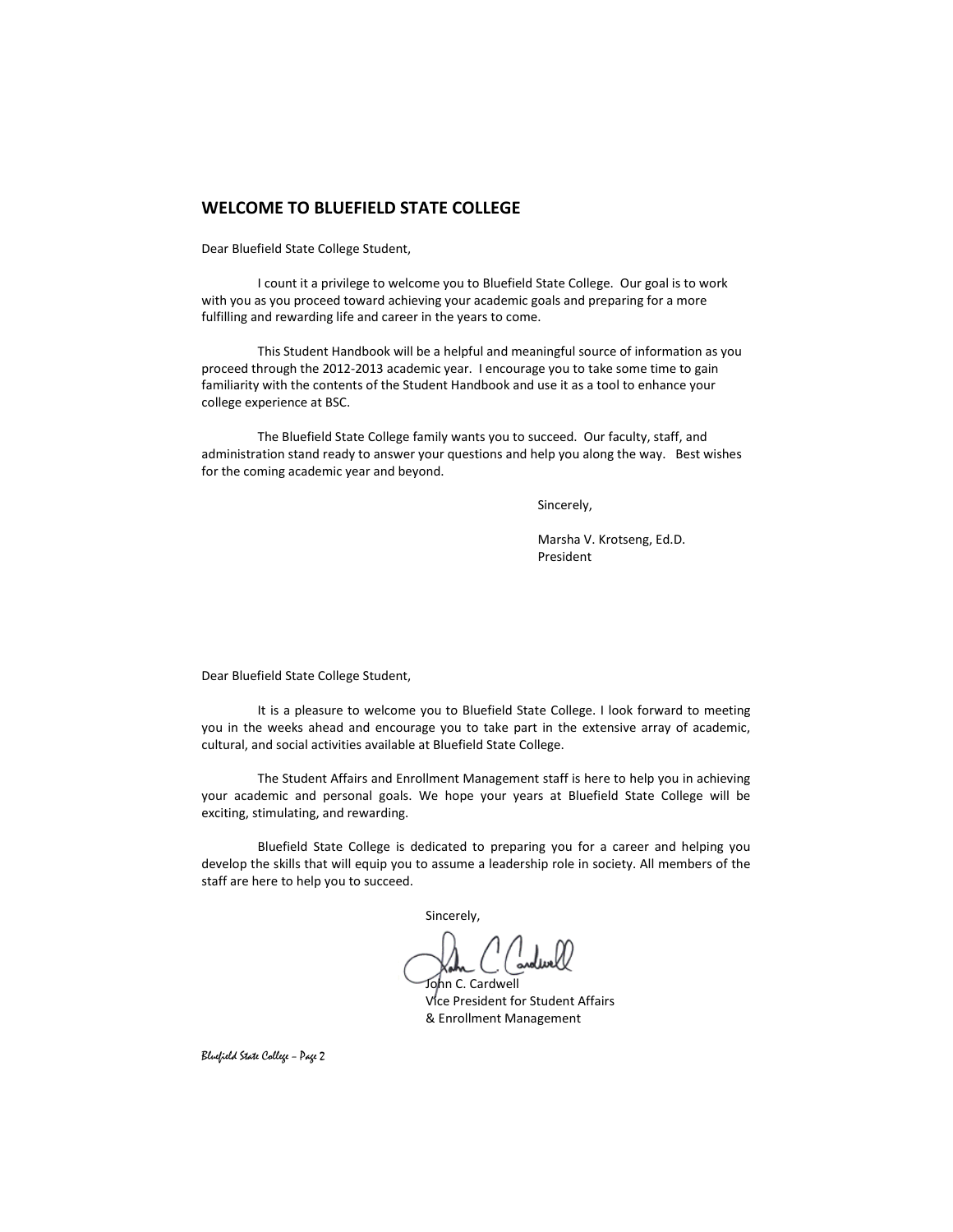#### Dear Students,

On behalf of the Student Government Association, I would like to take a moment and welcome you to Bluefield State College. The fact that you have made the decision to continue your education shows that you have the determination it takes for success. If you are arriving on campus for the first time or this is your last year, take a moment to take it all in. Your time here at Bluefield State will pass very quickly, and will give you memories that will continue to comfort you throughout your life. Everyone at BSC is here to ensure your success. You will find that Bluefield State offers a wide variety of programs that will help guide you in your scholastic adventure. These programs include the Student Government Association or SGA, as many of us refer to it.

The SGA is a group of students whose peers have elected them to represent the entire student body. These senators are here to place your needs above their own and ensure that you always have the tools you need to succeed at Bluefield State. These representatives are the official liaisons between the students, faculty, and staff of BSC's campus. The student body is also represented by a member of this year's SGA who sits on BSC's Board of Governors, as well as two SGA members who will represent our students on the College Council. The Student Government Association is built on our vision of students helping students achieve greater success.

Being the President of SGA, I look forward to working with the student body to endure you all have an exciting and memorable year. I want each of you to know that you are the key to making the 2013-2014 year unforgettable. The SGA is here to help you with achieving an amazing year, so we always ask for your feedback. You are always encouraged to bring us your ideas and fresh views. The suggestions you make can help in continuing the growth and success of BSC.

It is truly a pleasure, and an honor, to be your Student Government President for the 2013-2014 school year. I hope you are a excited about the many events and activities that we will be providing you this upcoming school year. If you have any questions or concerns please feel free to contact any of your SGA representatives. If ever you would like to contact me directly please feel free to do so. The SGA office is located in the Harris-Jefferson Student Center in room 118. You can also reach the office by phone at 304/327-4185. Thank you for your time and I'm looking forward to us all having an outstanding school year!

Warmest regards,

#### Jerry Perdue

Student Government Association President 2013-2014 [perdue\\_jd@live.bluefieldstate.edu](mailto:perdue_jd@live.bluefieldstate.edu)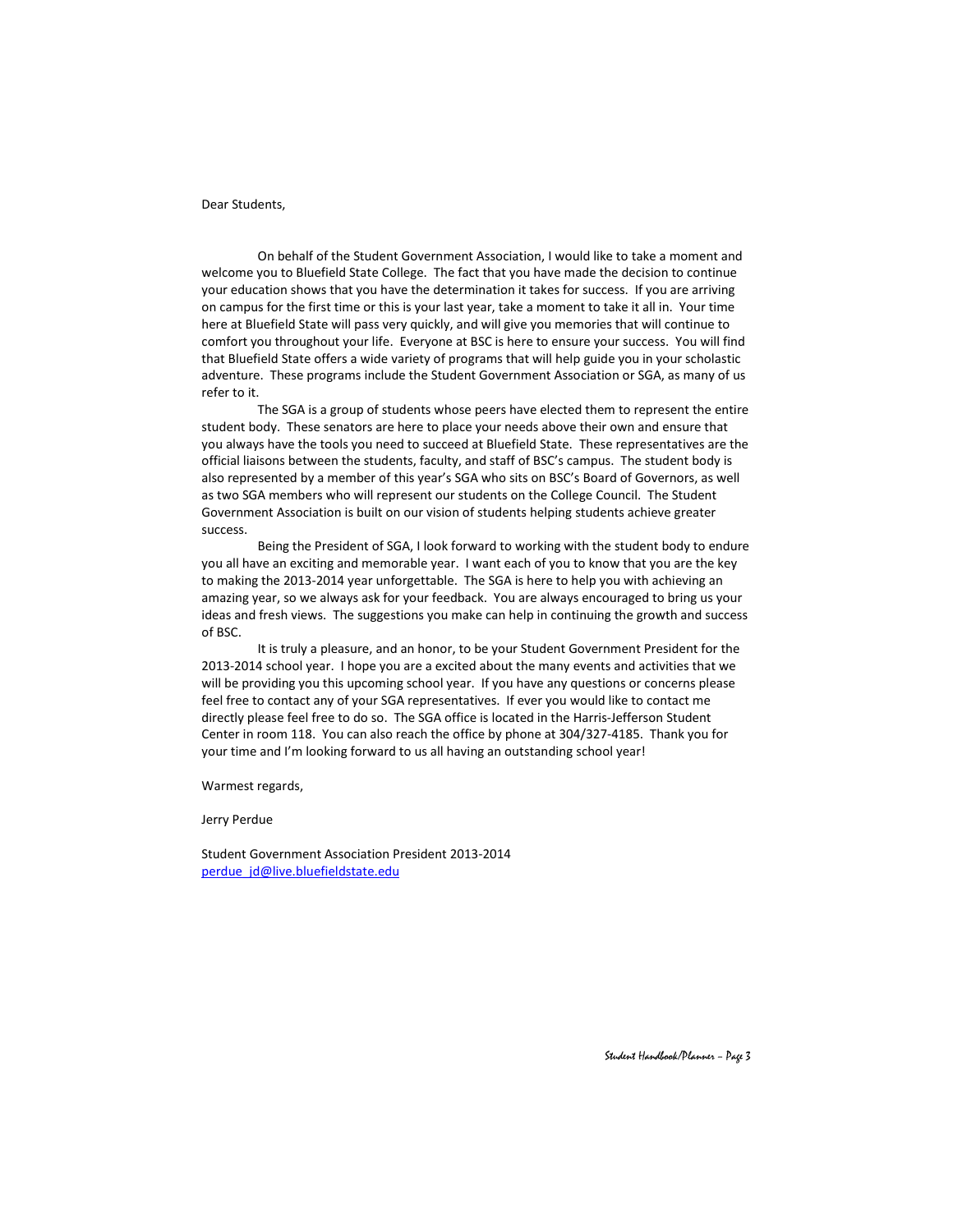#### **QUESTIONS**

| WHERE TO GO                   | LOCATION                                  | EXT.      |
|-------------------------------|-------------------------------------------|-----------|
| <b>Activities on Campus</b>   | <b>SC-Student Life Office</b>             | 4187/4186 |
| Athletics                     | PE-Athletic Director                      | 4191      |
| <b>Bookstore</b>              | <b>SC-Student Center</b>                  | 4182      |
| <b>Career Services</b>        | CH-308 - Career Services                  | 4011      |
| Catalogs                      | <b>CH-Admissions Office</b>               | 4065      |
| Change of Major               | <b>CH-Counseling Center</b>               | 4444      |
| Classes: Enrollment/          |                                           |           |
| Drop/Add/Change               | CH-Registrar's Office                     | 4060      |
| Computer Labs                 | PE-ITC                                    | 4057      |
|                               | <b>DH-Dickason Hall</b>                   | 4407      |
|                               | <b>BS-Basic Science Building Room 108</b> |           |
|                               | Library                                   | 4056      |
| Online Learning, Distance     | <b>ITC-P407</b>                           | 4578      |
| Education, Blackboard         | DH-462                                    | 4545      |
| Moodle                        |                                           | 4591      |
| Degree Information            | <b>CH-VP for Academic Affairs</b>         | 4068      |
| Discrimination/Grievances     | <b>CH-Human Resources Office</b>          | 4049      |
| <b>Emergencies</b>            | <b>CH-Office of Public Safety</b>         | 4180      |
| Financial Aid/Work-study      | <b>CH-Financial Aid Office</b>            | 4020      |
| General Campus Info.          | <b>CH-VP for Academic Affairs</b>         | 4068      |
| Grades on File                | CH-Registrar's Office                     | 4060      |
| <b>Student Health Center</b>  | PE-Health Center                          | 4170      |
| <b>Information Literacy</b>   | Library                                   | 4052      |
| <b>International Students</b> | <b>CH-Admissions Office</b>               | 4065      |
| Lost and Found                | CH-Office of Public Safety                | 4180      |
| Library Card                  | Library                                   | 4054      |
| <b>Meeting Rooms</b>          | SC-Student Life Office                    | 4187      |
| <b>Parking Decals</b>         | <b>CH-Office of Public Safety</b>         | 4180      |
| <b>Parking Fines</b>          | <b>CH-Business Office</b>                 | 4047      |
| Posters for Display           | SC-Student Life Office                    | 4186      |
| <b>Report Violations of</b>   |                                           |           |
| <b>College Regulations</b>    | <b>CH-VP Student Affairs</b>              | 4567      |
| Sexual Harassment             | CH-Human Resources or                     | 4049      |
|                               | <b>CH-VP for Student Affairs</b>          | 4567      |
| <b>Student Insurance</b>      | CH-VP for Student Affairs                 | 4567      |
| <b>Student Housing</b>        | SC-Student Life Office                    | 4186      |
| <b>Student Organizations</b>  | <b>SC-Student Life Office</b>             | 4186      |
| <b>Student Publications</b>   | <b>SC-Student Life Office</b>             | 4186      |
| <b>Study Skills</b>           | <b>CH-Counseling Center</b>               | 4444      |
| Swimming Pool/Fitness Ctr     | SC-Student Life Office                    | 4430      |
| <b>Technical Support</b>      | DH-123                                    | 4090      |
| Testing: ACT, PRAXIS, etc.    | <b>CH-Counseling Center</b>               | 4444      |
| <b>Textbooks and Supplies</b> | SC-Bookstore                              | 4182      |
| Tours of the College          | <b>CH-Enrollment Services</b>             | 4500      |
| <b>Transcript of Grades</b>   | CH-Registrar's Office                     | 4060      |
| <b>Tuition Payment</b>        | CH-Cashier's Office                       | 4047      |
| Tutoring                      | <b>BS-Student Support Services</b>        | 4098      |
|                               | <b>CH-Counseling Center</b>               | 4444      |
| Veteran's Information         | CH-Registrar's Office                     | 4060      |
| Withdrawal from School        | <b>CH-Counseling Center</b>               | 4444      |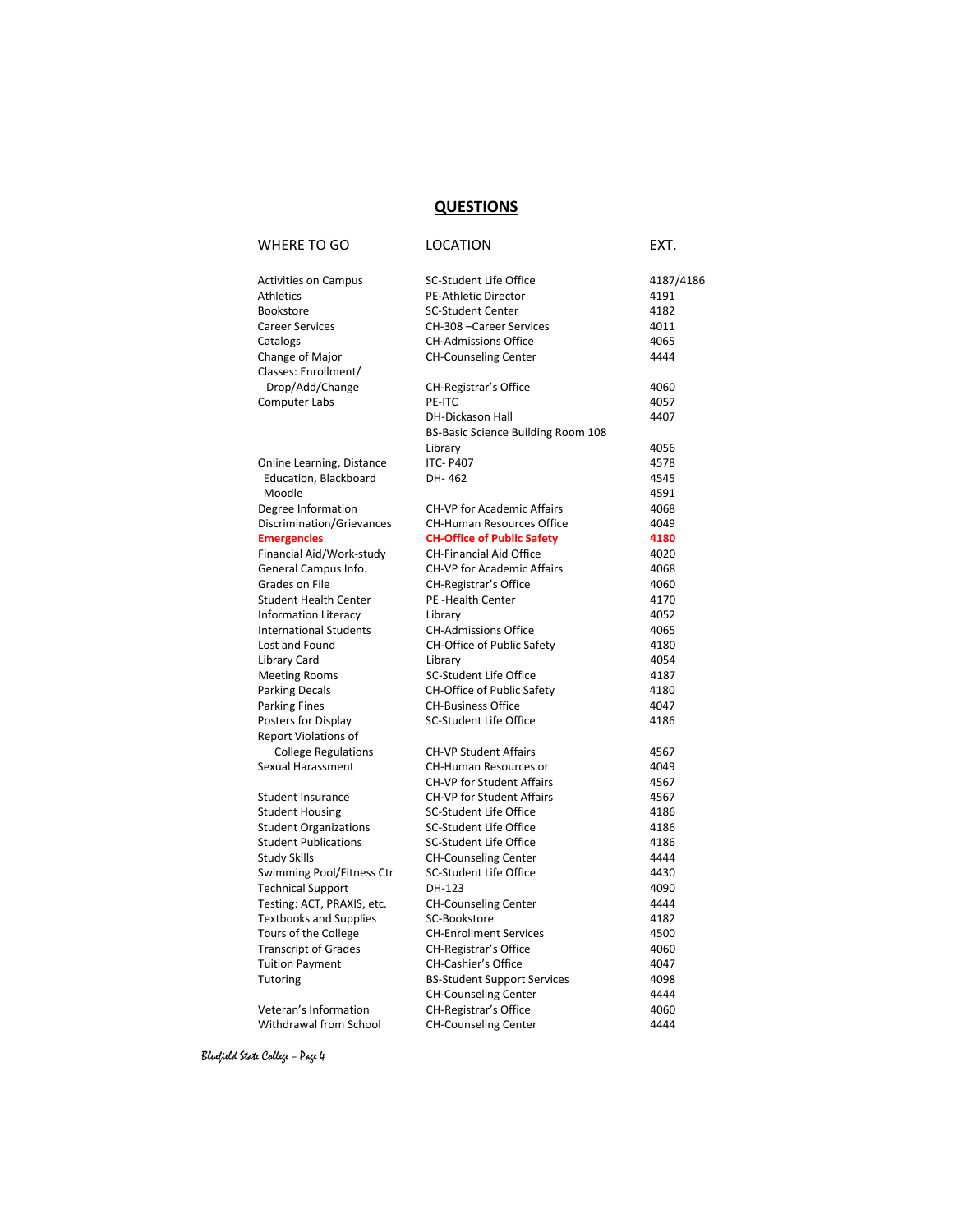#### **BLUEFIELD STATE COLLEGE**

#### **HISTORY**

To serve the racially segregated public schools in the coal camps, progressive citizens of both races worked together to establish Bluefield Colored Institute, a "high graded school for Negroes," in 1895. The institution thereafter evolved into a black teacher's college, adopting formal teacher training in 1909 and was renamed "Bluefield State Teachers College" in 1931. The name "Bluefield State College" was adopted in 1943, reflecting a growth in the number and diversity of the institution's academic programs.

Bluefield State College was integrated after 1954. By the 1960s, the College had a comprehensive four year program of teacher education, arts and sciences, and engineering technology. Gradually, a variety of two year technical programs evolved in response to local needs.

Bluefield State College has emerged as a four year state supported college with a primary academic emphasis in professional and technical programs. The liberal arts offerings of the College are designed to enhance its unique mission.

#### **MISSION STATEMENT**

The mission of Bluefield State College is to provide students an affordable, accessible opportunity for public higher education. An historically black institution, Bluefield State College prepares students for diverse professions, graduate study, informed citizenship, community involvement, and public service in an ever-changing global society. The College demonstrates its commitment to the student's intellectual, personal, ethical, and cultural development by providing a dedicated faculty and staff, quality educational programs, and strong student support services in a nurturing environment.

#### **VISION STATEMENT**

Bluefield State College is committed to being the region's leading institution of higher education. Embracing the diversity that shapes our world, the College strives to assist students from all walks of life to achieve their personal and professional goals. Using the expertise of faculty and staff, along with the commitment of its students and alumni, Bluefield State College will continue to strive for excellence in learning, service to the community, and advancements in research. Proficiency in these areas enables the Institution and its graduates to make important contributions at the community, state, national, and global levels.

Bluefield State College provides a diverse range of curricular and co-curricular interactive opportunities to its students, faculty, staff, alumni, and members of the community. The College builds towards the future with continued emphasis on recruiting and retraining motivated students and highly credentialed faculty and staff; achieving university status; offering Master's level programs; and expanding its programmatic offerings through distance education initiatives.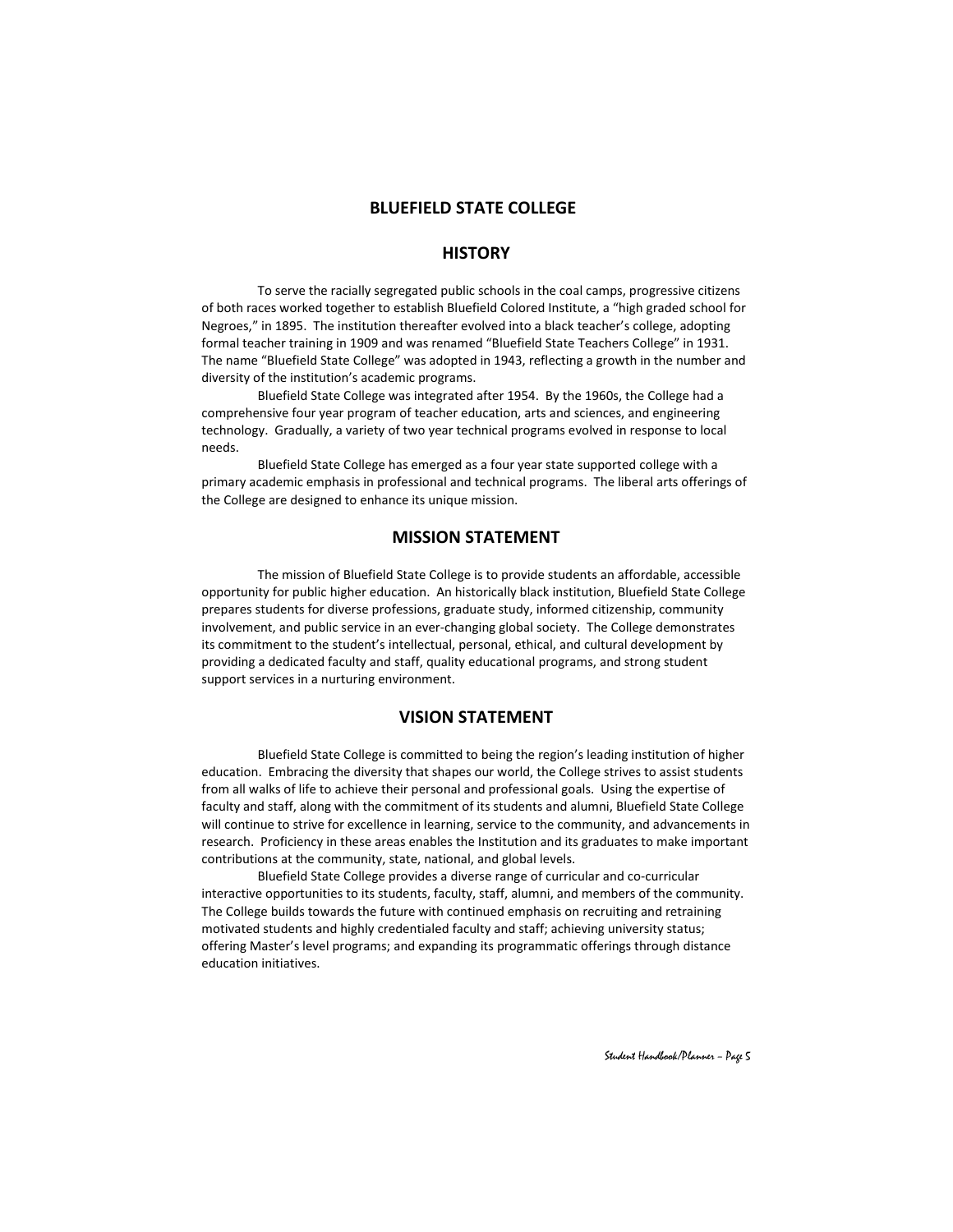## **The Division of Student Affairs & Enrollment Management**

**The staff of Student Affairs and Enrollment Management serve many roles consistent with the mission of Bluefield State College. Their beliefs about higher education serve as the foundation for their commitment to the development of "the whole person." Areas of staff responsibility include:**

#### **● Recruitment/Retention**

The staff establishes early contact in the community and public schools to promote the value of, as well as the opportunity for, higher education. Through appropriate intervention strategies, students are provided services to foster individual success.

#### **● Student Development**

Students are provided the opportunity to develop and achieve their individual goals with the coordinated support, cooperation and encouragement of faculty and staff. High expectations will be set and communicated while engaging students in active learning. Students are enriched and encouraged socially, intellectually, culturally, economically and personally through classroom as well as extracurricular activities.



#### **● Staff Development**

The staff cultivates lifelong learning by engaging in ongoing developmental and professional training. Through networking techniques and sharing of resources, the staff continues to grow while seeking to improve student and institutional performance.

#### **● Public Relations/Community Service**

The staff nurtures and promotes a positive image in the community through volunteerism, active citizenship and participation in area events, activities and organizations. The staff strongly encourages community involvement in student life and promotes community access to campus facilities.

#### **The Student Life Office**

The presence of the Student Life Office is evidence of the commitment of Bluefield State College (BSC) to the belief that education extends beyond the classroom. In addition to academic enrichment, BSC is committed to the social, cultural and physical development of our students.

How do students get involved in campus organizations and as members of committees or boards? Key people who can help are in the Student Life and Student Government Offices in the Harris-Jefferson Student Center. Of course, instructors, academic advisors and staff members of most offices might also be able to assist.

#### **Our Mission**

*The Office of Student Life is committed to providing services designed to support the College's academic programs and to help students enhance and enrich their own social, cultural, and physical development; the Office is dedicated to assisting students to gain as much as possible from a 'total' college experience. We accomplish this by working with and providing support for the students as they participate in extracurricular activities, clubs and organizations, leadership opportunities and other related learning experiences outside of the classroom.*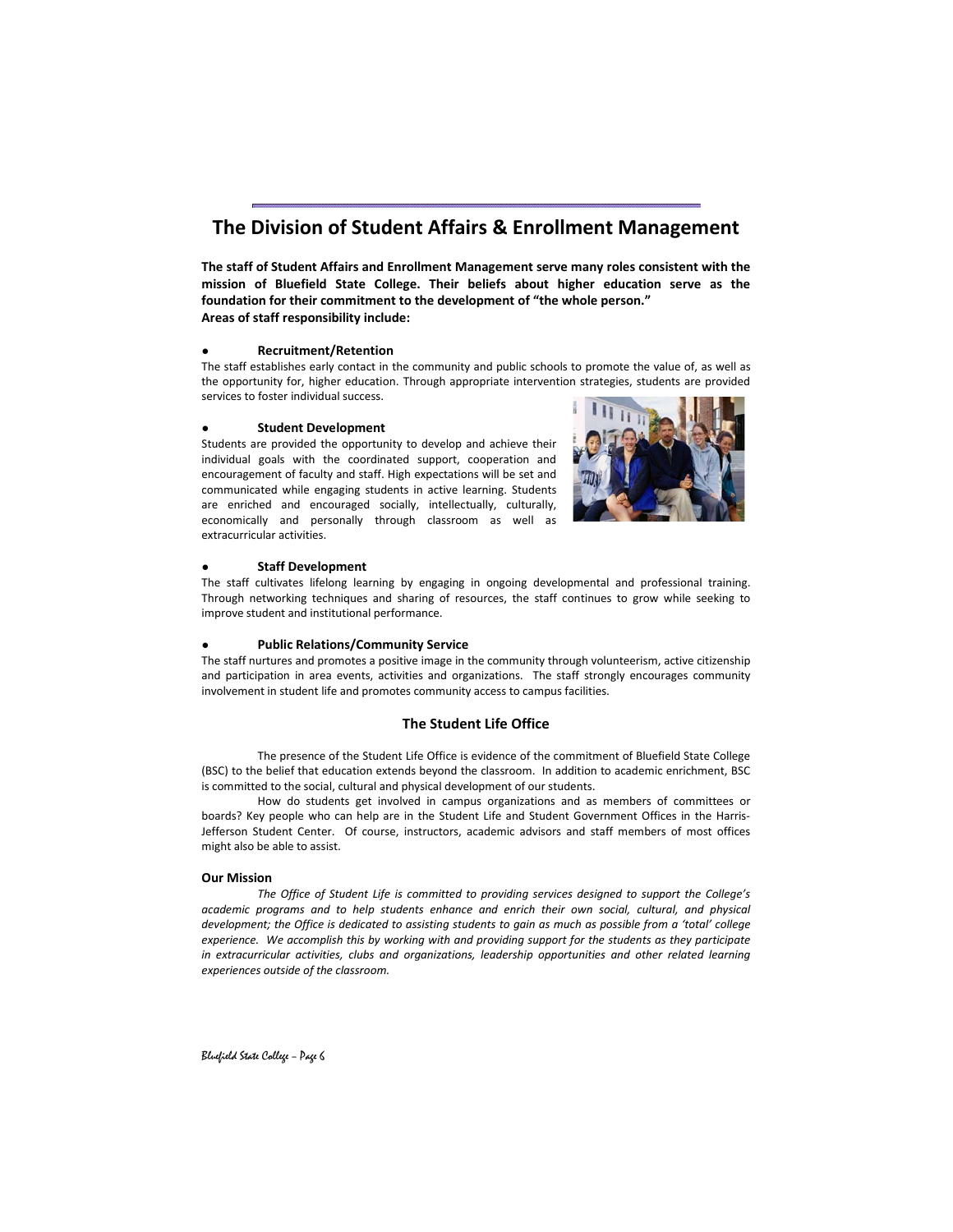#### **Advertisements and Announcements**

There are State laws governing the placement of banners, posters, stickers, etc., on college property. Since the penalties could be somewhat serious, all members of the campus community, and all visitors, are asked to become familiar with the policies printed below prior to placing or posting any materials. Authorization for placement or posting of materials allowed by policy may be obtained through the Office of Student Life, located in the Harris-Jefferson Student Center.

- 1. Posters, fliers, etc., should be cleared and stamped "approved" by the Student Life Office before they are placed in any campus location.
- 2. The responsibility of bulletin board supervision rests with the Dean in each respective building.
- 3. Outside interests (those seeking to post materials who are not students, staff or faculty) should contact the Student Life Office, Harris-Jefferson Student Center.
- 4. All unauthorized materials, outdated materials, or materials placed improperly, will be removed.

#### **Event Calendar & Facility Scheduling**

The College's calendar of events is maintained in the Office of Student Life. Dates for activities are available in that office. The following facilities are scheduled through the Student Life Office:

| <b>Basic Science Auditorium</b> | <b>Hebert Art Gallery</b> |
|---------------------------------|---------------------------|
| (Lobby and Patio)               | Lounges                   |
| <b>Student Center Game Room</b> | Cafeteria                 |
| Private Dining Room             | <b>Fitness Center</b>     |

The remaining facilities are scheduled through the following offices:

Conley Hall Conference Room (second floor) - President's Office Classrooms (campus wide) – Deans Gymnasium & Tennis Courts- Athletic Director Tierney Conference Center – Dean of Nursing & Allied Health Tierney Auditorium – Dean of Nursing and Allied Health

Reservation of a facility will require the completion of a space usage application available in the Office of Student Life. This Office will provide forms for work orders, which must be completed and forwarded to the Maintenance Department for the set-up of any equipment, such as tables, chairs, microphones, podiums, etc. All space usage applications and work orders must be submitted at least **two weeks** in advance of the proposed activity. An appropriate cleanup fee will be charged. All approved activities must have a campusaffiliated sponsor present throughout the duration of the activity, with the sponsor's name and contact information identified on the space usage application. Any damages to the facility and/or its contents will be the responsibility of the applicant.

#### **Greek Council**

Fraternities and sororities affiliated with the College are represented on the Greek Council at Bluefield State. They represent both national and local Greek organizations. Each organization participates in a competitive rush program offering prospective members the opportunity to learn more about the Greek system and the individual fraternity or sorority.

Sororities and fraternities provide the unique experience of combining social activities, service projects and friendship. Social activities include informal parties and Greek Week. Service projects involve the membership in a variety of activities, as well as each group's designated philanthropy. Such activities as organizing a blood drive, conducting food drives for the needy, entertaining underprivileged children, visiting the elderly and supporting a variety of community projects provide opportunities for the members to reach out to others. Greeks also participate in campus events by sponsoring candidates for the Homecoming Court, intramural sports and representatives in Student Government.

Greeks at Bluefield State offer a wide range of possibilities for involvement. Each sorority and fraternity has its own character, but all strive for the personal development of the member and the bond of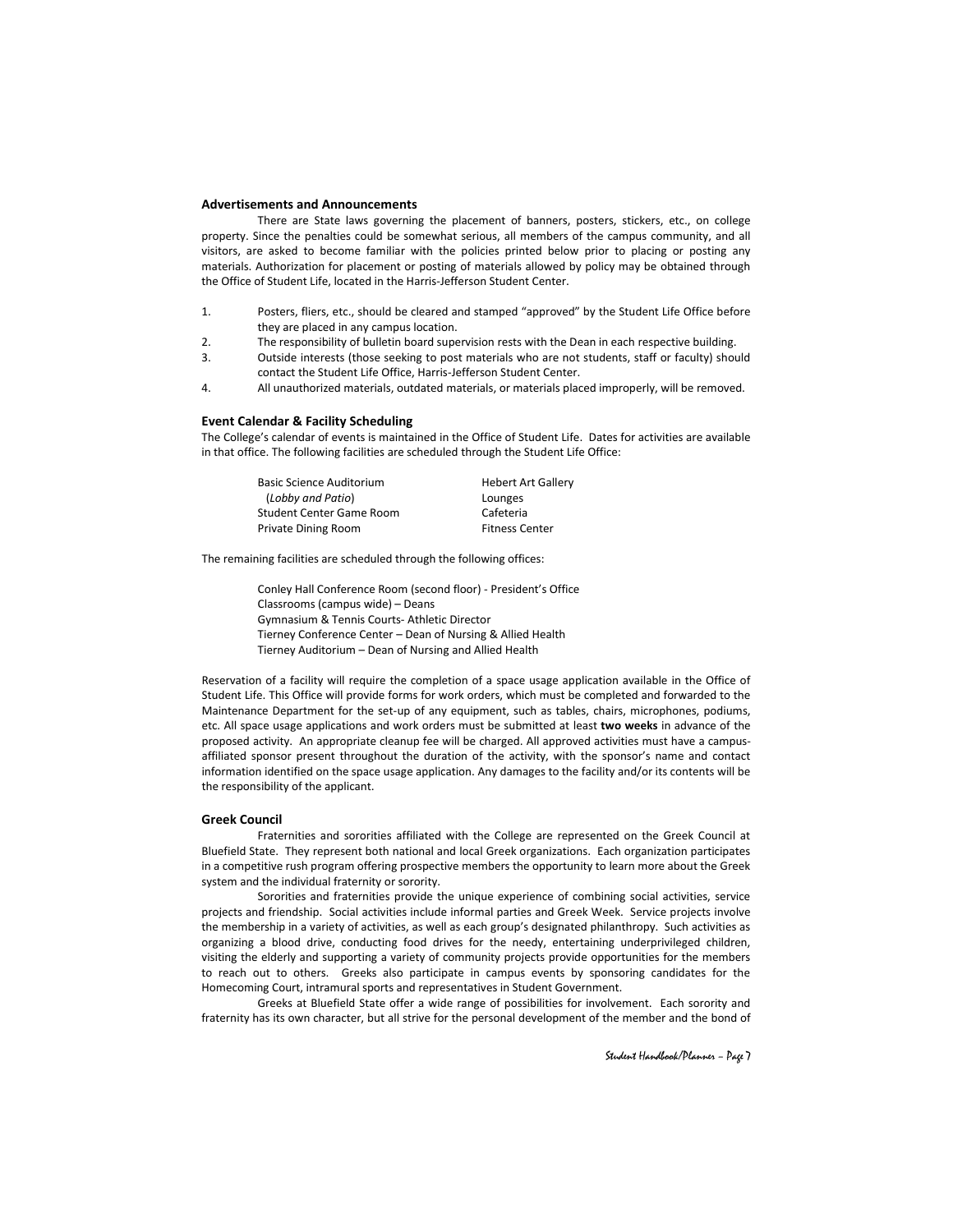sisterhood and brotherhood within the group. Greek organizations are provided direction and leadership by the Greek Council and its advisor. Membership requires a minimum of a 2.0 cumulative GPA with at least 12 semester hours completed.

#### **Housing Assistance**

The Student Life Office helps students to understand the process of finding housing. A professional staff member is available year–round to assist with students' housing needs. This office maintains a current listing of landlords in the Bluefield area whose landlords have completed and filed with the BSC Housing Office all required self-inspection standards; current listings are available via visiting the College's website by just clicking on "residential Housing". Upon request, the Student Life Office will assist students by providing maps of the Bluefield area, tips on apartment hunting, and work with students individually to locate suitable properties for specific student needs (ex: handicap). The BSC Student Housing Office is located on the top floor of the Harris-Jefferson Student Center, Room 203.

#### **Intramural and Recreational Sports Program**

The primary purpose of the Intramural, Recreation and Sports Activities Program at Bluefield State College is to provide a diversified mixture of activities to meet the demands, needs and concerns of our students. The program is designed to aid the student in the development and acquisition of skills which can be utilized throughout his or her life, and to afford

the individual an opportunity for successful participation in an activity. The intramural program of activities includes team sports, as well as individual sports for men, women and "co-rec" teams. Team sports include: flag football, volleyball, basketball and softball. The individual-dual sports include the following: basketball, billiards, tennis, table tennis, chess, golf, racquetball,



backgammon, darts, bowling, spades, foosball, foul shooting and 3-point shooting. For unstructured recreation, the swimming pool, the fitness center, tennis courts, and the gymnasium are open daily.

The Intramural/Recreation Office and the Student Life Assistant's Office are located on the ground floor of the Harris-Jefferson Student Center, where students may pick-up entry forms and rules. Upcoming events are always advertised campus-wide.

#### **Student Government Association (SGA)**

The Student Government Association's purposes are to represent the students in the decision making process directly affecting students and BSC; to serve as a channel for the expression of student opinion; to encourage the personal and academic development of students through their participation in student activities; to promote unity among the entire academic community of the college; to enhance the relationship between the academic community and its service area; to maintain an active relationship with the BSC Alumni Association; and to promote student responsibility and leadership.

The SGA is composed of 30 student representatives elected by the student body at-large. Its constitution was ratified by the majority of the student body who voted.

The members of the Student Government Association serve as representatives to numerous college wide committees. Students are able to participate in the decision-making process of the College and contribute to the formulation of campus policies and procedures. Students have voting rights in many of these groups and serve as advocates for general student needs.

Student Government members dedicate considerable time to their responsibilities by attending bimonthly meetings, serving on committees, working on projects, and answering and assisting in student concerns. All those who are involved gain personal satisfaction and leadership skills which serve them in other areas of their lives.

When vacancies occur in the Student Government Association throughout the year, they are filled from a group of students who have submitted an application of interest. For more information, or to pick up an application, stop by the SGA Office (Rm 118A – Phone: 304/327-4185) or the Student Life Office (Rm 203) in the Harris-Jefferson Student Center.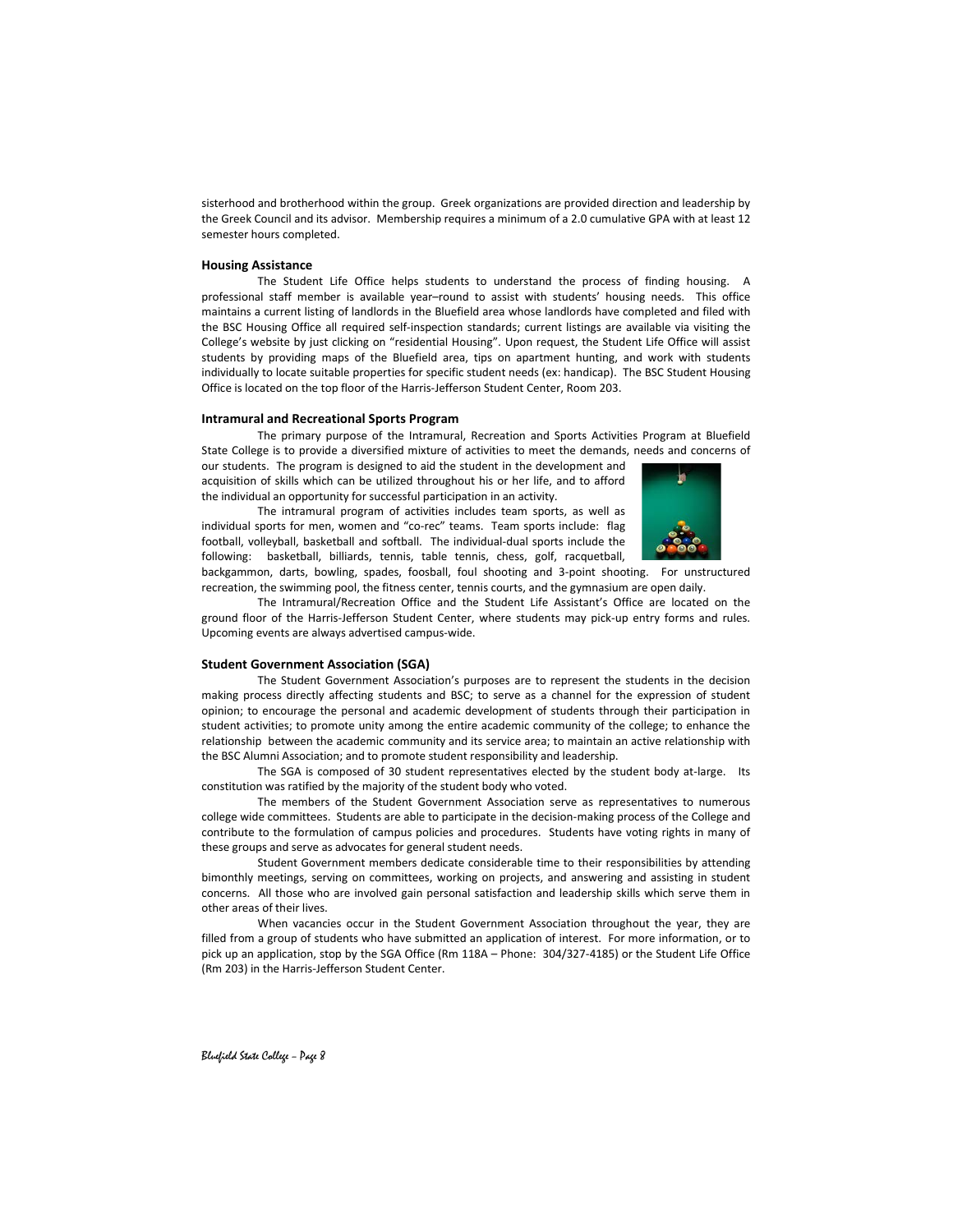#### **Student Organizations**

Organized student groups are integral parts of the total educational program at Bluefield State College. They contribute to students' educational progress in many different ways: recreational, broadened horizons, experience in living–learning activities closely related to classroom work, involvement in professional–type organizations, exercise of democratic citizenship, development of strong and lasting friendships, leadership development opportunities and involvement in activities of the College. To these ends, the College encourages student organizations and activities. It is the policy of Bluefield State College that recognized student organizations may not exclude students on the basis of race, gender, national origin or religious affiliation (certain exceptions do exist for social, Greek and religious organizations on the basis of gender or religion).

All recognized student organizations will affirm to the College that their membership selection policies are in compliance with this policy. In the case of regional, national or internationally affiliated groups, the Bluefield State Chapter must affirm to the College that the membership selecting policies and procedures of the parent organization do not contradict College policy.

Appropriate decorum and supervision are expected at all activities, especially those to which the entire student body is invited. Organizations are responsible for the admission of guests, both invited and uninvited. Closed activities are limited to Bluefield State College students, staff and faculty.

Organizations on the Bluefield State campus include fraternities, sororities, and various departmental, professional and special interest groups. Students interested in recognized student organizations or in starting a new organization should stop by the Student Life Office for more information.

The following is a list of recognized campus organizations:

#### *Society/Organization*

- ASCE American Society of Civil Engineers International Student Organization Baptist Student Union Model UN Blue Chicory Players **Phi Beta Lambda (Business)** Blue Devil Press Phi Eta Sigma – Freshman Honor Society BSC ASALH Organization **Pre-Med Club** BSC Coalition Against Tobacco<br>
Campus Ministries
Compus Antistries
Campus Ministries
Compus Antistries
Compus Ministries
Compus Ministries
Compus Antistries
Compus Ministries
Compus Antistries
Compus Antistries
Compus Anti Delta Mu Delta (Business Administration) Student Government Association Emerging Leaders Institute Student Nurses Association<br>
EnviroMentalists<br>
Student Nurses Association ENACTUS USS Yeager Chapter Starfleet Healing Hands ISA – Instrumentation, Systems and Automation Society
- American Society of Civil Engineers Kappa Delta Pi National Education Honor Society Student Association of Radiographers Student Nurses Association Beckley WV Education Association, BSC Chapter

#### *Sports Clubs*

Lady Blues Crew (Women's Basketball) Student Athletic Advisory Committee (SAAC)

#### *Greek Organizations*

#### *Greek Council:*

*Fraternities Sororities* Delta Sigma Tau Delta Chi Omega Lambda Chi Omega Phi Sigma Zeta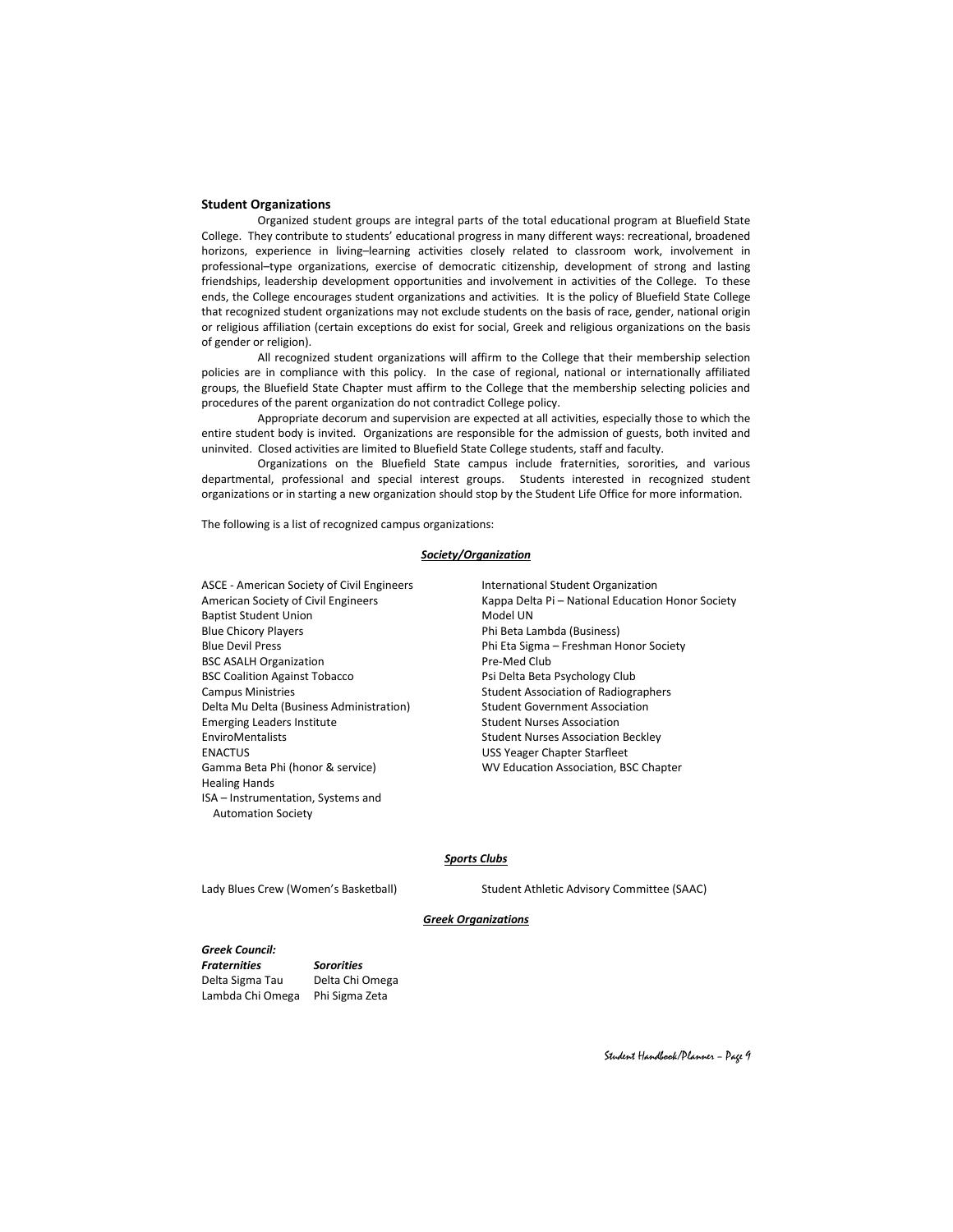#### **BSC Student Activities**

A variety of programs are presented throughout the by the Student Life Office. Cultural events featuring professional musicians, theater or dance groups, comedians, coffeehouse entertainers, novelty shows and guest lecturers comprise a roster pleasing to the diverse interests of the BSC community.

Student Life provides a way for students who are interested in student activities to become involved. Special events and programs for the students are arranged by this Committee. Students interested in participating on the Committee are invited to contact the Student Life Office, Harris-Jefferson Student Center - Room 203.

Please note that speakers or performers may appear on campus upon the extension of an invitation by a member of a College organization, but they must first be approved by the organization's advisor or appropriate officers as the first step in the approval process. When a fee is involved, prior request and approval must be processed through the Student Life Office before the invitation is extended. The invitation to outside speakers must always represent the desire of a recognized College organization. College facilities may be used only for activities or purposes which pertain to the educational mission of the College. In approving activities, the appropriate committee uses the educational purpose as an essential criterion and schedule. These events should be coordinated within the Student Life Office to utilize time periods which maximize attendance. It should also be noted that liability for campus–sponsored trips is only covered for those who are transported in State vehicles. Therefore, it is suggested that all participants be transported in a State vehicle.

#### **Student Publications**

Published "for and by the students of Bluefield State College," *The Bluefieldian,* provides bimonthly editions of news, sports and other features in and around the "campus community". *The Bluefieldian* does accept articles for publication from non-staff members, including individual students, faculty, college staff and student organizations. *The Bluefieldian* considers for inclusion any information deemed of general interest to the college community. The staff and advisor of *The Bluefieldian* reserve the right not to publish submitted materials that could be considered offensive or inappropriate to the campus community.

#### **Harris-Jefferson Student Center**

The Student Center houses the Student Life Offices, College cafeteria, Student Government Office, game room, Campus Corner Bookstore, Greek Lounge, the Hebert Art Gallery and the Private Dining Room. Hours vary according to the season of the year and are posted at all times and publicized through *The Bulletin* and *The Bluefieldian.* The Student Center is not a public building. Individuals who are not Bluefield State students are permitted in the Student Center only as guests of a student or of the College. Requests for use of space in the Student Center are made through the Student Life Office at least two (2) weeks in advance. Suggestions and comments concerning the Student Center should be sent to the Vice President for Student Affairs and Enrollment Management.

#### **Student Eligibility for Participation**

To be eligible to participate in extracurricular activities, a student must be in good academic standing. BSC does not have a minimum cumulative grade point average (GPA) requirement for students to be involved in organizations, but allows those organizations to establish their own requirements. The College has established a minimum 2.0 cumulative GPA for individuals who wish to (1) hold any elected or appointed office, (2) serve on campus committees, and/or (3) represent BSC in any public appearance. (exception: the rules and policies of the West Virginia Intercollegiate Athletic Conference). Organizations wishing to determine the academic status of potential members should make requests through the Office of the Student Life.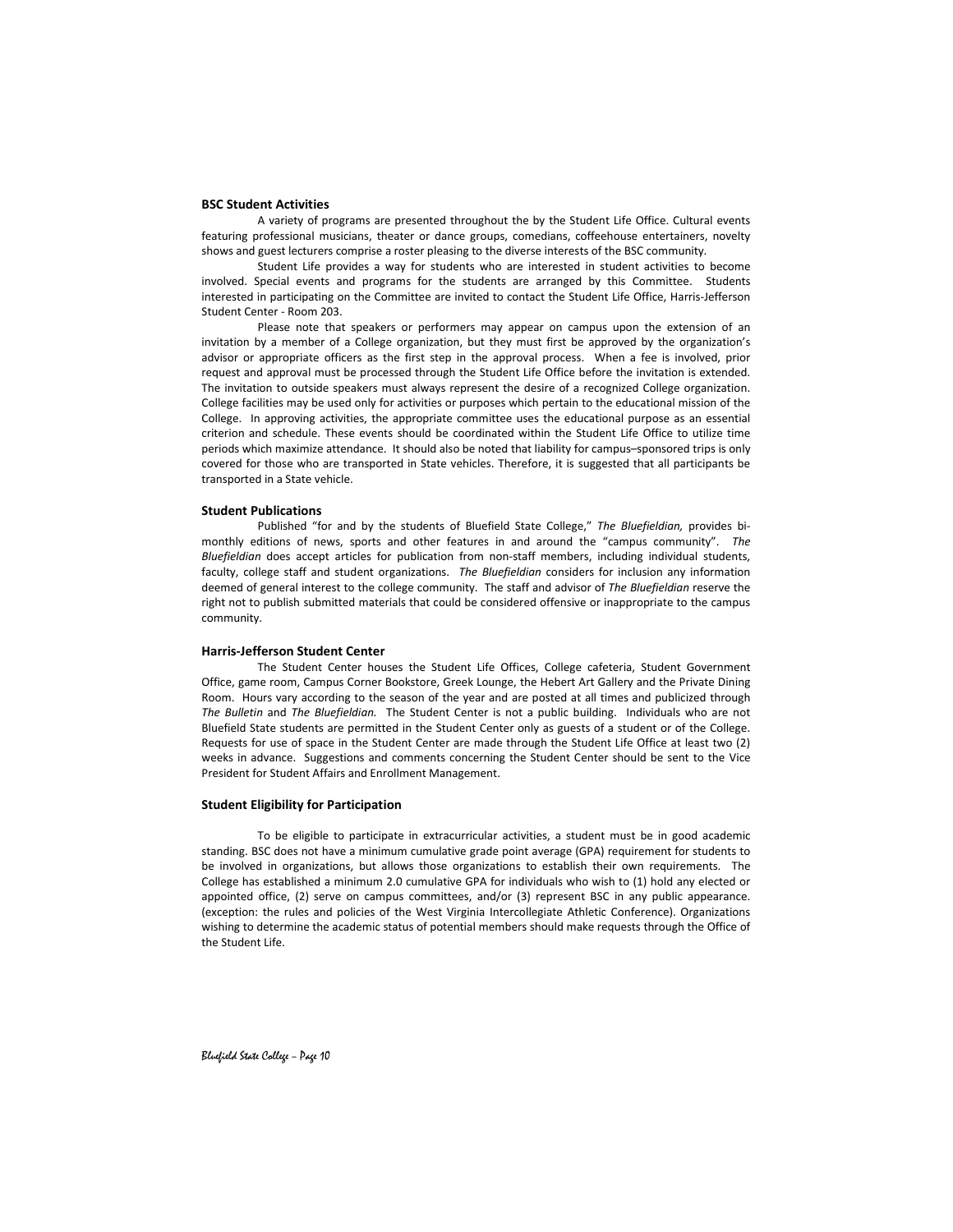#### **Intercollegiate Athletic Program**



The Intercollegiate Athletic Program of the College is supervised by the Director of Athletics and is advised by the Athletics Committee and the Institutional Compliance Committee. Intercollegiate competition is provided in men and women's basketball, cross country, and tennis; men's baseball and golf; and women's softball, volleyball, and cheerleading. The Intercollegiate Athletic Program offers those students who have a desire for competition beyond the intramural level an opportunity for self-fulfillment and self-expression.

The Bluefield State College "Big Blues" and "Lady Blues" are members of the West Virginia Intercollegiate Athletic Conference (WVIAC) and the National Collegiate Athletic Association (NCAA), Division II.

To comply with Federal regulations, a report on Athletic Activity for the preceding academic year is provided. The report is available in the office of the Athletic Director.

#### **Financial Aid Office**

The Bluefield State College Financial Aid Office administers federal, state and institutional aid programs for students at all campus locations. Types of aid awarded include grants, loans, work-study and scholarships. Qualified part-time students may receive federal aid. The College accepts the Free Application for Federal Student Aid. This application is available on January 1 for the following academic year. After the initial annual application is made, continuing students should be mailed a renewal application from the federal processor.

Pell Grants and federally guaranteed student loans are available throughout the award year. Loans are made through the William D. Ford Federal Direct Student Loan Program rather than through banks and other lending institutions. Other funds, including Supplemental Educational Opportunity Grant, Perkins Loan, College Work-Study and West Virginia Higher Education Grants are limited. Applications of students who apply by March 1 are considered for these limited funds. Students who apply later and who qualify are placed on an alternate list. Scholarship applications are mailed at the beginning of the spring semester each year to continuing students who have a 3.0 grade point average. High school seniors are awarded scholarships upon the recommendation of their guidance counselors.

Award letters are sent to students who qualify for aid beginning in May. The award letter explains how the student's aid eligibility is computed and lists the type(s) of aid offered.

Federal regulations require students to begin attendance in all classes used as a basis for awards. If the Registrar's records indicate that a student has never attended a class, award(s) will be adjusted as needed and the student will be required to repay the adjustment amount. Financial aid suspension is imposed upon receipt of non-attendance reports.

Regulations also require that all students make satisfactory academic progress to continue to receive aid from federal, state and college programs. Students must maintain an adequate grade point average and pass a sufficient percentage of the semester hours of credit attempted. Federal regulations limit the maximum number of hours a student may attempt. A copy of the Bluefield State College Satisfactory Academic Progress Policy is printed in the Student Handbook and is mailed to students with the initial award letter each year.

Workshops are offered in February to assist students in completing the Financial Aid Form for the next academic year. Applications and individual assistance are available in the Financial Aid Office located on the first floor of Conley Hall.

#### **A Copy of the Standards of Satisfactory Progress for Federal Financial Aid Applicants and Recipients may be obtained in the financial aid office.**

Federal U.S. Department of Education regulations published initially in the Federal Register of October 10, 2010, require students to make satisfactory progress in their degree programs to be eligible for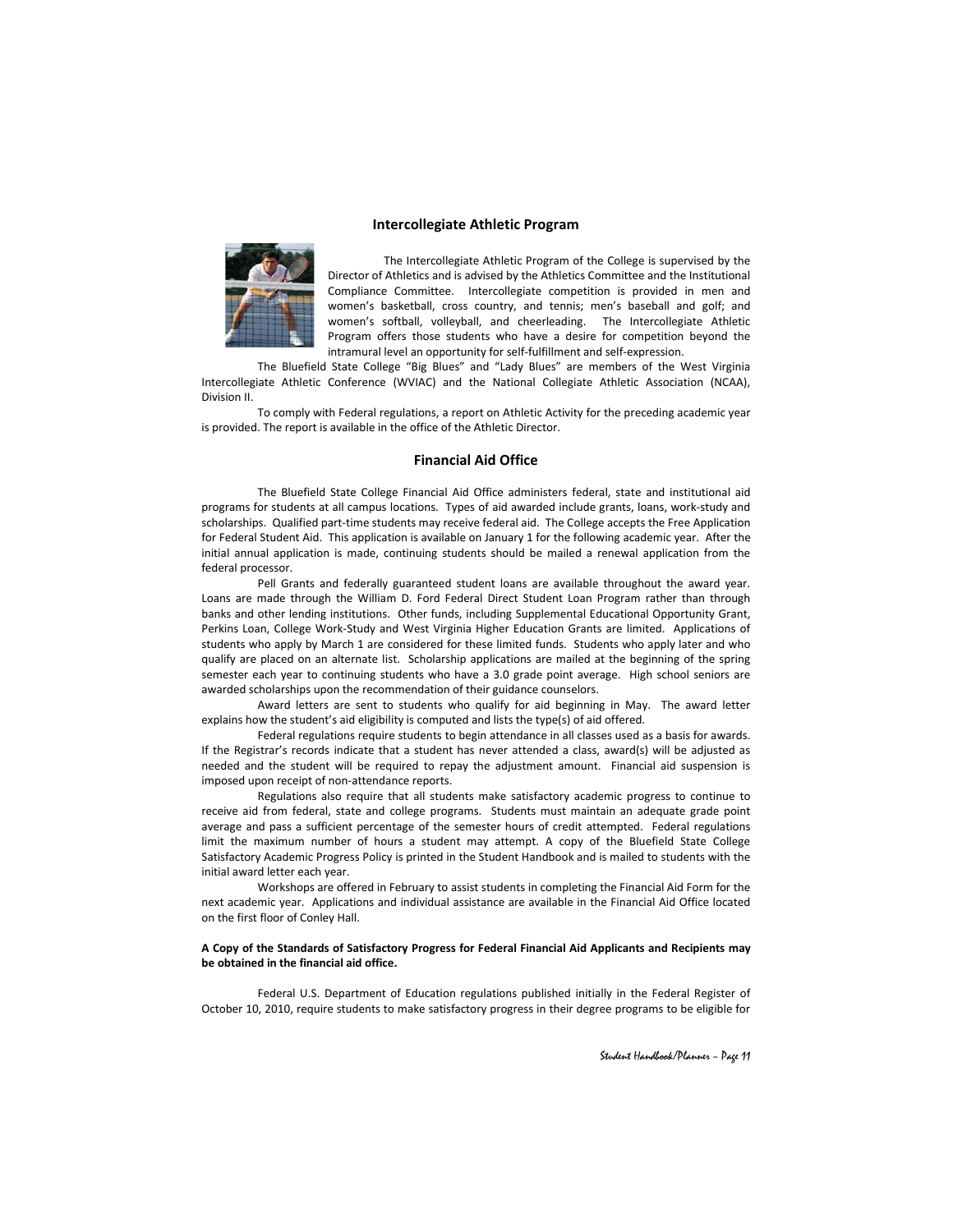assistance from the following programs to be eligible for assistance from programs under Title IV of the Higher Education Act of 1965.

Such progress is to be measured in qualitative terms (grades) and quantitatively (hours completed). Progress will be measured at the end of the fall and spring and summer semester. This policy was approved by the President of Bluefield State College. It supersedes all prior satisfactory academic progress policies. Federal regulations may require us to modify this policy slightly. All aid recipients are given a copy of the most current policy with their aid award notifications. The standards of progress for Bluefield State College are:

I. Qualitative Measurement (grade point average):

Students must meet: (1) the grade point average requirements as defined in the "Probation, Suspension and Dismissal and Academic Good Standing", "Grading System", and "Grade Point Average" sections of the Bluefield State College catalog; and (2) be consistent with graduation requirements and have a grade point average of 2.0. Suspended/dismissed students granted readmission to the College through successful academic appeals will be considered to have met this portion of the requirements.

- II. Quantitative Standards (semester hours completed):
	- A. Bachelor's degree students will be eligible to receive federal aid through the semester in which they attempt their  $180<sup>th</sup>$  credit hour.
	- B. Associate degree students will be eligible to receive federal aid through the semester in which they attempt their  $103<sup>rd</sup>$  credit hour.
	- C. Certificate program students will be eligible to receive federal aid through the semester in which they attempt credit hours equal to 150 percent of the program.
	- D. Students must successfully complete their quantitative hours attempted, to be reviewed at the end of each term, according to the following table:

| <b>Hours Attempted</b> | Percentage Which Must Be Completed |
|------------------------|------------------------------------|
| $1 - 32$               | 60%                                |
| $33 - 64$              | 65%                                |
| 65-96                  | 70%                                |
| 97-128                 | 75%                                |
| 129-180                | 80%                                |

- E. Additional definitions and explanations:
	- 1. "Attempted" is defined as the cumulative number of hours shown in the "Hours Attempted" field in the Registrar's files or the total hours billed by the Business Office. "Cumulative Number of Hours" is the total hours attempted during all enrollment periods, irrespective of receiving financial aid. Students who receive the following grades are considered to have "attempted" those credit hours and thus they count toward the cumulative maximum: withdrawal (W), incomplete (I), failures (F or WI), and all passing grades (A, B, C, D, P, S). Audit hours do not count in determining eligibility.
	- 2. Course repetitions will count as hours attempted. This includes course repetitions for health science students who do not achieve required "C" grades in major and natural science courses.
	- 3. Continuing student financial aid applicants who did not receive Federal Financial Aid during the previous semester and transfer student applicants in their initial semester at Bluefield State College will be placed on warning immediately if the cumulative hour's attempted/passed requirement is not satisfactory. Transfer hours attempted placed on the Bluefield State College transcript by the Registrar and hours attempted at Bluefield State will be the basis for measurement.
	- 4. Successful completion will be measured by the number of "hours passed" or "hours earned" - whichever is greater - recorded on the student's academic transcript at the end of the evaluation period.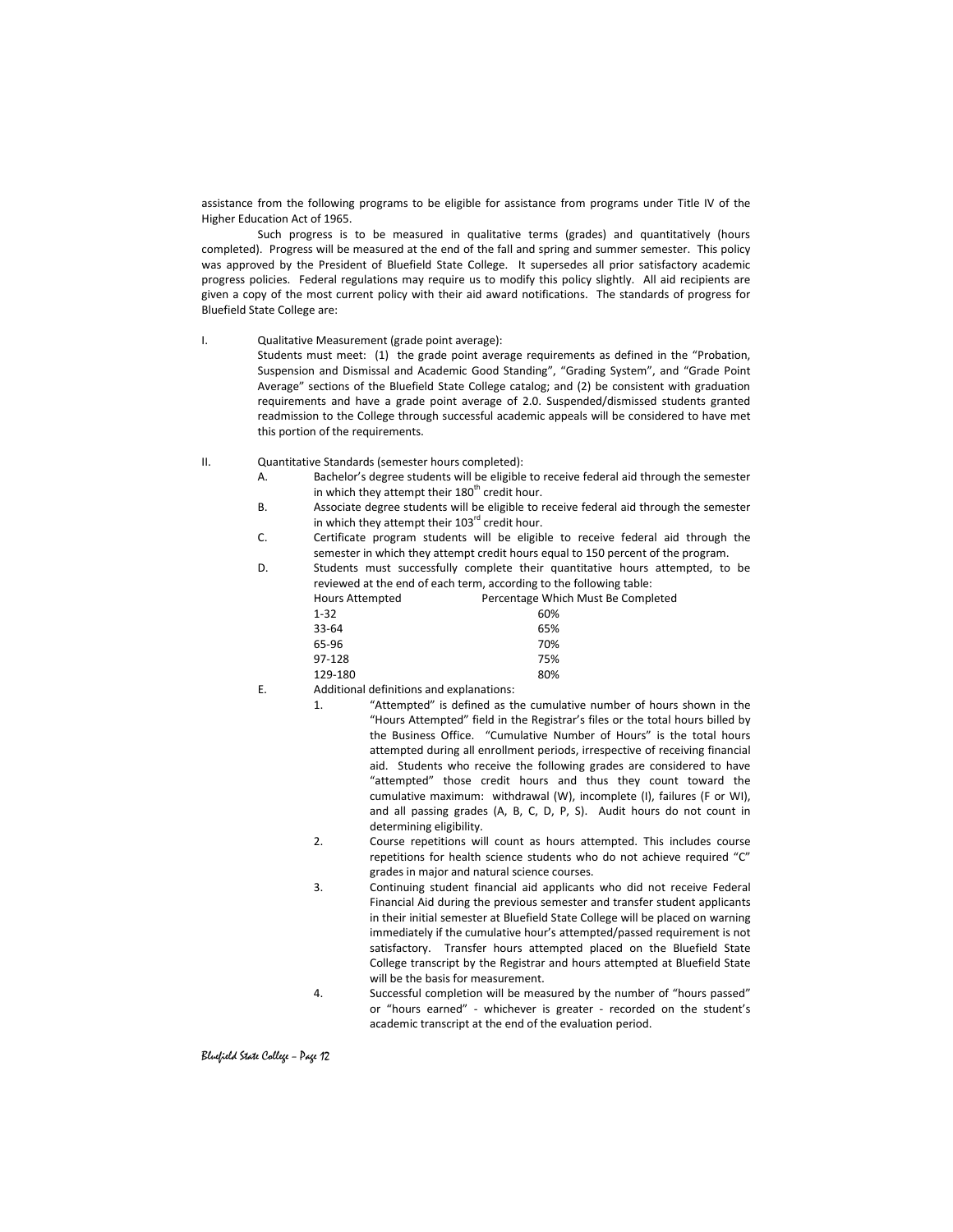- 5. "Academic Year" for purposes of measurement of progress, is defined as enrollment during any or all of the following: Fall semester, Spring semester, Summer Term (I & II combined).
- 6. Federal Financial Aid recipients must be enrolled in degree granting programs.
- 7. In determining Direct Stafford and Direct PLUS Student Loans eligibility students must progress from one grade level to the next before they are eligible to receive additional maximum loan amounts according to the grade levels outlined in the Bluefield State College catalog. Students in associate degree programs may be certified for loans only at the freshman and sophomore levels.
- 8. Students seeking Federal Financial Assistance who are pursuing a second bachelor's degree must submit an appeal to the Financial Aid Counselor so that progress within the second program may be measured. Students will become ineligible for undergraduate federal financial aid after obtaining two four-year degrees or who have already obtained a Master's Degree.
- III. Failure to Maintain Satisfactory Progress:
	- A. Students who fail the qualitative (grade) portion of the requirement will be notified in writing of their warning, denial or dismissal status by the Registrar.
	- B. The first time a student does not complete successfully the quantitative measurement (hours passed), he/she will be placed on financial aid Warning. The deficiency from that semester may be made up in a subsequent semester which may result in a good standing status. Students who perform well may be granted an extended warning at the discretion of the Financial Aid Counselor. If the student does not achieve the required number of semester hours at the end of the Warning or extended probationary period, he/she will be denied eligibility from financial aid.
	- C. Bachelor's degree students will be suspended from financial aid after the semester in which they attempt their 180 $^{\text{th}}$  semester hour; associate degree students will be suspended after the semester in which they attempt their  $103^{rd}$  semester hour.
- IV. Suspension Due to Nonattendance

Federal regulations require adjustment of financial aid awards for students who do not begin attendance in all classes upon which the awards were based. Adjustments will be based on Registrar's records including Add/Drop and Withdrawal forms. Students are required to repay adjustment amounts. Students who do not meet repayment terms will be suspended from financial aid. (See appeal section)

V. Reinstatement:

Unless eligibility is reinstated through appeal, students will remain ineligible until that time when they are again in compliance with the standards set forth. It will be the responsibility of students seeking reinstatement to request the Financial Aid Office to review their records, when they believe they are again in compliance with the requirement.

- VI. Appeals:
	- A. Students placed on academic denial/suspension due to failure of the qualitative (grade) measurement may appeal grade decisions using procedures stated in the Academic Appeals section of the College Catalog.
	- B. Students failing to meet the quantitative (semester hours) measurement may appeal to the Financial Aid Counselor. Students must submit a personal letter explaining the mitigating circumstances and reason(s) for failure. If the appeal is denied, the student may request in writing that the appeal be reviewed by the Financial Aid Appeals Committee. After the committee's decision, notification of the final decision (which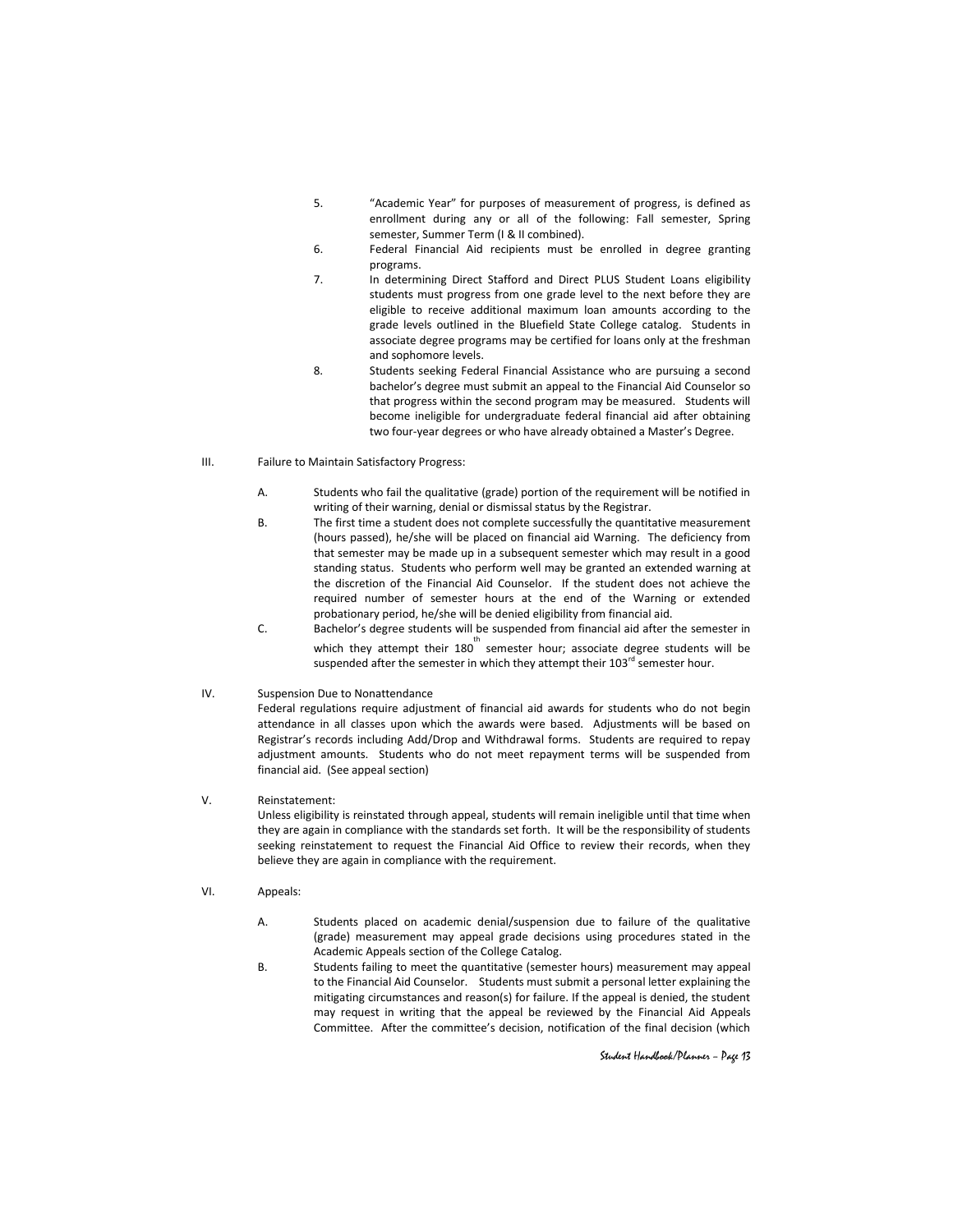cannot be further appealed) will be sent to the student by the Director of Financial Aid.

- C. Students suspended for non-attendance must pay outstanding financial aid balances and receive a letter of reinstatement from the Department of Education (Debt Collections).
- VII. Mitigating Circumstances Regarding Appeals:
	- A. The major mitigating circumstances in making an appeal will be the documented personal illness of the student, serious illness or death of an immediate family member (mother, father, sister, brother, husband, wife, child, legal guardian) or enrollment in a bachelor's program requiring more than 180 credit hours or an associate program requiring more than 103 credit hours.
	- B. The maximum number of semester hours attempted is considered to be adequate and fair under the progress policy. Change of major field of study, completion of developmental courses or transfer of credits normally will not be considered satisfactory grounds for appeal for additional time, but such appeals may be submitted using the process indicated in Section VI.
	- C. Unacceptable circumstances for appeals are: continued enrollment while seeking admission to a health science program; failure to pass the Pre-Professional Skills Inventory Test (PPST) required for admission to teacher education; and/or the prior non-receipt of Title IV aid since this is irrelevant to maintaining satisfactory progress in the course of study.
- VIII. Comments about the Progress Requirement
	- A. Students are encouraged to work with their academic advisors, the Enrollment Services staff and Student Support Services staff to receive assistance with study skills and tutoring. Academic Advisors will be notified when an advisee is placed on probation or suspension.
	- B. Students who withdraw from courses after the official add/drop period and students who receive grades of F, W, and I, greatly increase their potential for failure of the requirement.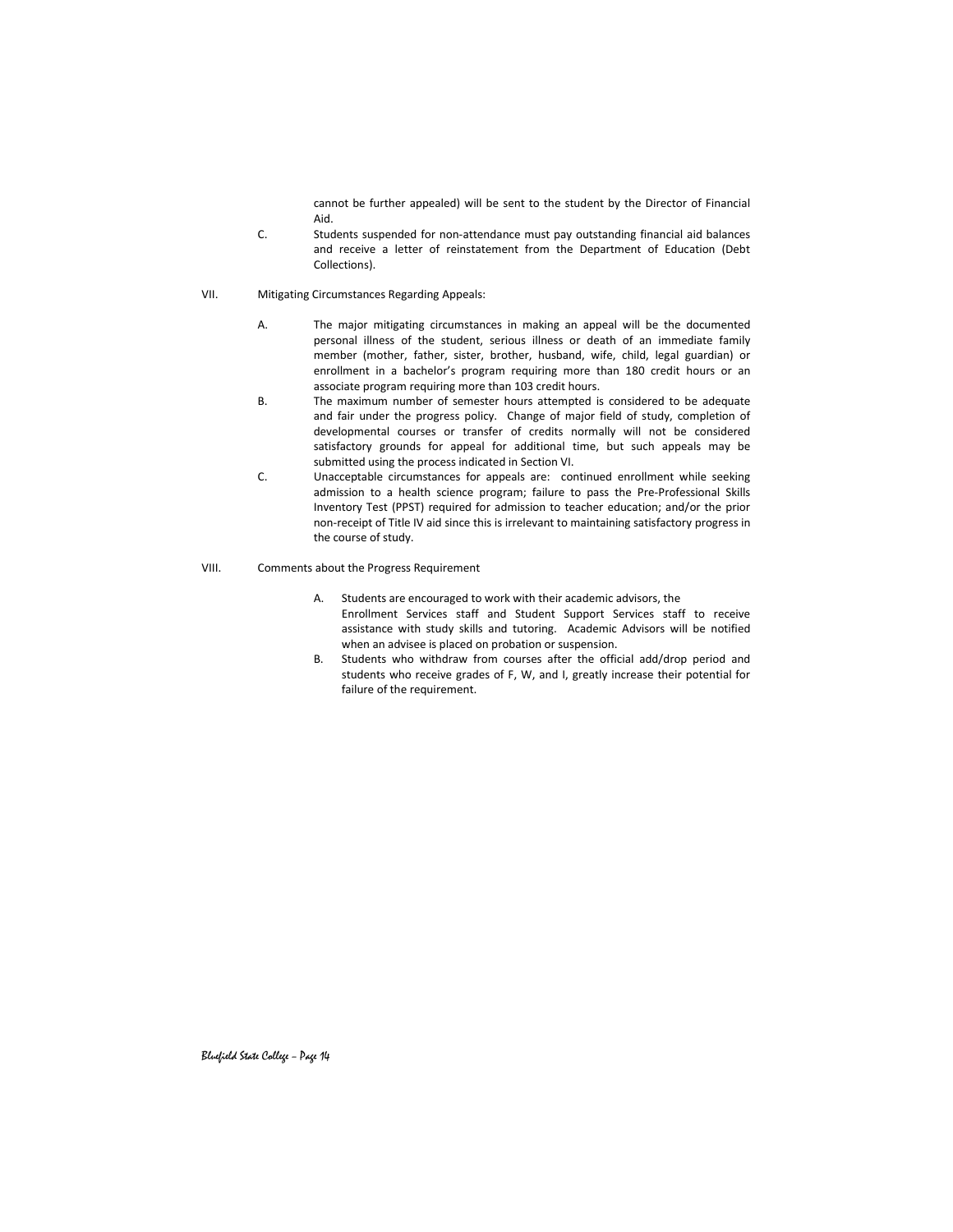| Hours          | Hours          | Hours     | Hours    | Hours      | Hours      | Hours     | Hours    |
|----------------|----------------|-----------|----------|------------|------------|-----------|----------|
| Attempted      | Required       | Attempted | Required | Attempted  | Required   | Attempted | Required |
| 1              | 0              | 48        | 31       | 95         | 67         | 142       | 113      |
| $\overline{2}$ | $\overline{2}$ | 49        | 32       | 96         | 67         | 143       | 114      |
| 3              | $\mathbf 2$    | 50        | 33       | 97         | 73         | 144       | 115      |
| 4              | 3              | 51        | 33       | 98         | 74         | 145       | 116      |
| 5              | 3              | 52        | 34       | 99         | 74         | 146       | 117      |
| 6              | 4              | 53        | 35       | 100        | 75         | 147       | 117      |
| $\overline{7}$ | 5              | 54        | 35       | 101        | 76         | 148       | 118      |
| 8              | 5              | 55        | 36       | 102        | 76         | 149       | 119      |
| 9              | 6              | 56        | 37       | 103        | 77         | 150       | 120      |
| 10             | 6              | 57        | 37       | 104        | 78         | 151       | 121      |
| 11             | 7              | 58        | 38       | 105        | 79         | 152       | 121      |
| 12             | 8              | 59        | 39       | 106        | 79         | 153       | 122      |
|                |                |           |          |            |            |           |          |
| 13             | 8              | 60        | 39       | 107        | 80         | 154       | 123      |
| 14             | 9              | 61        | 40       | 108        | 81         | 155       | 124      |
| 15             | 9              | 62        | 40       | 109        | 82         | 156       | 125      |
| 16             | 10             | 63        | 41       | 110        | 82         | 157       | 125      |
| 17             | 11             | 64        | 42       | 111        | 83         | 158       | 126      |
| 18             | 11             | 65        | 46       | 112        | 84         | 159       | 127      |
| 19             | 12             | 66        | 46       | 113        | 85         | 160       | 128      |
| 20             | 12             | 67        | 47       | 114        | 85         | 161       | 128      |
| 21             | 13             | 68        | 48       | 115        | 86         | 162       | 129      |
| 22             | 14             | 69        | 48       | 116        | 87         | 163       | 130      |
| 23             | 14             | 70        | 49       | 117        | 88         | 164       | 131      |
| 24             | 15             | 71        | 50       | 118        | 88         | 165       | 132      |
| 25             | 15             | 72        | 51       | 119        | 89         | 166       | 132      |
| 26             | 16             | 73        | 51       | 120        | 90         | 167       | 133      |
| 27             | 17             | 74        | 52       | 121        | 91         | 168       | 134      |
| 28             | 17             | 75        | 53       | 122        | 91         | 169       | 135      |
| 29             | 18             | 76        | 53       | 123        | 92         | 170       | 136      |
| 30             | 18             | 77        | 54       | 124        | 93         | 171       | 136      |
| 31             | 19             | 78        | 55       | 125        | 94         | 172       | 137      |
| 32             | 20             | 79        | 55       | 126        | 94         | 173       | 138      |
| 33             | 22             | 80        | 56       | 127        | 95         | 174       | 139      |
|                |                |           |          |            |            |           |          |
| 34             | 22             | 81        | 57       | 128        | 96         | 175       | 140      |
| 35             | 23             | 82        | 57       | 129        | 103        | 176       | 140      |
| 36             | 24             | 83        | 58       | 130        | 104        | 177       | 141      |
| 37             | 24             | 84        | 59       | 131        | 105        | 178       | 142      |
| 38             | 25             | 85        | 60       | 132        | 105        | 179       | 143      |
| 39             | 26             | 86        | 60       | 133        | 106        | 180       | 144      |
| 40             | 26             | 87        | 61       | 134        | 107        |           |          |
| 41             | 27             | 88        | 62       | 135        | 108        |           |          |
| 42<br>43       | 28<br>28       | 89<br>90  | 62<br>63 | 136        | 109        |           |          |
| 44             | 29             | 91        | 64       | 137<br>138 | 109<br>110 |           |          |
| 45             | 30             | 92        | 64       | 139        | 111        |           |          |
|                |                |           |          |            |            |           |          |
| 46             | 30             | 93        | 65       | 140        | 112        |           |          |
| 47             | 31             | 94        | 66       | 141        | 113        |           |          |

**Chart of Hours Attempted/ Completed Hours Required to Make Progress**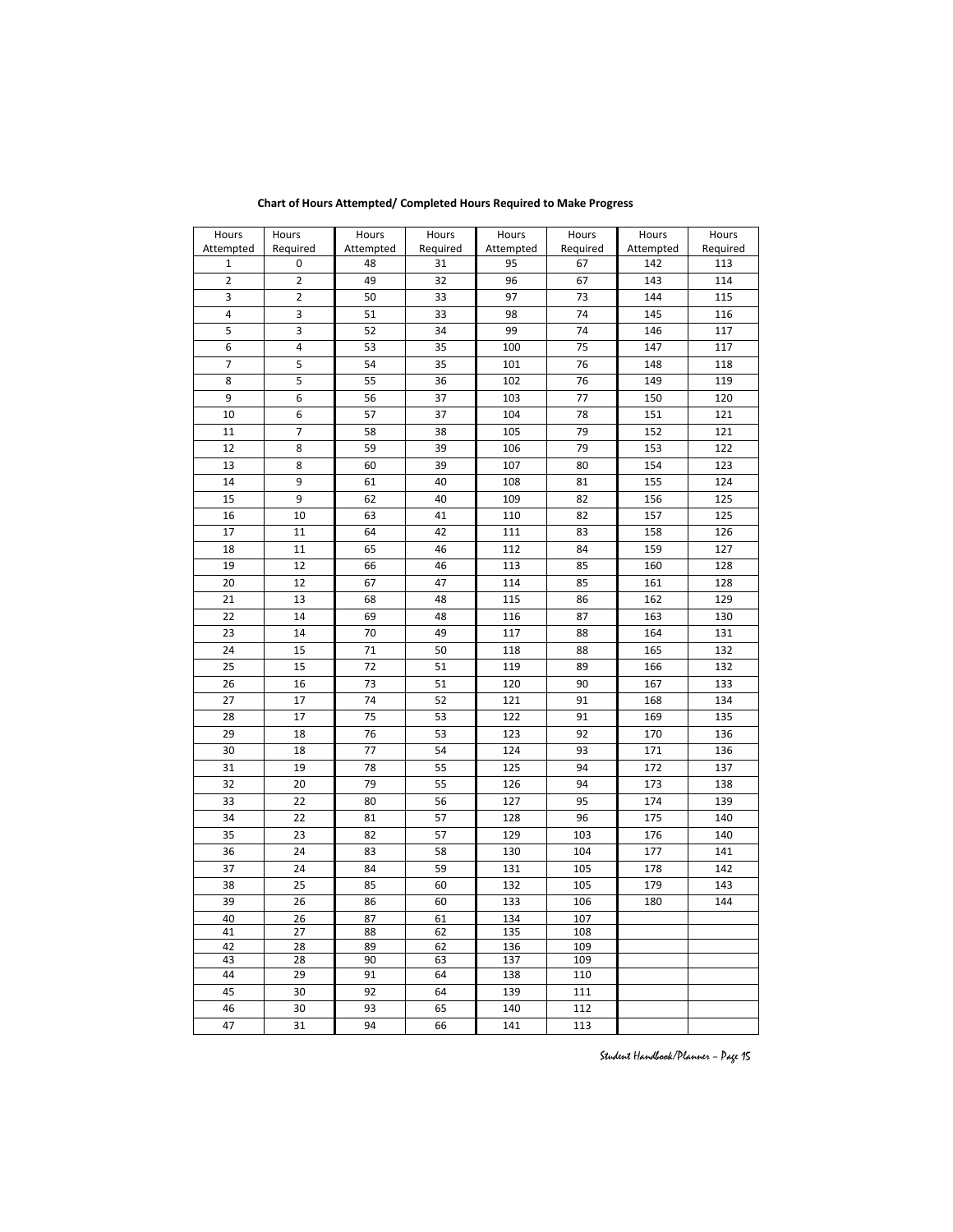#### **Student Support Services**

Student Support Services, a federally funded TRIO program, provides FREE educational assistance and supportive services to identified and selected students at all grade levels. The goal of the program is to improve academic performance and to increase retention and graduation rates. This is accomplished by providing highly personalized comprehensive services for all selected students in their academic, personal, and educational efforts. These services include:

- 
- Tutoring Counseling Counseling Computer Lab
- Cultural Enrichment Trips Mentoring Referrals
- Seminars and Study Skills Workshops

To be eligible to participate in Student Support Services, a student must meet *one* of the following criteria: (a) first generation college student (neither parent has a bachelor's degree); (b) meet federal income guidelines; and/or (c) have a diagnosed physical or learning disability. Student Support Services has been awarded a grant to serve 265 students.

#### **Tutorial Services**

Student Support Services provides tutorial help in all academic areas. The primary purpose of the tutorial staff is to assist students with courses in which they are having difficulty; however, students who are doing "passing" work in a course but wish to improve their performance may also request tutoring.

The tutoring program exists primarily to provide individual attention to students who request learning assistance with courses in which they are enrolled. The tutoring staff is comprised of two full-time Educational Outreach Counselors and thirty-five peer tutors who are experienced and competent in their particular subject areas. The type of assistance provided by the tutors is intended to supplement and reinforce, not replace that which is offered by the instructor. The tutoring program is not an "alternative college" and tutors are not, as a rule, professional educators or subject-matter experts. All learning assistance offered by the program staff should ultimately foster development of academic independence in the student.

#### **Counseling Services**

Student Support Services provides academic, personal, financial, family and career counseling to assist students in their individual adjustment and adaptation to college. Throughout the year the staff designs and facilitates workshops dealing with study and life skills for program participants. When necessary, referrals are made by the staff to area community agencies. The main purpose of the counseling component is to enhance student performance and well–being.

#### **Mentoring Services**

Student Support Services provides mentors to new freshmen and transfer participants to facilitate the transition from high school/former College/ employment to BSC. Mentors will meet with mentees on a regular basis to provide encouragement, answer questions, share experiences, motivate and/or play the role of big brother/sister.

#### **Cultural Enrichment Activities**

Project participants are encouraged to engage in **FREE** cultural enrichment activities on educational and motivational trips away from this area. Students have traveled to destinations such as New York, NY; Washington, DC; Williamsburg, VA; Charleston, SC; and Savannah, GA.

#### **Computer Lab**

Student Support Services provides a computer lab for project participants in BS-101 for use by project participants. There are 19 computers and three LaserJet printers available. We also have tutorial VHS and DVDs in a wide variety of subjects available for loan on a weekly basis. *All services provided by SSS are free to project participants.*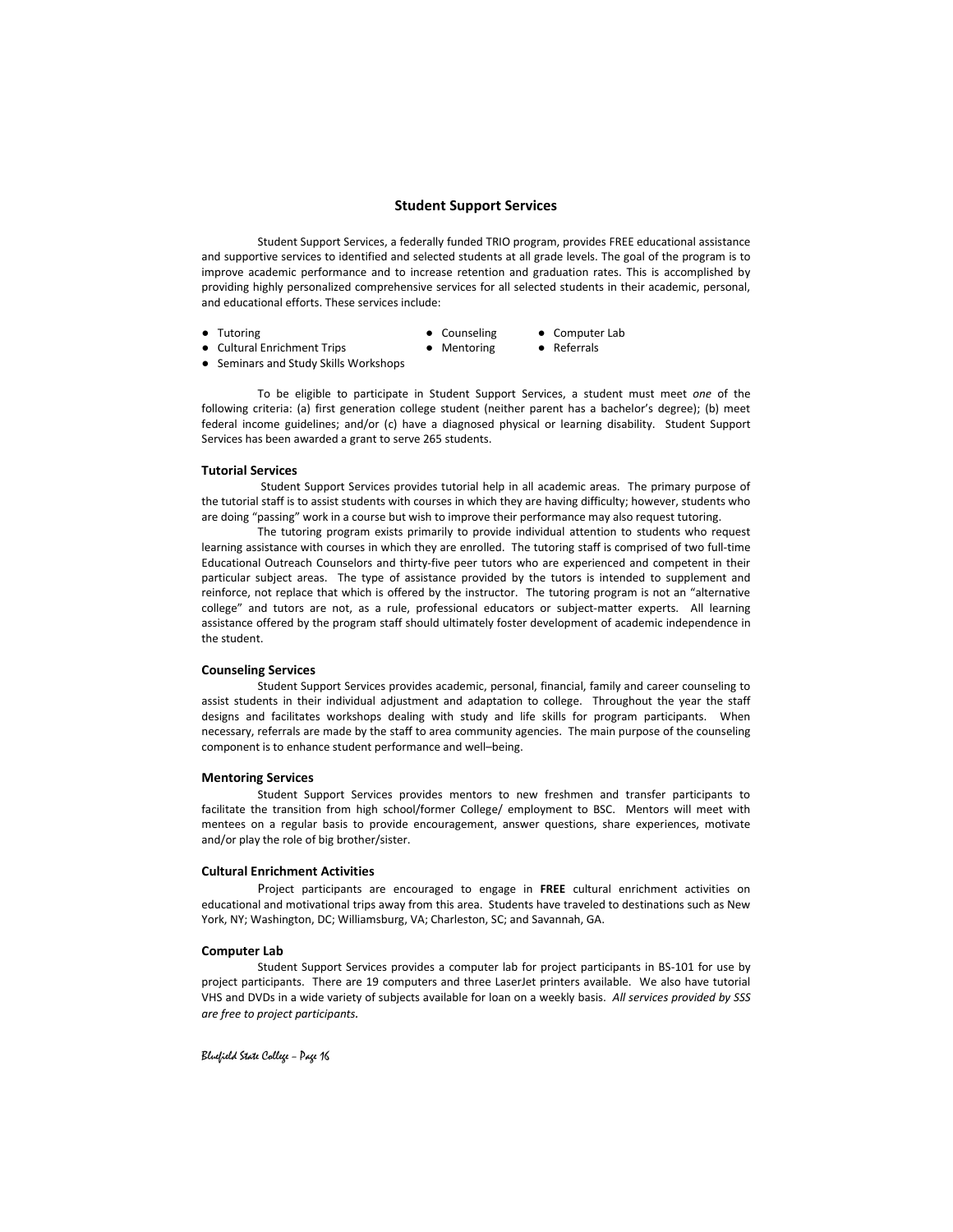#### **Student Insurance Program**

BSC provides information about private accident and health insurance plans. For information about these plans, contact the Office of the Vice President for Student Affairs and Enrollment Management, Conley Hall - 312, or the Student Health Center in Room 210 in the Physical Education Building.

#### **Student Health Center**

The Bluefield State College Student Health Center is an innovative academic nurse–managed health care service located on the Bluefield campus in room 210 of the Physical Education Building. Employees and faculty who choose to use the Center must pay a minimal utilization fee.

The focus of care includes health education, health promotion, care for common health problems, health referral and first aid for minor injuries. The Center also offers physical exams for nursing students, radiologic technology students and student athletes and provides family planning services including contraceptives, Plan B and other resources to students. The Student Health Center is able to test and treat sexually transmitted diseases, including confidential (bloodless) HIV testing.



Health care is provided by nursing faculty members who are nationally certified nurse practitioners. These nurses have their Masters in Nursing and are recognized by the West Virginia State Board of Nursing as Advanced Practice Nurses. The College contracts with a local physician to serve as a consultant to the nurses in the Health Center.

When a student is absent from class due to illness he/she should bring an excuse from his/her own physician stating that the illness prohibited class attendance. The Student Health Center is authorized to issue class absence excuses only for illnesses which have been diagnosed and treated at the center.

#### **Office of Public Safety**



The Office of Public Safety strives to provide a safe and secure environment, while permitting students to receive a quality education. Responsibilities include traffic control, parking enforcement, assisting students or other persons in need, crime prevention planning and implementation, and criminal investigations. The Department oversees a "lost and found" service and enforces the rules and regulations of the Institution. The office is located in room G-01, ground floor, of Conley Hall. Students may obtain student

identification photos and parking permits from this office.

#### **ENROLLMENT MANAGEMENT**

#### **Admissions**

The Admissions Office is responsible for the recruitment and admission of all students, including those for restricted admissions programs. Additional functions include orientation programs, awarding new and transfer scholarships, advising provisional and transient students and distributing the College Catalog and other marketing publications to current and prospective students.

#### **Counseling Center**

As a college student, regardless of your age or background, you are continually changing. Change is often perceived as helpful or harmful. Your pursuit of a college degree will cause many adjustments in your life. Following your matriculation into college, you will have the opportunity to take advantage of many intellectual, social and personal learning experiences. Naturally, new challenges and experiences can lead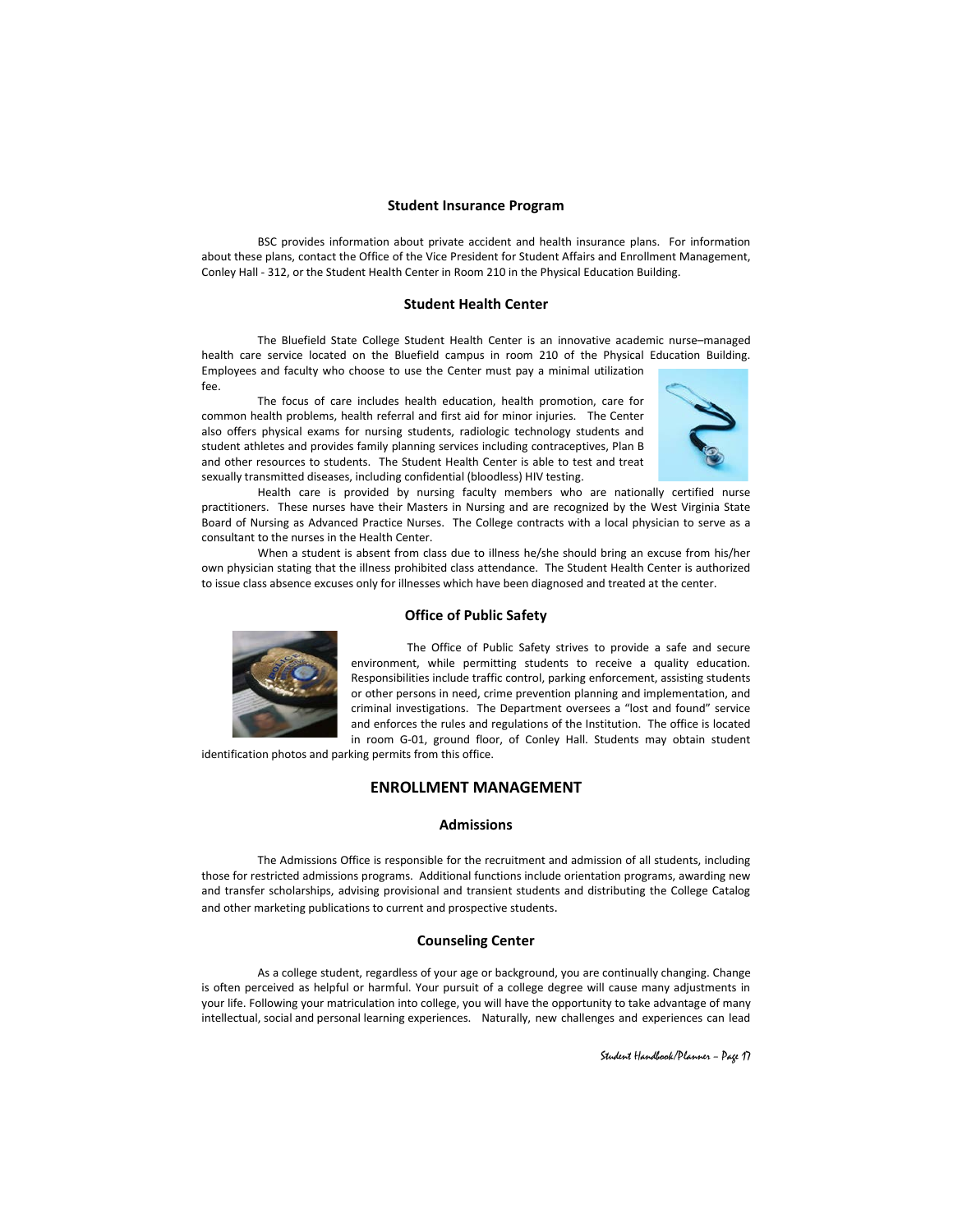to confusion and conflict. It is not unusual at some time during your college years to experience uncertainty regarding your career choice, academic performance or a personal issue.

The Counseling Center presents a caring and supportive environment for students who need assistance in resolving these concerns. Counselors and advisors are available for consultation during regular office hours or by appointment. Services are free and confidential.

By embracing the "one-stop-shop" philosophy, prospective students can complete all aspects of the enrollment process in one location. A friendly and caring staff will provide a pleasant and comfortable environment to serve your educational needs and address your goals.

#### **Career Counseling**

How do you find a career that you will enjoy and value? There is no magic formula, but there are many techniques available to help you discover which career path to take. The Career Center is open for your exploration and planning. Resources are organized so that you can easily locate much of the information you are seeking. If you need additional help, counselors are available to help you make the most of the career selection and planning process. The Career Center also contains resources that can help you build effective study habits and skills. Videos and pamphlets contain information about study skills, time management, note taking and test anxiety. To help you get off to the best possible start in your college career, Building Successful College Students classes are offered. This class teaches typical college survival skills and techniques and strategies for self–improvement.

#### **Resources**

- $\triangleright$  SIGI Plus a computer assisted career guidance system
- $\triangleright$  Specific career guides and academic majors bulletins
- Undergraduate and graduate school catalogs (hard copy)
- Occupational files and Dictionary of Occupational Titles
- Self-assessments and inventories
- $\triangleright$  VCR, television, and educational videos

#### **Testing**

- Bluefield State is an approved testing center for the following tests:
- American College Testing Program (ACT)
- College Level Examination Program (CLEP)
- ▶ Correspondence Courses
- > Health Education Systems, Inc. (HESI)
- Test of English as a Foreign Language (TOEFL)
- BSN Waiver Testing
- Test of Essential Academic Skills (TEAS)

The College administers COMPASS, a comprehensive computerized adaptive testing system from ACT. The COMPASS Exam consists of tests in mathematics, reading and writing skills. Students can choose to take the entire test battery or a specific individual test and results can be reported at the conclusion of testing. This will provide the student and advisor with the appropriate scores for immediate course placement. The cost for the entire COMPASS Test is \$27. Please contact the Counseling Center at 327-4444 for additional information about COMPASS.

Although Bluefield State College is not a testing center for the following tests, registration information is available in the Counseling Center for the Graduate Record Examination (GRE), Law School Admissions Test (LSAT), Medical College Admissions Test (MCAT), and Pre-Professional Skills Test (PPST). Graduate School information is also available.

#### **Multicultural Student Services**

Students from diverse cultures, international students, and African-American students on campus have access to a Multicultural Advisor. The Advisor is a resource for career planning, provides sponsorship for student programming, and facilitates positive communication between students, faculty and staff. The Multicultural Advisor, also an academic advisor, can help students with unique challenges by fostering a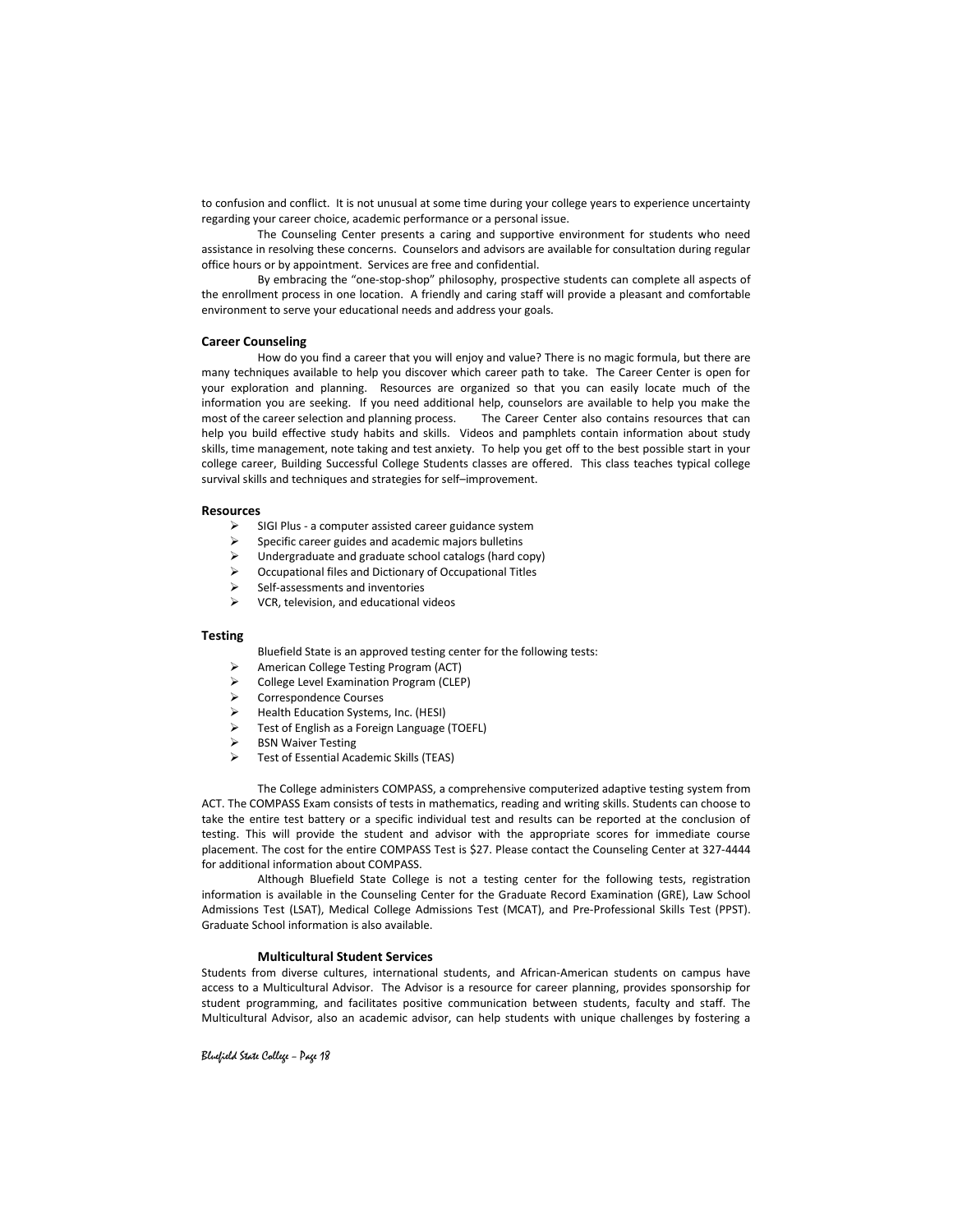supportive and caring environment that promotes students' success. As of results of these activities, students' self-confidence will increase and they will have a positive and successful college experience.

#### **Advising**

The Counseling Center staff, in coordination with the faculty, provides academic advising for all newly admitted students. Counselors and advisors assist students in registering for classes, choosing a major, exploring careers and seeking tutoring. The Counseling Center advisors work with School Deans to assign academic advisors for each new student. Counseling Center staff members serve as advisors to students who have not decided on a degree program and students enrolled in developmental English and math classes.

#### **Study Skills and Tutoring**

Study skills and tutoring are an important part of the Counseling Center. Good study skills are necessary for good academic performance. Students can request assistance in study skills from the Enrollment Services staff. Some of the resources in the Study Skills Laboratory include: handouts on specific areas of concern in study habits, videotapes on test taking strategies and tutoring.

#### **SMARTHINKING Online Tutoring Service**

The Counseling Center is offering SMARTHINKING, a 24 hour per day on line tutoring service. SMARTTHINKING provides people, technology and training to help Bluefield State offer outstanding online academic support and tutoring for students. Online tutors are available for, but not limited to, accounting, biology, chemistry, economics, English, finance, math, physics, and Spanish. Bluefield State Students who wish to access the system can login to [www.bluefieldstate.edu.](http://www.bluefieldstate.edu/) Contact the campus coordinator at 304- 327-4424 if there are any questions regarding SMARTHINKING.

#### **Registrar**

The Registrar's Office serves students, faculty, staff, alumni and employers by maintaining the official academic records on all past and current students. The Office coordinates registration; receiving, recording and distributing grades; sending transcripts; and verifying enrollment and degrees awarded for various purposes, including veteran certification, loan deferments and insurance.

Certification of students for graduation and the awarding of degrees are accomplished in keeping with the published requirements of the College Catalog.

#### **myBSC Portal**

The College is pleased to offer a single sign on solution through which the many systems and areas of the college can be accessed. This portal allows access to student e-mail, Web Self-Service, Blackboard, Moodle, Library Services, DEGREEWORKS, Linetext, Smarthinking, Office Web Apps, Announcements, college calendar, and other student related messages and services.

#### **Web Self Service**

Bluefield State College offers a Web Self Service module which is accessed from myBSC at mybsc.bluefieldstate.edu. myBSC may also be accessed from the BSC website a[t www.bluefieldstate.edu.](http://www.bluefieldstate.edu/) Through this module prospective students can request information about the College, get financial aid information, and link to the Federal FAFSA website to complete an application for financial aid. Also the most current catalog listing of courses and current class schedule can be accessed.

Through the Self-Service module, individuals can apply for admission, and check the status of either an admissions or financial aid application. Enrolled students can view grades, schedules, register for classes, and change addresses and phone numbers. Questions concerning the use of the Web Self-Service should be directed to the Registrar's Office.

#### **DEGREEWORKS Academic Audit**

BSC provides an on-line degree audit program for the use of students and faculty advisors. Through the use of this program students are enabled to track their academic progress toward their degree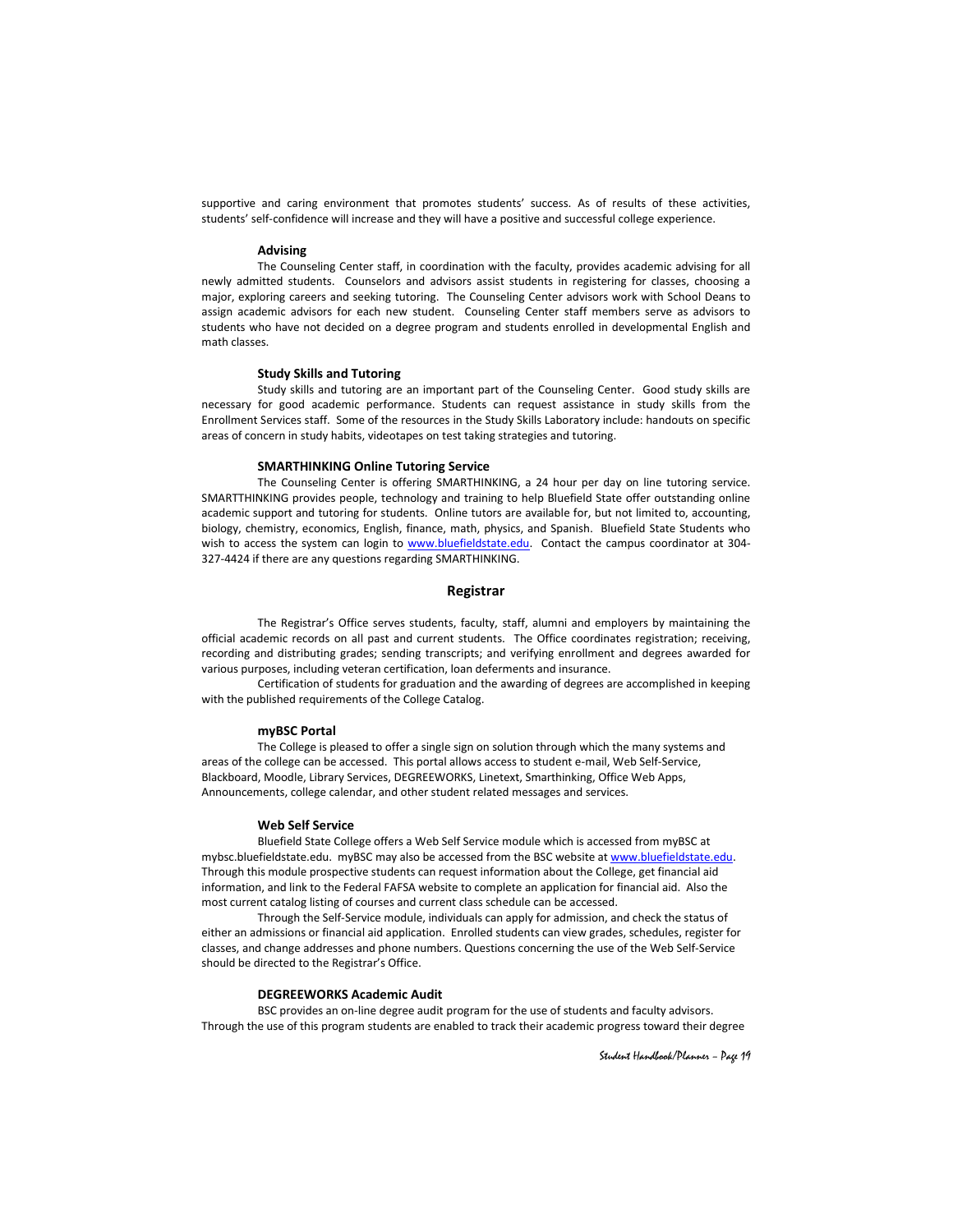objective and may use the "What-if" function to assess their progress should they wish to change degree or major. The program is accessible 24/7 through myBSC Portal. Questions concerning the use of this program should be directed to the Counseling Center.

#### **The Career Services Office**

The Career Services Office provides students and graduates with employment information, arranges on–campus interviews with employers and makes referrals for full–time, summer, and part–time jobs. Students may also receive assistance with interview skills and with letter and resume preparation.

Prospective graduates are urged to register with the Career Services Office one semester prior to graduation in order to take full advantage of potential job interview opportunities. Once a student is registered, an individual credential file is established, containing the student's resume, references and transcript. Alumni who seek job referral services are required to register with the Career Services Office annually and submit an updated resume and references.

Students are encouraged to pursue the interview process in a professional manner. Campus

interviewing may be restricted for students who fail to keep interview appointments without proper cancellation.

The Career Services Office maintains employment contacts with industries, school systems, and local, state and federal agencies. Services include local, state and regional job vacancy announcements, as well as the identification of potential employers. Placement practices conform to both the letter and the spirit of federal and state laws and regulations regarding nondiscrimination in the campus recruiting programs and in all services provided by the Career Services Office.



The Career Services Office also conducts follow-up surveys of our graduates for program reviews and state-mandated reports. Once compiled, the data is distributed to the administration and faculty to assist with the success-tracking of our alumni. It is also used as recruiting information for the Admissions Office.

#### **Educational Opportunity Center**

The Educational Opportunity Center (EOC) is a federal TRIO program funded by the U.S. Department of Education. This community outreach program is designed to motivate and assist adults as they plan for career success. The EOC encourages adults to continue their education by enrolling in programs consistent with their academic goals whether college, vocational training or even obtaining his/her GED. EOC Outreach Counselors are skilled at providing current information and technical assistance in regard to admissions and financial aid processes while helping individuals understand program requirements. EOC's primary focus is on the non-traditional adult with an interest in pursuing college or any type of postsecondary education and who are first-generation, low-income; however, currently enrolled students are encouraged to take advantage of services offered. EOC staff is available to:

- Assist with completing admissions and financial aid applications
- Conduct career counseling and occupation exploration
- Provide financial literacy resources
- Assist with student loan default resolution
- Refer to programs with additional resources

#### **Locations**

219 Rock Street Lewisburg, WV 24901

Bluefield State College New River Community & Technical College Conley Hall, Suite 302 101 Church Street, Room 213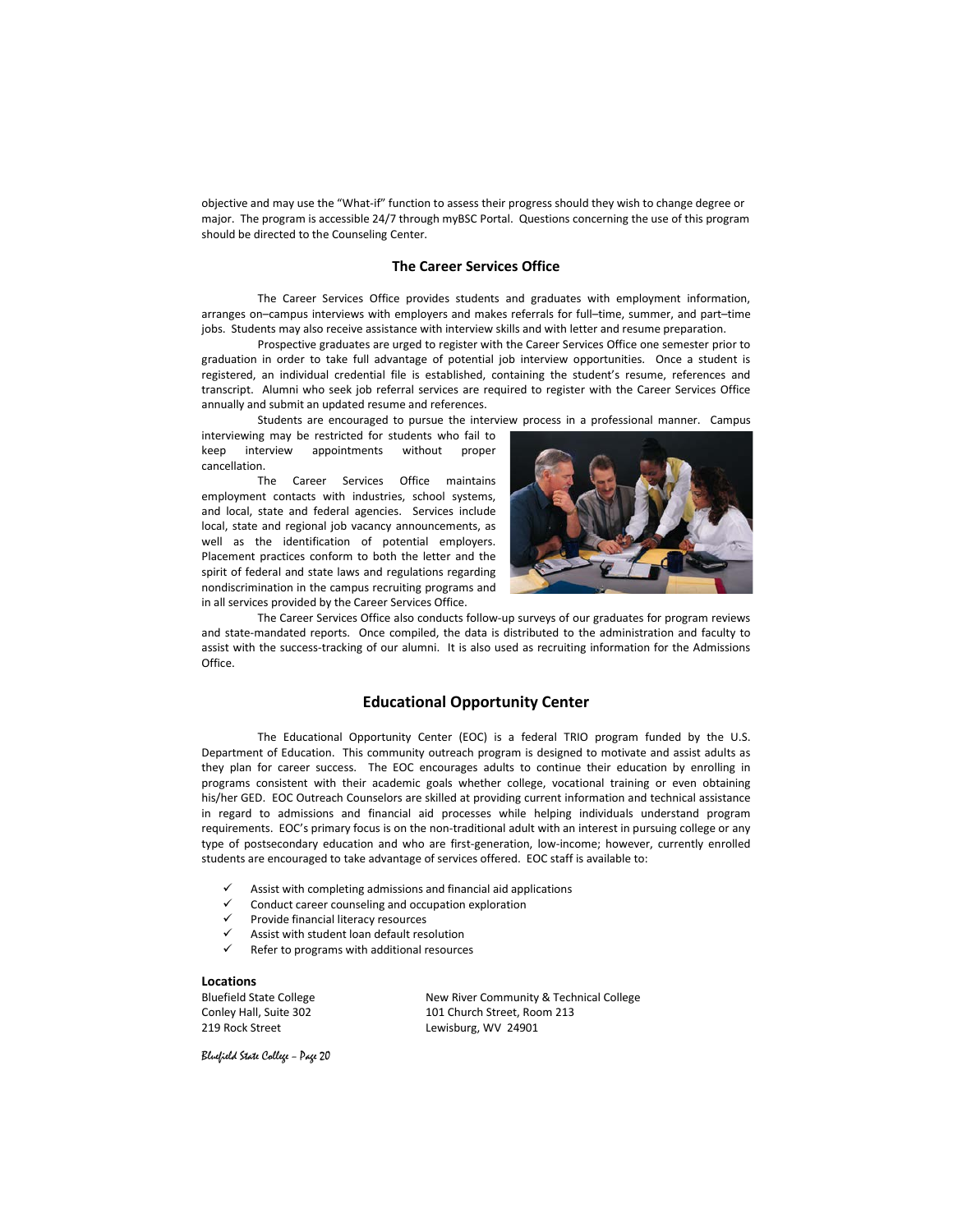Bluefield, WV 24701 (304) 647-6584 (304) 327-4096

(304) 327-4268 or (Pocahontas, Greenbrier and Monroe Counties)



## **Campus Corner Bookstore**

Location: First Floor - Student Center \*Hours: 8:00 a.m. - 4:00 p.m. (Monday-Friday) Telephone: 327-4182/4183 Bluefield State College Bookstore – Beckley 300 University Drive Beaver, WV 25813 Telephone: 304/929-5490 \*Hours 9:00 a.m. – 2:00 p.m. (Monday-Thursday)

\*These hours are extended during the week of registration and the first two weeks of the fall and spring semesters. Extended hours are posted at the Bookstore and on the campus TV communication system.

#### **Textbook Prices**

College textbooks are not cheap. Most first time college students are shocked to find out that textbooks for full-time enrollment in the average curriculum will be about \$700.00 per semester. The prices can be much higher for specialized curriculums such as nursing. Please keep the high cost of textbooks in mind when planning your college budget.

#### **Bookstore Returns Policy CHANGED APRIL 1, 2008**

- I. BOOKS can be returned if the following conditions have been met:
	- 1. Purchaser must present a sales receipt.
		- Purchases made with a credit card require the credit receipt and credit card to receive a refund. Credit card sales will only be refunded by issuing credit to your account. NO EXCEPTIONS
	- 2. With a receipt a full refund will be given during the first and second week of classes for the fall and spring semesters. Textbooks purchased for summer terms will be accepted for a full refund only during the first week of classes for that session. Classes originating outside of the regular schedule will be subject to a 5 (five) business day return period, beginning the first day of class.
	- 3. New books cannot be written in and must be in NEW condition.
	- 4. Books sold in shrink wrapped (plastic) packages cannot be returned if the wrapping has been removed.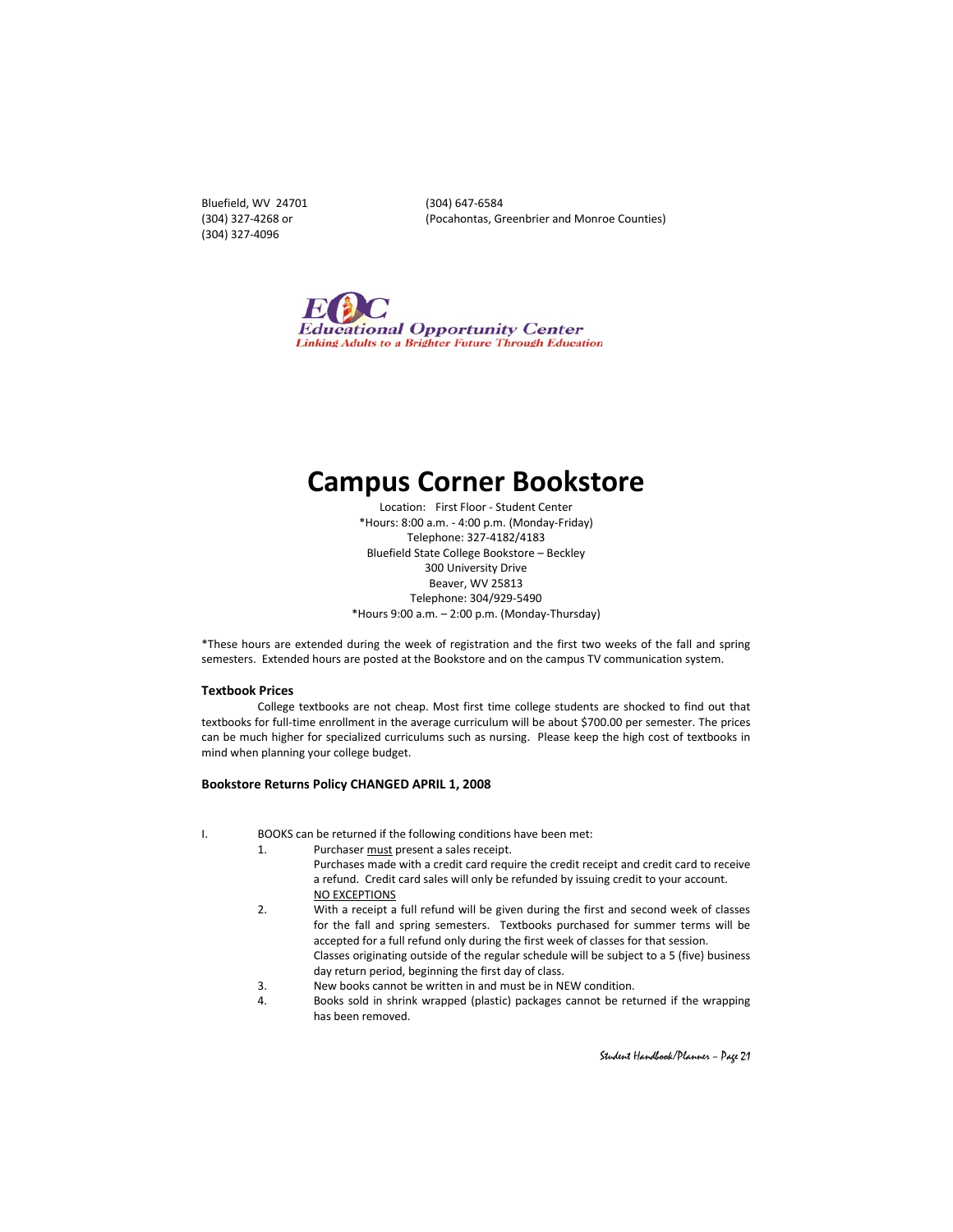5. THE BOOKSTORE STAFF IS THE SOLE JUDGE IN DETERMINING WHETHER A RETURNED BOOK IS IN NEW OR USED CONDITION AND IF THE SHRINK WRAP CONDITION IS ACCEPTABLE.

#### **BOOKS PURCHASED AT OTHER TIMES ARE NOT RETURNABLE.**

#### II. **NO RETURNS ON SUPPLY AND GIFT ITEMS**

The Bookstore returns policy is strictly enforced. Please make certain you understand the returns policy. If you have questions, please ask before you make a purchase.

#### **BOOK BUY BACK POLICY**

At the end of each semester, the Bookstore will buy back used books from students. In most cases, the Bookstore will buy back for 50% of purchase price of any book that will be used at Bluefield State College during the next semester. The Bookstore will buy back books that are not being used at Bluefield State College and are listed in a College Textbook Buying Guide. The Bookstore will pay the buying guide price for these books.

On books that will not be used at Bluefield State College during the following semester, the student will have the option of holding the book if they think it will be used at Bluefield State College during a future semester or selling the book at the College Textbook Buying Guide price if it has value.

**The buy-back period for the BSC Campus will be the week during final exams for the fall and spring semesters and the last day of the second summer term.** The Bookstore will resell used books at 75% of the new book price.

The Bookstore staff will be glad to answer any questions or assist you in making your textbook and merchandise selections.

#### **Wendell G. Hardway Library**

[http://library.bluefieldstate.edu](http://library.bluefieldstate.edu/)

E-mail reference service[: libref@bluefieldstate.edu](mailto:libref@bluefieldstate.edu)

Telephone: 327-4054 Location: Building adjacent to Conley Hall Hours: Fall/Spring semesters: 8 a.m. – 7 p.m. Monday-Thursday 8 a.m. - 4 p.m. Friday 10 a.m. - 3 p.m. Saturday 2 p.m. - 7 p.m. Sunday Vacation periods/Summer hours: 8 a.m. - 4 p.m. Monday - Friday

#### **Closed on public holidays and selected other days as posted.**

Academic programs at Bluefield State College are supported by the Wendell G. Hardway Library. Named for a former President of the College, the Library's collections are designed to be of particular relevance to the students and staff of the College, and contain approximately 72,604 volumes, 664,020 microforms, and 47 print journals and 21 e-journals. With access to 25 electronic databases, via the Internet, the library provides professional assistance, training and information literacy instruction classes in the use of these and other information resources. These databases can be accessed through myBSC Portal.

A computer lab for student use is available on the first floor of the library. There are wired drops for laptops, as well as wireless access within the library.

#### **Bluefield State College Archives**

 Housed on the second floor of the library, the Bluefield State College Archives Department was established in 1993. Created to collect and preserve materials that reflect the history of Bluefield State College, the Archives Department is open to the public by appointment. To schedule a visit to the Archives, call James Leedy, BSC Archivist, at 304/327-4506.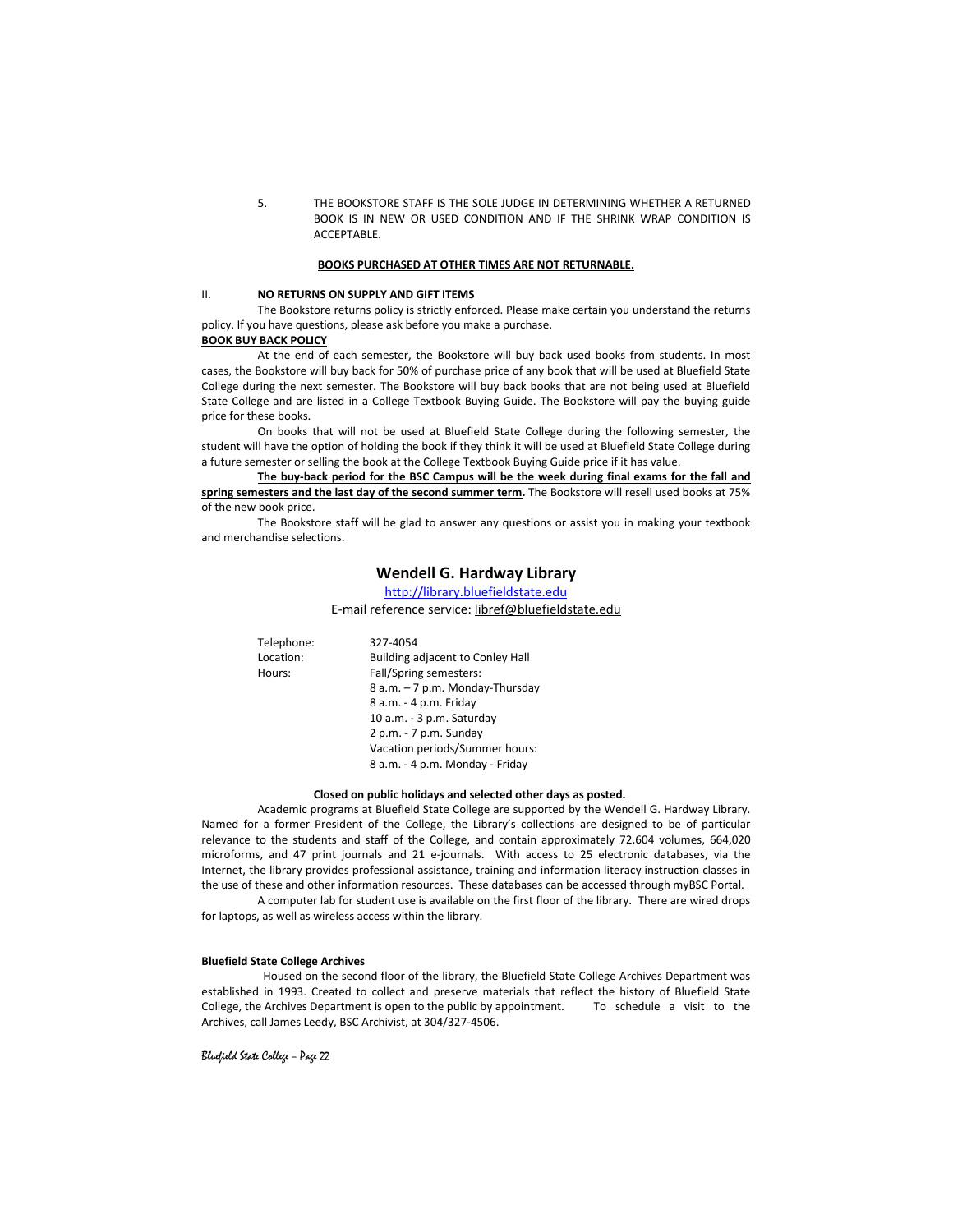| Staff:                                     |          |                                |
|--------------------------------------------|----------|--------------------------------|
| Joanna Thompson, Director                  | 327-4050 | jthompson@bluefieldstate.edu   |
| James Leedy, Archivist                     | 327-4506 | jsleedy@bluefieldstate.edu     |
| Nancy Adam-Turner, Reference Librarian     | 327-4052 | nturner@bluefieldstate.edu     |
| Cora Sue Carner, Circulation               | 327-4564 | ccarner@bluefieldstate.edu     |
| Vickie Richardson, Acquisitions Supervisor | 327-4563 | vrichardson@bluefieldstate.edu |
| Mary Younger, Evening & Weekend Supervisor | 327-4051 | myounger@bluefieldstate.edu    |
| Reference Desk                             | 327-4056 |                                |
| <b>Circulation Desk</b>                    | 327-4054 |                                |

## **Instructional Technology Center and Center for Extended Learning**

The Bluefield State College Instructional Technology Center (ITC) is located on the fourth floor of the Ned Shott Physical Education Building. Television Services are located in the June Oblinger Shott Center for Extended Learning (CEL) on the second floor of the Ned Shott Physical Education Building. The ITC/CEL is committed to improving undergraduate instruction through provision of instructional media materials to faculty, students and staff. The Instructional Technology Center/Center for Extended Learning staff is



committed to the idea that learning is individual, that learning occurs at different rates for different people, that different cognitive styles of learning exist and that learning is a continuous process. Thus, it is the purpose of the Instructional Technology Center and the Center for Extended Learning to provide individualized instruction to students and to provide non-traditional learning materials which may better meet the needs of the students.

The ITC is the teaching center for microcomputer education on campus. The ITC Microcomputer Lab is utilized by all

students enrolled in the computer literacy course and by all students who wish to use microcomputers for instructional purposes, such as word processing, spreadsheet, data management, authoring systems or computer assisted instruction. The ITC also manages the online Course Management Systems (CMS) which are used for online delivery of courses and course materials by faculty.

The CEL provides televised instruction via an interactive video network (IVN) connecting the BSC campus to the BSC Beckley, Lewisburg and other sites, producing twelve to eighteen courses per semester.

BSC cross-lists its courses on the West Virginia Virtual Learning Network and lists courses with the Electronic Campus of SREB. It also manages and programs BSC-TV 96, a public access television channel through the local cable company which produces Bluefield City Board meetings for public rebroadcast.

#### **Services**

- A. Computer
	- ►Academic Computing Services
	- ►Computer–Generated Graphics
	- ►Desktop Publishing
	- ►Microcomputer Lab and Software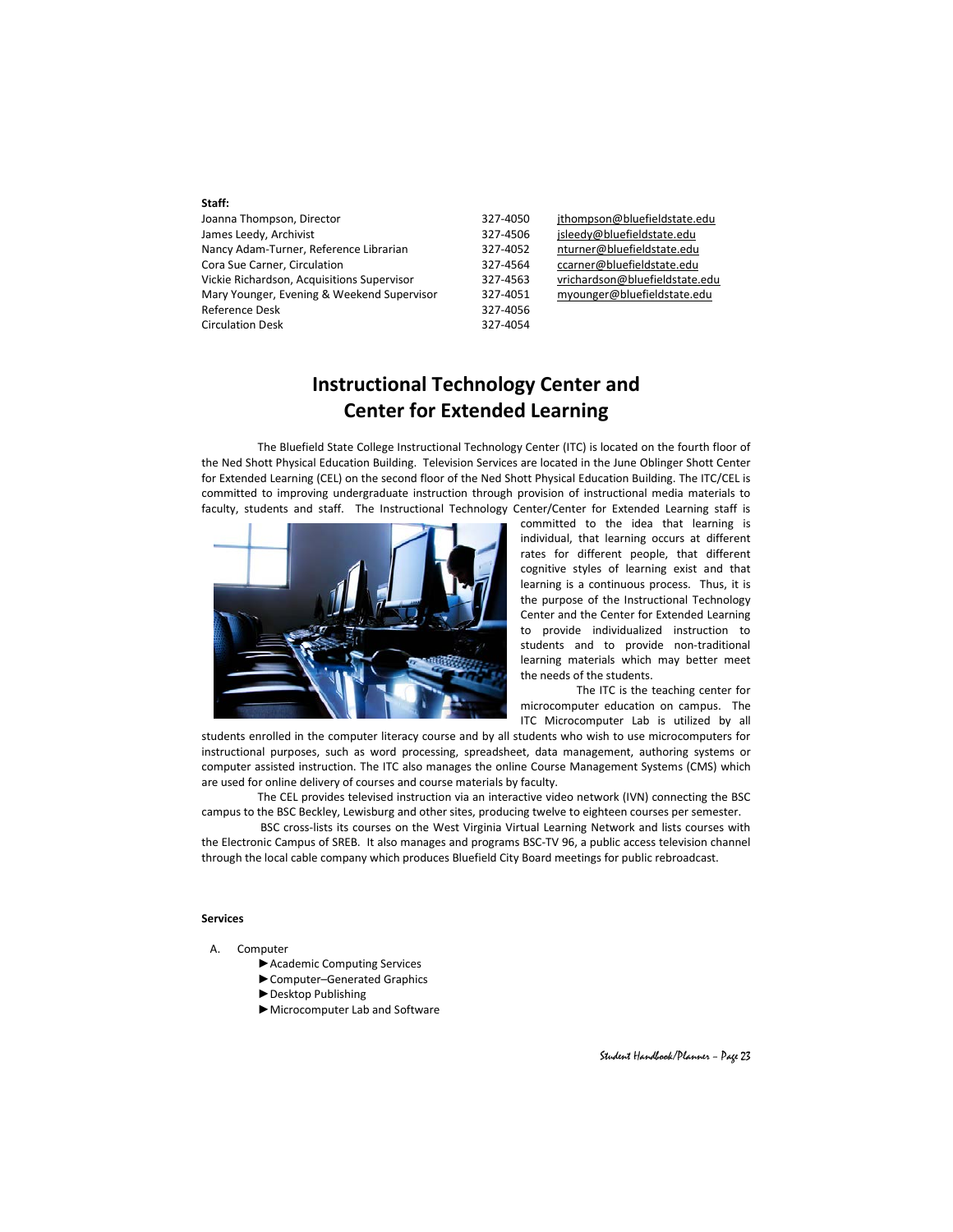- B. Online Learning
	- ►Blackboard/MOODLE Course Management Systems
	- ►Online Course Development
	- ►Online Learning Training for Faculty
	- ►Online Learning Orientation for Students

#### C. TV

- ►BSC–TV Cable Channel
- ►Campus TV Message System
- ►Interactive Video Network (college credit courses at a distance)
- ►Off–Air Videotaping
- ►TV Studio Facilities

#### D. BSC Web Site

- ►Development & Maintenance of BSC Web Site
- ►Training assistance in departmental web page management

#### E. Audiovisual

- ►Audiovisual Reserves for Faculty
- ►Audiovisual Software Distribution

#### **Hours**

| <b>REGULAR HOURS</b> | Monday through Thursday - 8:00 a.m. to 9:00 p.m. |
|----------------------|--------------------------------------------------|
|                      | Friday from $8:00$ a.m. to $4:00$ p.m.           |
| <b>SUMMER HOURS</b>  | Monday through Friday - 8:00 a.m. to 4:00 p.m.   |

#### **Check-out Policy**

Equipment and materials are checked out to the faculty and staff for a period of one week. Students are allowed to use equipment and materials in the ITC only.

#### **Staff**

| Mr. William Bennett, Interim Dir.,<br>Distributed Education Technology, Networks, ITC/CEL<br>bbennett@bluefieldstate.edu             | P401A  | 327-4059 |
|--------------------------------------------------------------------------------------------------------------------------------------|--------|----------|
| Mrs. Tina Strock, Administrative Asst.<br>tsrtock@bluefieldstate.edu                                                                 | P401 B | 327-4057 |
| Ms. Heather Cline, Information Systems Specialist<br>hcline@bluefieldstate.edu                                                       | P404   | 327-4201 |
| Mr. Josh Prudich, Information Systems Specialist<br>jprudich@bluefieldstate.edu                                                      | P410   | 327-4193 |
| Mr. Jerry Conner, Graphic Artist & Media Technician<br>jconner@bluefieldstate.edu                                                    | P202C2 | 327-4058 |
| Mrs. Audrey Biggs, Interim Director Virtual College,<br>Instructional Designer-Blackboard Administrator<br>abiggs@bluefieldstate.edu | P407   | 327-4578 |
| Mr. Cody Chambers, MOODLE Administrator & Web Designer/Services<br>cchambers@bluefieldstate.edu                                      | D462   | 327-4591 |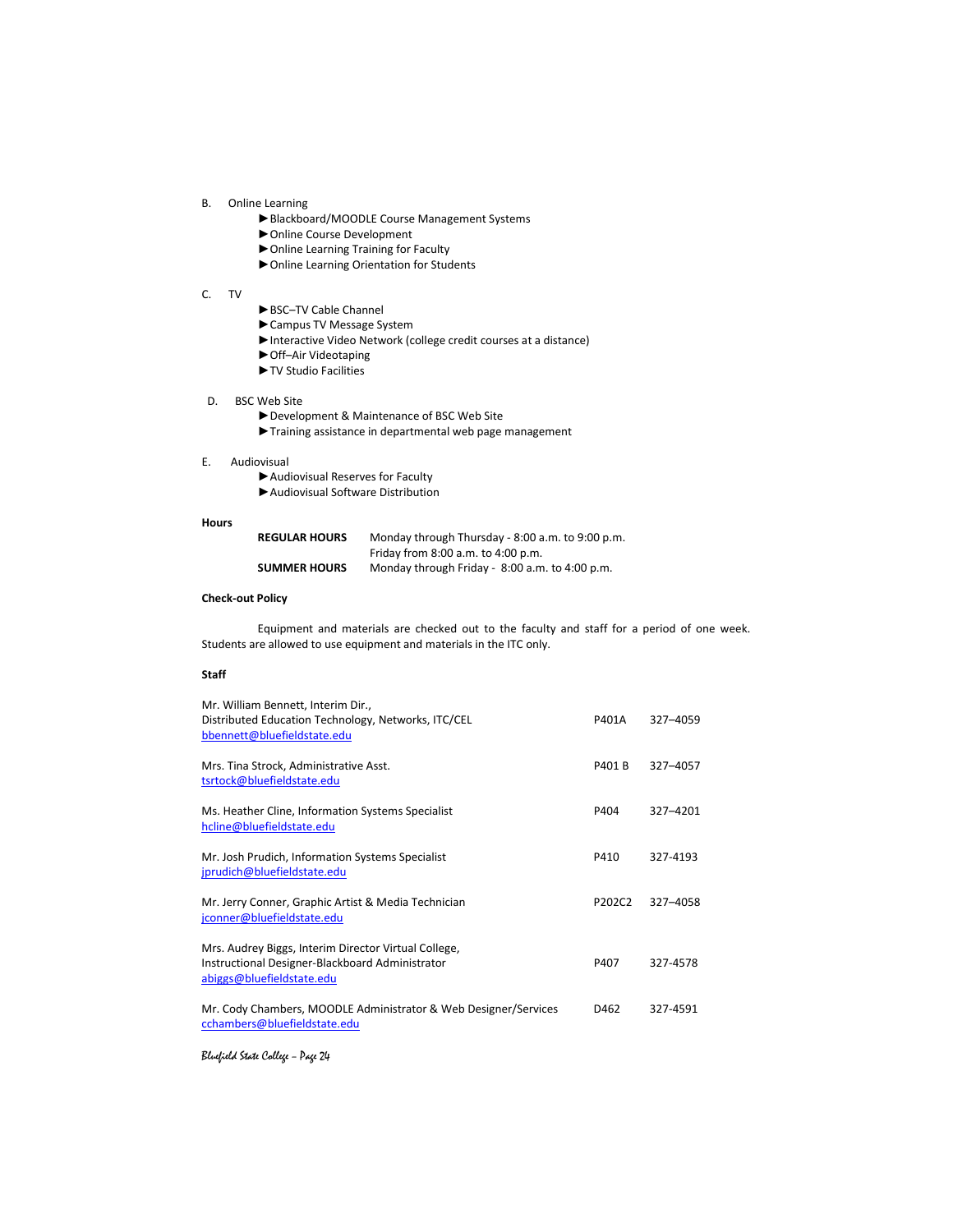Mr. Bob Cook, IVN Technician P202 327-4058 [rcook@bluefieldstate.edu](mailto:rcook@bluefieldstate.edu)

#### **Online Learning & Distance Education**

Online learning services are provided by the Instructional Technology Center housed on the fourth floor of the Ned Shott Physical Education Building (PE410, PE407). Student help desk services are available daily and on weekends by calling 304.327.4510 or 304.327.4545. The Blackboard Administrator can be reached at 304.327.4578. The Moodle Administrator is housed on the fourth floor of Dickason Hall (DH 462) and can be reached at 304.327.4591.

Online learning at BSC comes in two learning management systems: Blackboard and Moodle. Online classes are listed within the college schedule by School and can be found on the BSC web site as well as in printed format. Many classes are available fully online while others are hybrid. Hybrid means that the classes meet a few times for testing but the content is delivered online. There are also web-enhanced classes which are regular classes requiring regular attendance but which have class content and resources placed online by the professor. A table is printed within the schedule which indicates the modality of the class in all the various formats. You should pay careful attention to these descriptions so that you are aware of whether the class is fully online, hybrid, or enhanced. Remember fully online courses are on Blackboard or Moodle. Hybrid classes are on Blackboard or Moodle but require in-class testing; enhanced classes always require full class attendance but some resources are available in Blackboard or Moodle. Lastly, please remember: online courses require WEEKLY logons by YOU. If you fail to submit three assignments, you WILL be dropped from the class! Keeping up weekly is very, very essential to your success!!

A third distance learning option is the Interactive Video Network (IVN). This also appears in the class schedule. IVN classes meet weekly live per the class schedule and are available with live two-way audio and video to students at all BSC sites, including Bluefield, Beckley, Lewisburg, and others. The professor will originate the class from one of the sites and broadcast it to the distant sites. These classes require weekly attendance just like regular college classes.

Tutorial sessions for accessing and using online classes are available online as YouTube videos and are also available in personal tutorial sessions by contacting the staff at the telephone numbers listed. There is a BSC distance learning web site which has helpful information. This can be found by accessing the BSC web site[: www.bluefieldstate.edu](http://www.bluefieldstate.edu/), clicking on the header Academics and selecting Distance Education. You are encouraged to call the online learning help desk or if on campus, visit P407, P410 in the Shott PE Building for personal assistance.

Students truly at a distance are a rarity in BSC online learning but are increasing annually in number. The norm at BSC is that students take distance learning classes for convenience as they juggle life, family, and job demands. However, students truly at a distance should contact one of the staff below for personal assistance. You will be routed to the appropriate college office and to a specific staff person in that office assigned to assist you, the online student. The first thing for you to remember is that all policies contained in this handbook and the College Catalog applies to you just as they do for all students. Next, remember that your first line of contact is your professor as well as the online learning help desk. These staff members will know to whom to route you in order to have your questions and needs answered.

#### **Staff**

Mr. William Bennett, Interim Director of ITC/CEL P401 A 327-4059 [bbennett@bluefieldstate.edu](mailto:bbennett@bluefieldstate.edu)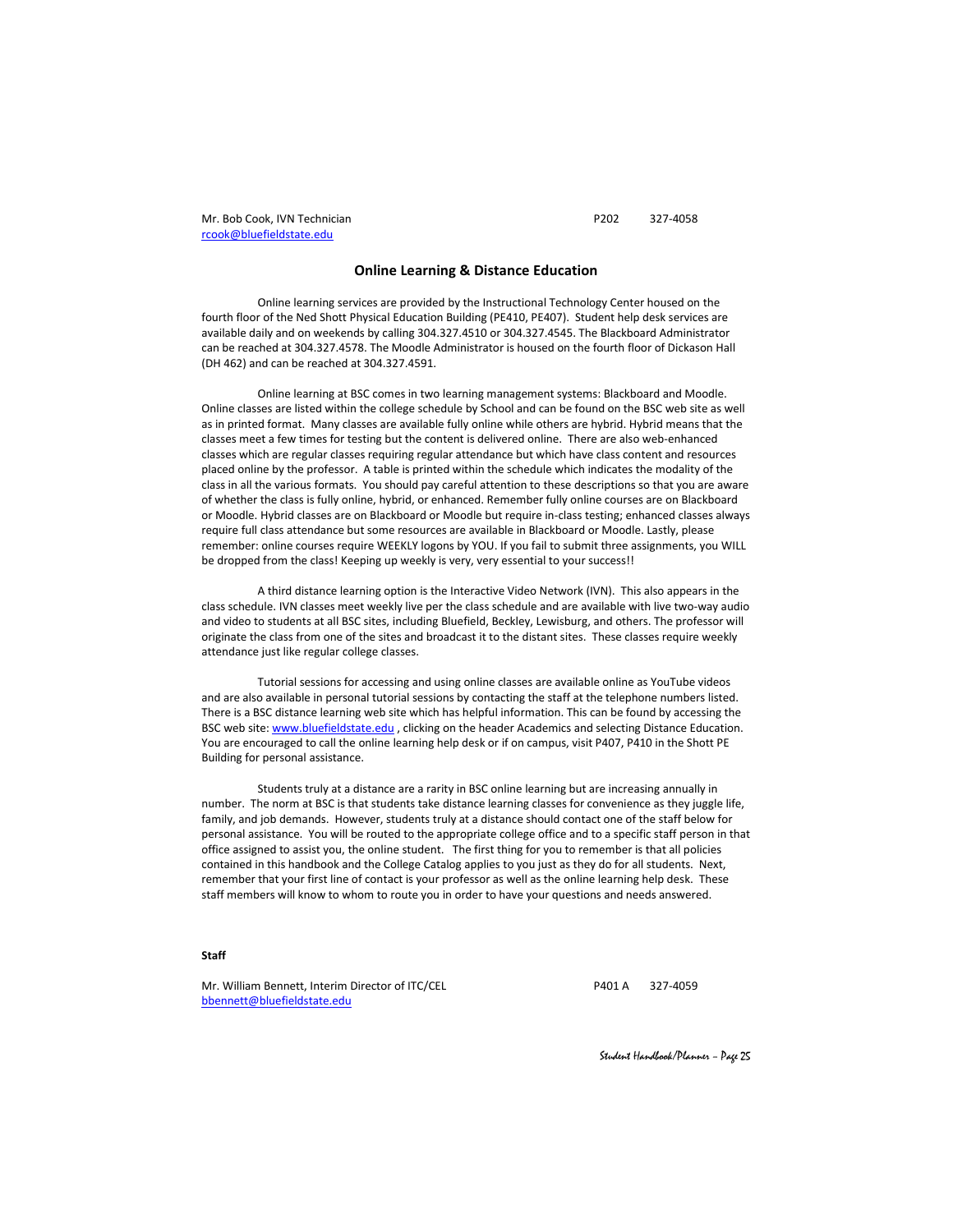| Mrs. Audrey Biggs Instructional Designer-Blackboard-Interim<br>Director of Virtual College<br>abiggs@bluefieldstate.edu | <b>P407B</b> | 327-4578 |
|-------------------------------------------------------------------------------------------------------------------------|--------------|----------|
| Mr. Cody Chambers, Moodle Administrator & Web Designer/Services<br>cchambers@bluefieldstate.edu                         | D462         | 327-4591 |

#### **ONLINE HELP**

| <b>Questions concerning</b>                | Contact                | Email                        | Phone Ext. |
|--------------------------------------------|------------------------|------------------------------|------------|
| Tuition & Fees Payment                     |                        |                              | 4042       |
| Admissions                                 |                        |                              | 4500       |
| <b>Counseling &amp; Testing</b>            | Cravor Jones           | cjones@bluefieldstate.edu    | 4016       |
| Advising (Pre-program)                     | <b>Terry Thompson</b>  | tthompson@bluefieldstate.edu | 4424       |
| <b>Bookstore</b>                           | Susan Plumley          | splumley@bluefieldstate.edu  | 4443       |
| <b>Career Services</b>                     | <b>Tom Harrison</b>    | tharrison@bluefieldstate.edu | 4011       |
| <b>Financial Aid</b>                       | <b>Emily Mann</b>      | emann@bluefieldstate.edu     | 4021       |
| Computer Center Help Desk                  | Chris Shrader          | cshrader@bluefieldstate.edu  | 4090       |
| Academic Computing Help Desk Heather Cline |                        | hcline@bluefieldstate.edu    | 4201       |
| <b>Blackboard CMS</b>                      | <b>Audrey Biggs</b>    | abiggs@bluefieldstate.edu    | 4578       |
| Library & Online Databases                 | Nancy Turner           | nturner@bluefieldstate.edu   | 4052       |
| Moodle CMS                                 | Cody Chambers          | cchambers@bluefieldstate.edu | 4591       |
| myBSC                                      | Kim Reed               | kreed@bluefieldstate.edu     | 4114       |
| <b>Online Help Desk</b>                    |                        |                              | 4510       |
|                                            |                        |                              | 4545       |
| Registrar's Office                         |                        |                              | 4064       |
| <b>Student Support Services</b>            | Carolyn Kirby          | ckirby@bluefieldstate.edu    | 4098       |
| School of Arts & Sciences                  | Martha Fhorall         | meborall@bluefieldstate.edu  | 4316       |
| School of Arts & Sciences                  | Michele Noe            | mnoe@bluefieldstate.edu      | 4293       |
| School of Education                        | <b>Betsy Steenken</b>  | bsteenken@bluefieldstate.edu | 4176       |
| School of Education                        | Gail Rozzel            | grozzel@bluefieldstate.edu   | 4173       |
| <b>School of Business</b>                  | Steve Bourne           | gbourne@bluefieldstate.edu   | 4087       |
| <b>School of Business</b>                  | Pat Sluss              | psluss@bluefieldstate.edu    | 4081       |
| School of Engineering &                    |                        |                              |            |
| <b>Computer Science</b>                    | <b>Shannon Bowling</b> | sbowling@bluefieldstate.edu  | 4131       |
| School of Nursing &                        |                        |                              |            |
| <b>Allied Health</b>                       | Angie Lambert          | alambert@bluefieldstate.edu  | 4141       |
| School of Nursing &                        |                        |                              |            |
| <b>Allied Health</b>                       | Susan Shrader          | sshrader@bluefieldstate.edu  | 4136       |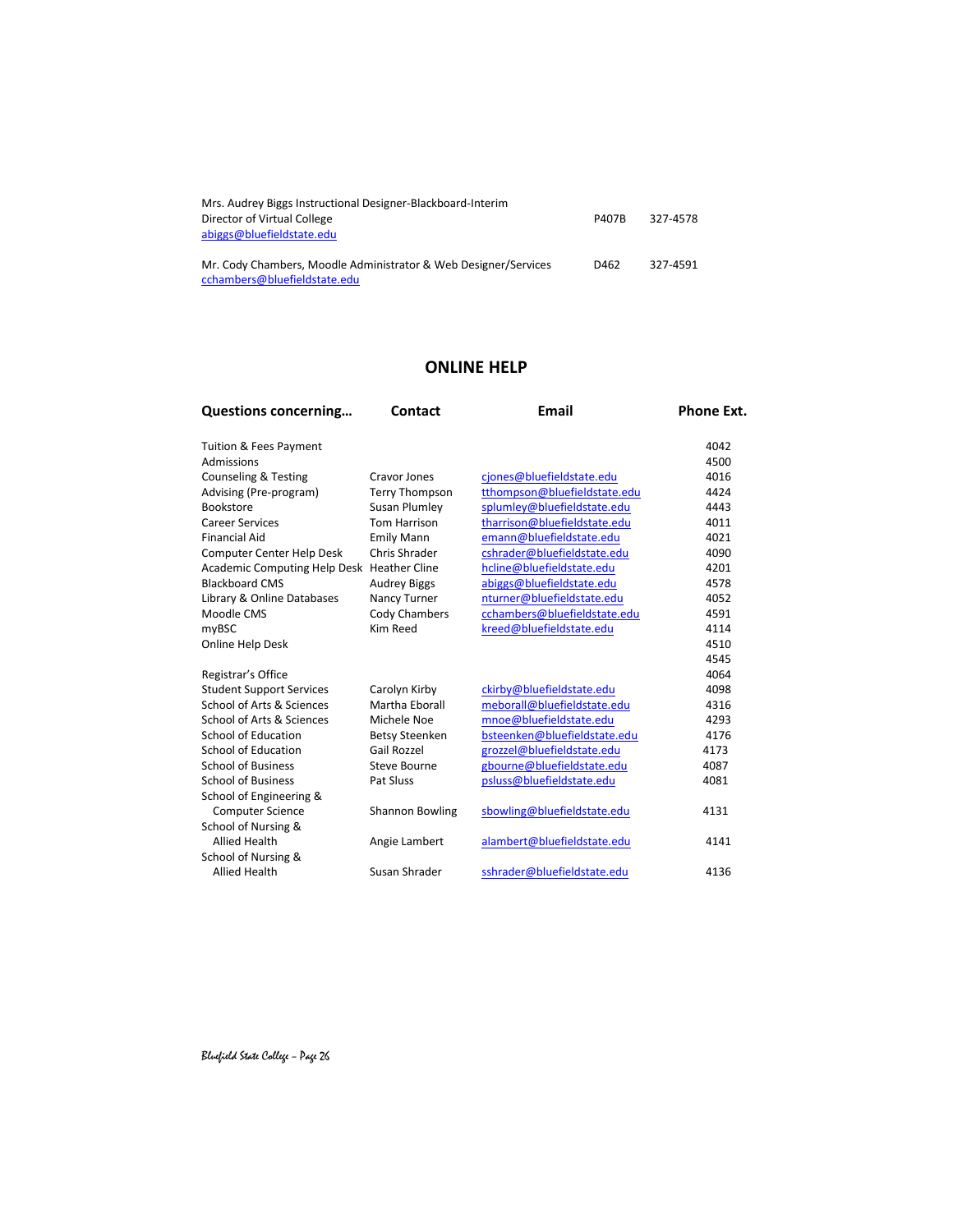#### **Institutional Computer Services**

The Bluefield State College Computer Center, home to Institutional Computer Services (ICS), is located on the ground floor of Dickason Hall in Room 123. Its mission is to provide on-site computer services to the students, faculty and staff members of the College. It is responsible for computer services at campus locations in Bluefield and Beckley. ICS provides services for student record keeping, accounting, email, and myBSC portal. In addition, ICS provides secure VPN access to institutional computing needs when necessary and provides low cost dial-up services for those in rural locations where high speed internet is unavailable. Contact the Computer Center Help Desk at (304) 327-4090 for more information or assistance with computing needs.

#### **Services**

| <b>BANNER</b> |
|---------------|
|               |

- 
- $\triangleright$  Web Self Service<br> $\triangleright$  DegreeWorks
- > DegreeWorks<br>> Networking
- > Networking<br>> Database Ma  $\triangleright$  Database Management<br> $\triangleright$  Faculty/Staff Help Desk
- 
- $\ge$  Faculty/Staff Help Desk<br> $\ge$  Internet Help Desk  $\triangleright$  Internet Help Desk<br> $\triangleright$  myBSC Portal
- myBSC Portal
- 
- $\triangleright$  Email LISTSERV<br> $\triangleright$  BSC Account Ma BSC Account Management

#### **Hours**

The Computer Center is open from 8:00 a.m. to 5:00 p.m. Monday through Friday.

#### **Staff**

| Mr. Tom Cook, Director of the Computer Services<br>Associate Dean, Institutional Technology Services<br>tcook@bluefieldstate.edu | D123C            | 327-4111 |
|----------------------------------------------------------------------------------------------------------------------------------|------------------|----------|
| Mr. John Spencer, Associate Director of Computer Services<br>jspencer@bluefieldstate.edu                                         | D123C            | 327-4118 |
| Mrs. Allonia Thompson, Administrative Software Specialist<br>athompson@bluefieldstate.edu                                        | D123             | 327-4112 |
| Mr. Chris Shrader, PC Technician & Network Manager<br>cshrader@bluefieldstate.edu                                                | D <sub>123</sub> | 327-4090 |
| Ms. Kim Reed, Administrative Software Specialist<br>kreed@bluefieldstate.edu                                                     | D123B            | 327-4114 |
| Mr. Delano Sweeney, Database Systems Manager<br>dsweeney@bluefieldstate.edu                                                      | D123B            | 327-4119 |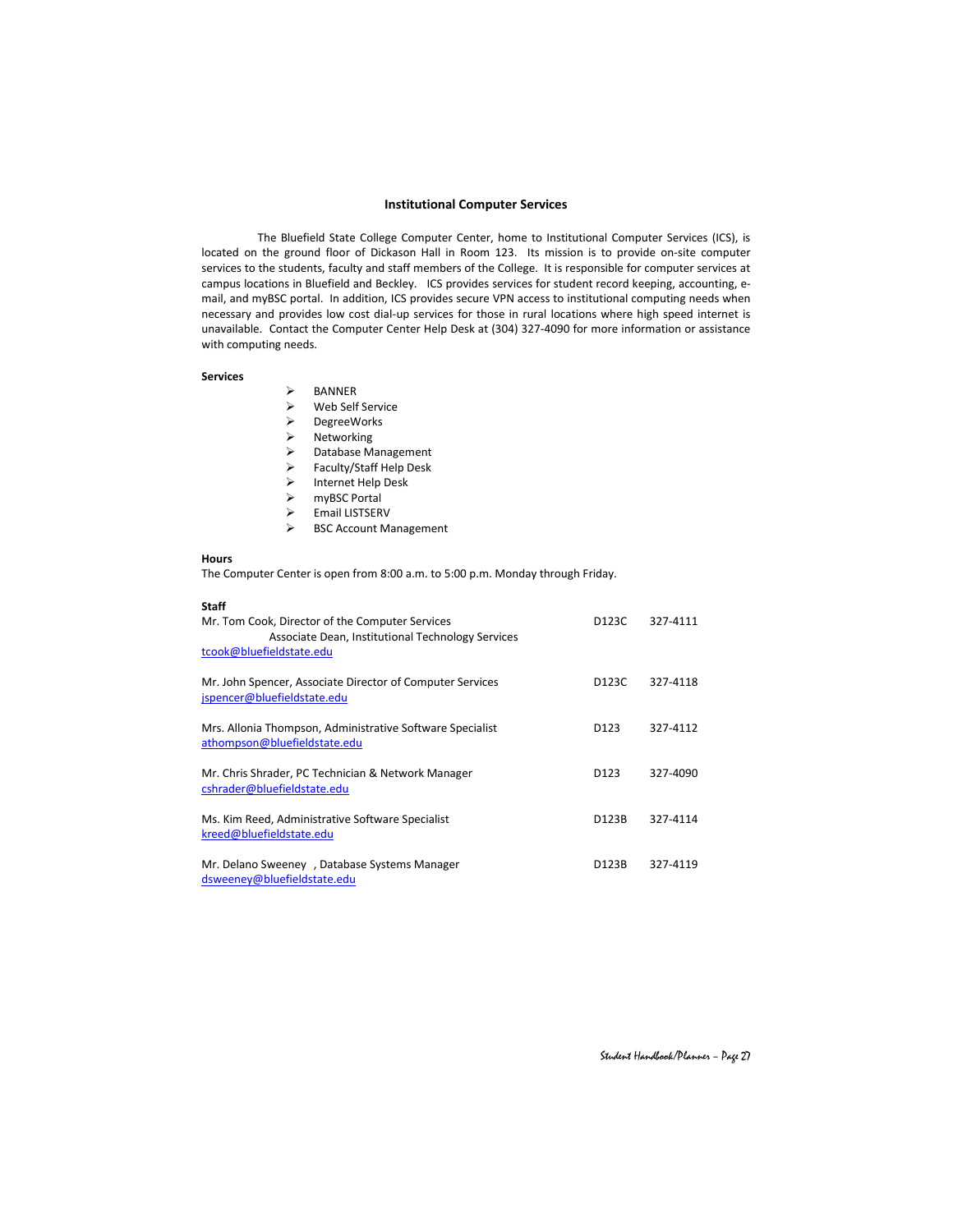## **Emergency Procedures**

The emergency procedures in case of critical illness, injury or death of a BSC student, employee or campus visitor are as follows:

#### **IMMEDIATELY SUMMON EMERGENCY ASSISTANCE TO VICTIM'S LOCATION**

- 1. Call 911-Rescue Squad.
- 2. Call BSC Security (Ext. 4180) or "O" for campus operator.
- 3. Notify the Vice-President for Academic Affairs of any of the above actions (Ext. 4068 or 4069), or Vice-President for Financial & Administrative Affairs (Ext. 4040 or 4048), or Vice-President for Student Affairs (Ext 4567 or 4401).

#### **Emergency Evacuation Plan**

In anticipation of fire or other emergency conditions, faculty and staff are asked to make note of exit routes in the various buildings of the College. Faculty members will point out evacuation routes to students at the beginning of each new semester of classes.

The Director of the Physical Plant will appoint monitors in each building to be sure that all persons are evacuated in case of emergency. These monitors will be regular employees of the College and will be notified annually by memorandum of their responsibilities. Monitors will be instructed to escort handicapped individuals to exits as needed and faculty members will assist handicapped students from



classes. To ensure that all persons have exited the building safely, students are asked to assemble in the area designated by the faculty or staff member. Students are not to leave the campus or return to the building until clearance is given by a public safety officer.

### **SIGN UP FOR BSC ALERT**

Sign up now and stay connected. **BSC ALERT** provides a quick, timely notification during campus emergencies. You have the additional options of receiving weather-related schedule changes, activities, and campus information through mobile phone and/or emails, web page, PDA, text pager, and more.

*This service is offered free of charge by BSC. Check with your service provider to determine if they charge for incoming text messages.*

## **Sign up now at** *www.bluefieldstate.edu*

#### **Important College Policies**

#### **STUDENT COMPLAINTS**

Bluefield State College strives to meet the demands on our campus community by providing a well-rounded education for our students. From time to time issues may arise interfering with this process.

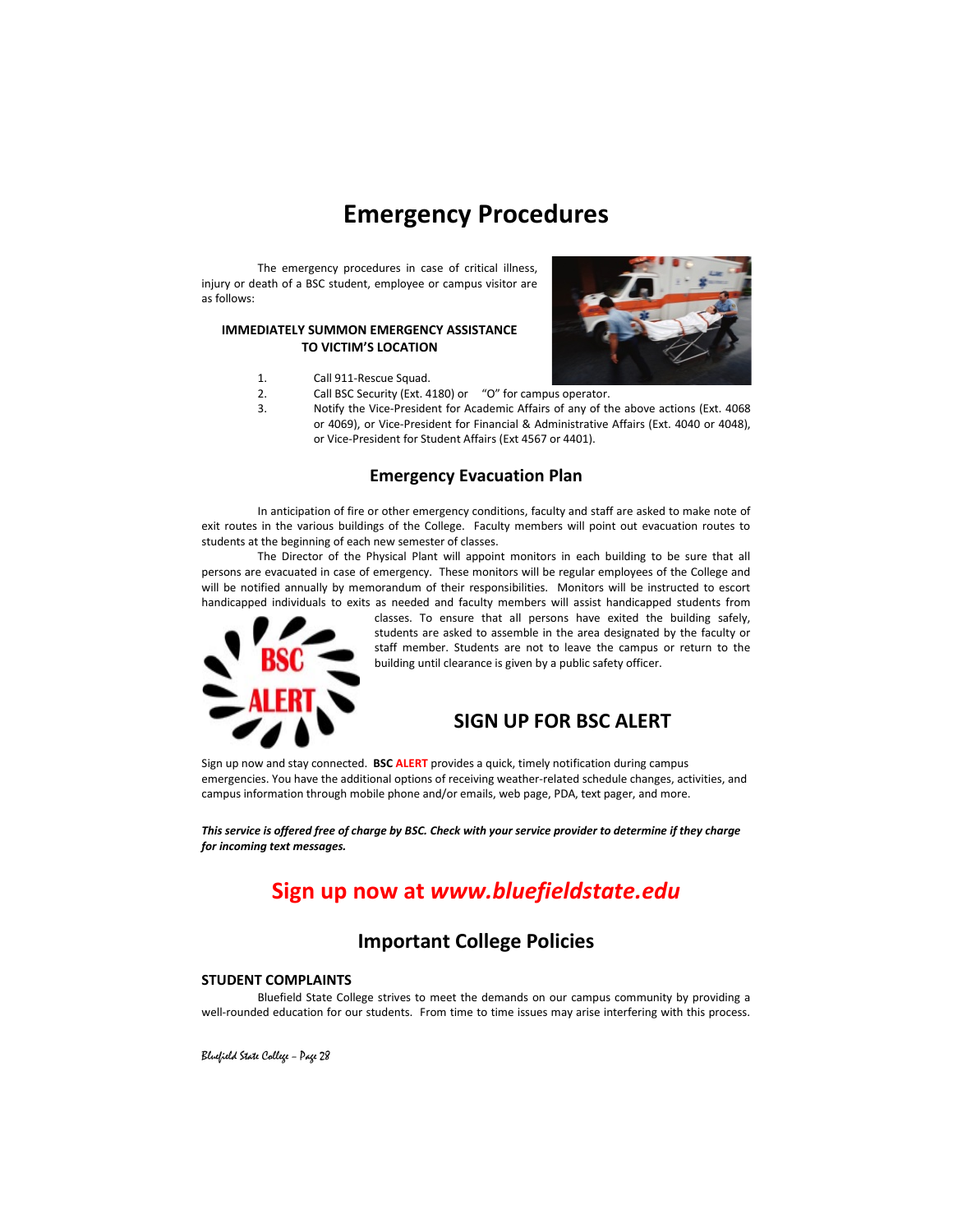In the event of this, students should contact the Vice President of Student Affairs with their concerns. The Vice President of Student Affairs is located in Conley Hall Room 312.

#### **BSC HIV/AIDS Policy**

The purpose of this policy is to organize and oversee an HIV/AIDS educational program which is congruent with the values and mission of Bluefield State College. The establishment of a campus committee will provide a mechanism for making policy decisions as they become necessary. Persons with HIV/AIDS are considered by law to have disabling conditions.

The legal rights of students must be guaranteed. Support services for disabled individuals will be made available to students or employees with the HIV/AIDS infection. The campus–wide committee on HIV/AIDS has been established to plan and evaluate campus–wide HIV/AIDS education and prevention activities and to monitor compliance with federal statutes.

*Membership:* Nursing Center Director, Chair; Director of Advising and Counseling; Human Resources Director; Intramural & Campus Recreation Director; Faculty Representative (appointed by the chair of the committee); President Student Government; SGA Representative (appointed)

*Common Goal:* Implementation of all campus–wide HIV/AIDS prevention and education programs.

#### *Objectives:*

- 1. To establish a policy for all employee and student campus programs relating to HIV/AIDS infection.
- 2. To evaluate all policies, procedures and programs relating to HIV/AIDS to determine their effectiveness and to implement changes to the program when needed.
- 3. To ensure that students and employees have access to confidential and professional health services and referrals.
- 4. To ensure that students and employees have access to confidential and professional counseling services.
- 5. To ensure that College policies and procedures are consistent with Federal statutes.

The BSC Student Health Center coordinates HIV/AIDS health promotion and prevention programs. The Student Health Center provides information and educational materials. The Student Health Center is able to do free and confidential HIV testing using the Orasure method. The nurse practitioners in the Student Health Center work with counseling services in assistance students in locating community social services.

#### **Alcohol/Drug Policy**

The legal age for the consumption of alcohol and spirits is 21 years in West Virginia. As a non-residential institution, Bluefield State's approach to policies and educational intervention regarding the use of alcohol and/or drugs is creative in its focus. The complete alcohol and drug policy is available in the offices of the Vice -President for Student Affairs, Student Life and Enrollment Services.

I. Legal Requirements

Students, faculty and staff on any campus of BSC shall abide by all Federal laws, State statutes and city ordinances regarding the sale, purchase and consumption of alcoholic beverages and illicit drugs including but not limited to the laws that regulate the following:

- A. Regulation of sales
- B. Drinking age laws
- C. Possession of alcohol by person under age 21
- D. Liability for injury or damage resulting from intoxication
- E. Open container laws--state and city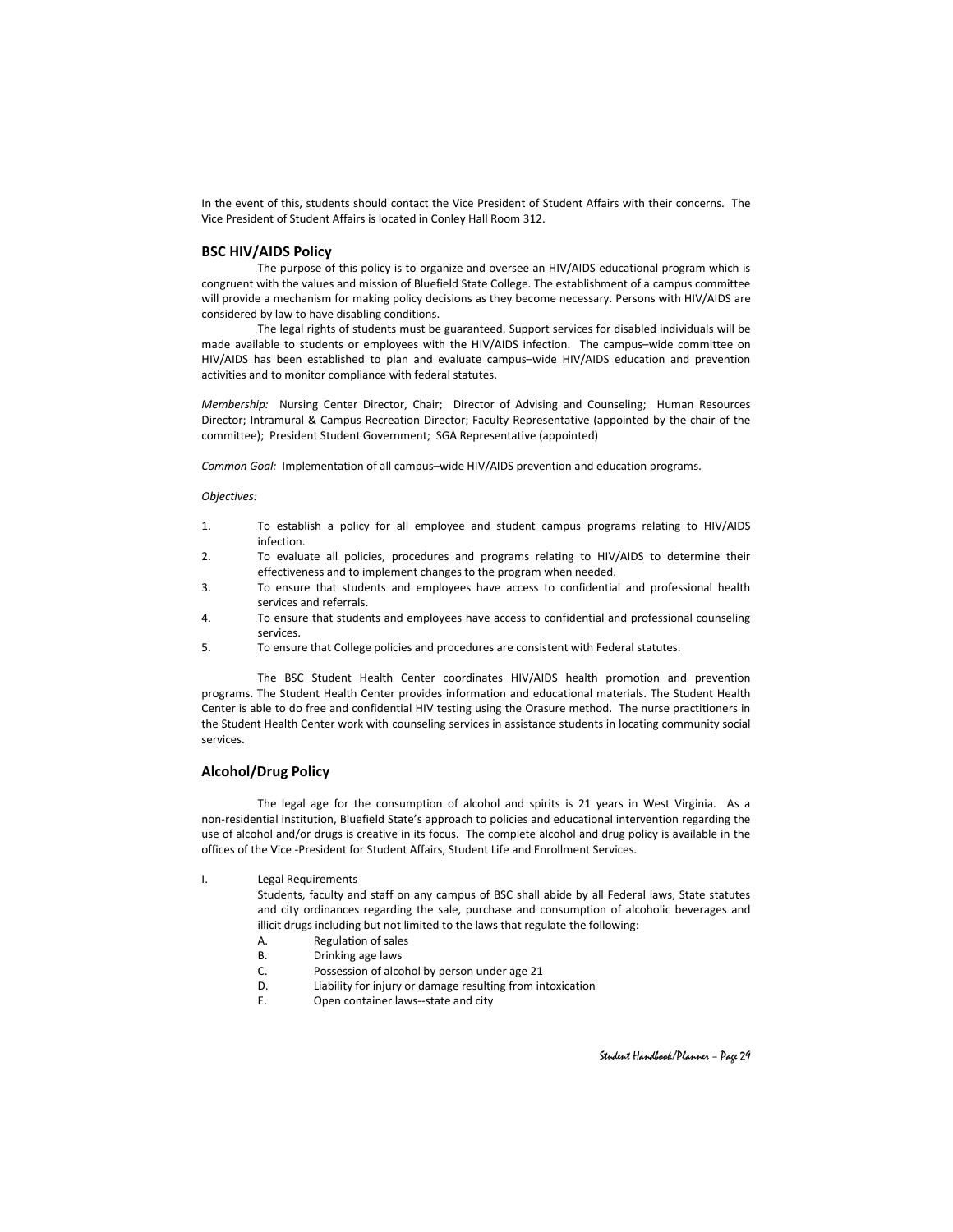#### II. Standards of Conduct

The unlawful possession, use or distribution of illicit drugs and alcohol by students or employees on College property or as part of any other College regulated activity is prohibited.

III. Disciplinary Sanctions The College will impose disciplinary sanctions on students who violate the established standards of conduct. Students should be cognizant of the fact that for violation of these standards, they will be subject to disciplinary sanctions up to and including suspension or dismissal and referral for prosecution. It is noted that a disciplinary sanction may include the completion of an appropriate rehabilitation program. Whenever there is an infraction(s) of Federal, State, and city laws(s) by students, the person(s) will be referred to the respective official(s) for prosecution. In all other cases regarding students, penalties for infractions shall follow the guidelines and proceedings as established and published in the current handbooks for students.

#### IV. West Virginia State Alcohol Law

The following guidelines are based on West Virginia State Law. An individual shall not:

- A. Appear in a public place in an intoxicated condition.<br>R. Consume alcoholic beverages in a public place
- Consume alcoholic beverages in a public place.
- C. Consume alcoholic beverages in a motor vehicle, moving or parked.
- D. Offer alcoholic beverages to another individual in a public place.
- E. Knowingly sell alcoholic beverages to an individual less than 21 years of age.
- F. Knowingly buy for, give to, or furnish alcoholic beverages to an individual less than 21 years of age.
- G. Knowingly serve alcoholic beverages to an intoxicated individual.
- H. Misrepresent his or her age for the purpose of obtaining alcoholic beverages.
- I. Possess on campus or at a campus event a common supply or common source of alcoholic beverages such as kegs or punch bowls, from which alcoholic beverages may be served.

#### **State of West Virginia Laws Regarding the Unlawful Possession, Use, or Distribution of Alcohol**

Any person under the age of twenty-one years who purchases, consumes, sells, possesses or serves wine or other alcoholic liquor is guilty of a misdemeanor, and, upon conviction thereof, shall be fined in an amount not to exceed five hundred dollars or shall be incarcerated in the county jail for a period not to exceed seventy-two hours or both fined and imprisoned or, in lieu of such fine and incarceration, may, for the first offense, be placed on probation for a period not to exceed one year.

Any person under the age of twenty-one years who, for the purpose of purchasing wine or other alcoholic liquors from a licensee, misrepresents his or her age or who for such purpose presents or offers any written evidence of age which is false, fraudulent or not actually his or her own or who illegally attempts to purchase wine or other alcoholic liquors, is guilty of a misdemeanor and, upon conviction thereof, shall be fined in an amount not to exceed fifty dollars or shall be imprisoned in the county jail for a period not to exceed seventy-two hours or both such fine and imprisonment or, in lieu of such fine and imprisonment, may, for the first offense, be placed on probation for a period not exceeding one year.

Any person who shall knowingly buy for, give to or furnish wine or other alcoholic liquors from any source to anyone under the age of twenty-one to whom they are not related by blood or marriage, is guilty of a misdemeanor and shall, upon conviction thereof, be fined in an amount not to exceed one hundred dollars or shall be imprisoned in the county jail for a period not to exceed ten days or both such fine and imprisonment.

#### **Information regarding West Virginia law provided by the Mercer County Prosecuting Attorney**

#### **Weapons**

The possession of, storage of, or use of any type of weapon on the Campus of Bluefield State College is strictly prohibited. Weapons are defined as firearms, knives, ammunition,

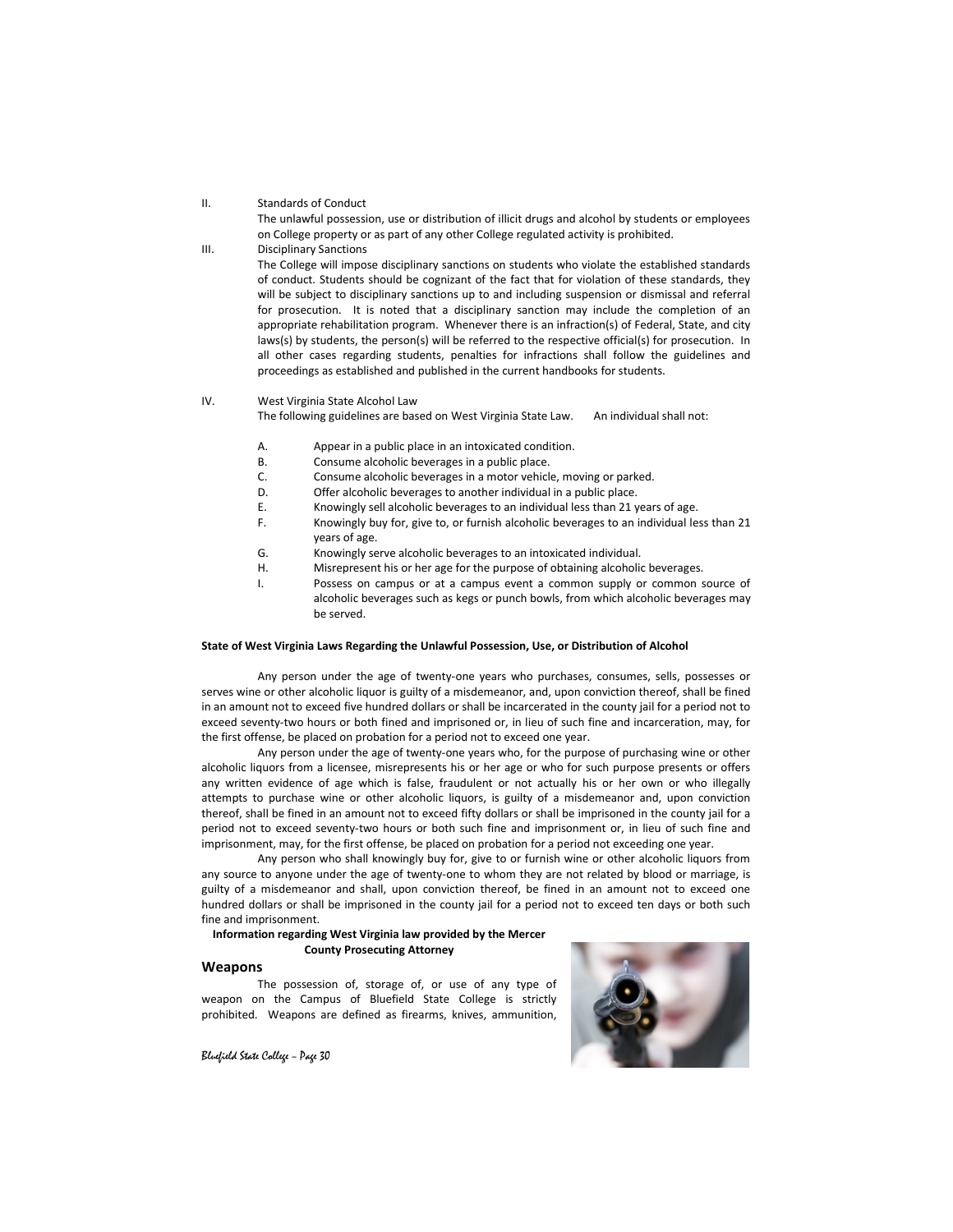destructive devices, fireworks, or other items which may injure, maim, cause damage to, or create fear within the campus of Bluefield State College or at any college activities or functions.

#### **Bluefield State College Board of Governors Policy #3 - Sexual Harassment**

I. TITLE: SEXUAL HARASSMENT

#### **SECTION 1. GENERAL**

- 1.1 Scope This rule defines sexual harassment, provides guidelines for filing sexual harassment complaints and explains what action will be taken against those found to have engaged in sexual harassment.
- 1.2 Authority West Virginia Code § 18B-1-6. A policy statement issued by the Office for Civil Rights of the U.S. Department of Education on the interpretation of the following: Title IX of the Education Amendments of 1972 and Equal Employment Opportunity Commission (EEOC) interpretative guidelines issued in March, 1980; and subsequent federal court decisions on the subject of sexual harassment.
- 1.3 Repeal of Former Rule -Repeals and replaces Series 9 effective June30, 1991.
- 1.4 Replaces of Former Rule Repeals and replaces Series 9 effective June 30, 1991.
- 1.5 Effective Date: March 21, 2002

#### **SECTION 2. POLICY**

2.1 It is the policy of the Bluefield State College Board of Governors that the work and educational environment will be free from all forms of sexual harassment of any employee, applicant for employment or student. Sexual harassment in any manner or form is expressly prohibited. It is the responsibility of Bluefield State College to provide educational opportunities to create this environment and to take immediate and appropriate corrective action when sexual harassment is reported or becomes known. Supervisors at every level are of primary importance in the implementation and enforcement of this rule.

#### **SECTION 3. DEFINITION**

- 3.1 Sexual Harassment Definition Sexual harassment is intended to be defined consistent with EEOC and United States Department of Education guidelines. Sexual harassment includes any unwelcome sexual advances, requests for sexual favors, or other verbal or physical conduct of a sexual nature when:
- 3.1.1 submission to such conduct is an explicit or implicit condition of employment;
- 3.1.2 submission to or rejection of such conduct is used as the basis for employment decisions; or
- 3.1.3 such conduct has the purpose or effect of unreasonably interfering with an individual's work or educational performance, or creating an intimidating, hostile or offensive work or educational environment.

#### **SECTION 4. FILING of COMPLAINTS**

4.1 Bluefield State College shall designate a formal grievance procedure for the handling of sexual harassment complaints and assure appropriate dissemination of information concerning it to faculty, staff, and students. The president shall designate a liaison person who shall receive training in facilitating the proper resolution of complaints with the authority to investigate and report to the president. The liaison shall insure that any persons involved in the adjudication of a sexual harassment complaint shall receive training in the resolution of such matters. In cases involving the president, the complaint shall be filed with the Board of Governors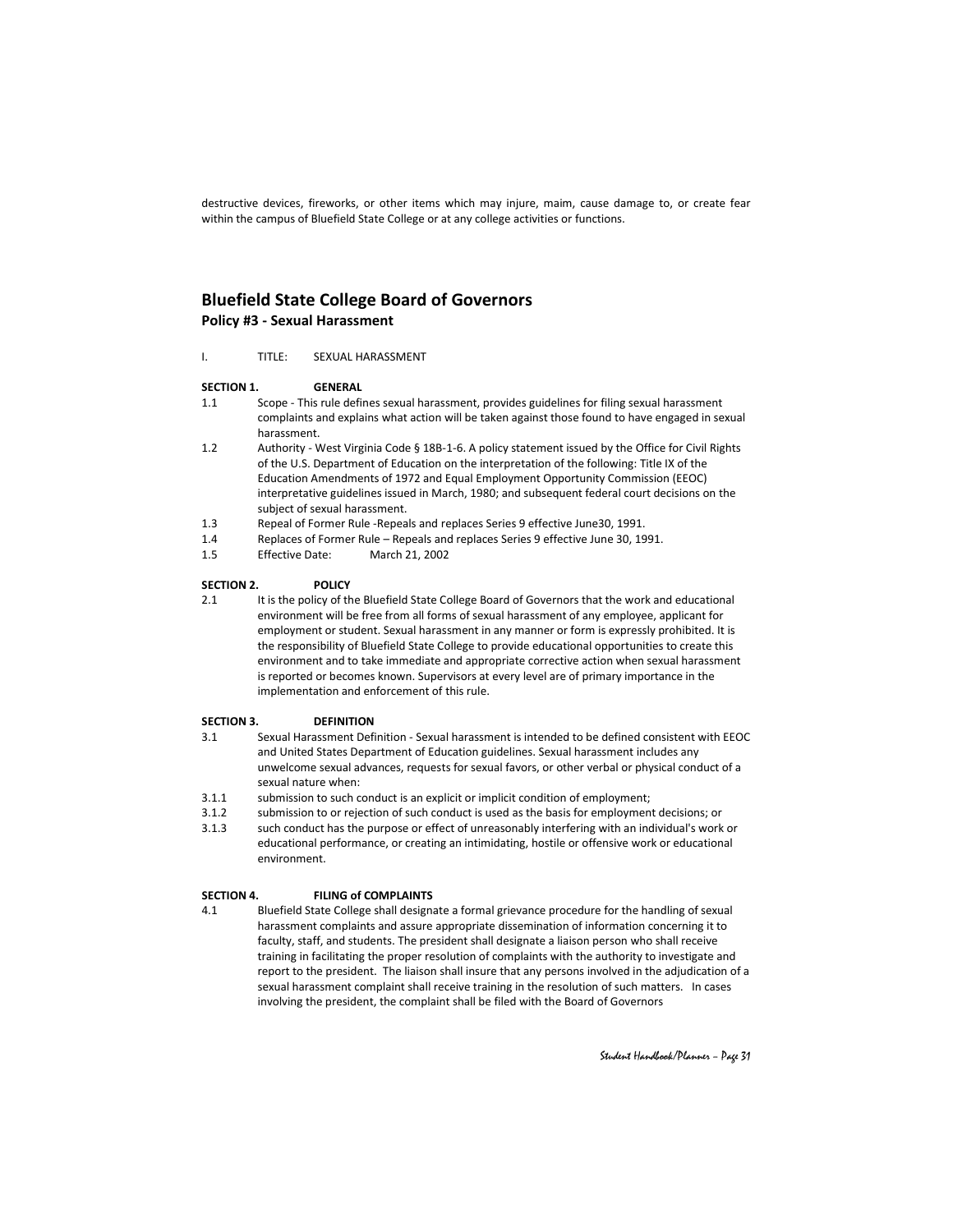- 4.1.1 Employees Any employee who feels he or she is being sexually harassed should contact his or her immediate supervisor. If this is not appropriate, employees shall report such alleged misconduct to other designated personnel within that organization. Supervisors are to make every effort to ensure that such problems are resolved promptly and effectively.
- 4.1.2 Students Any student who feels he or she is being sexually harassed should contact the appropriate dean or other designated person.
- 4.2 Any student, supervisor, agent or other employee who is found, after appropriate investigation, to have engaged in the sexual harassment of another employee or a student will be subject to appropriate disciplinary action. Depending on the circumstances, sanctions may include termination or expulsion.

#### III. **Student Complaint Procedures**

Anyone who believes they have been subjected to sexual harassment is encouraged by Bluefield State College to pursue the matter through the institution's informal or formal procedures as further described and/or to contact local law enforcement authorities. Anyone who wishes to report or seek advice about alleged sexual harassment should contact one of the following: Affirmative Action Officer, the Vice-President for Student Affairs, a counselor in the division of Student Affairs or Campus Security.

#### A. **Informal Procedure**

Students are encouraged to make complaints concerning allegations of sexual harassment. Strict confidentiality will be maintained in all procedures. It is hoped that most situations can be resolved by discussions with the parties involved at the informal level. The complainant may decide to take the following action.

Attempt to talk with the accused with or without a third party, describe the behavior, express that the behavior is unwanted and ask that the unwanted behavior be stopped. If the conversation is not effective at this point at the informal level, then the injured person may want to proceed to the formal stage.

#### B. **Formal Procedure**

If the complainant is not satisfied with or does not wish to pursue resolution at the informal level, the formal grievance procedure will be invoked at the request of the complainant. The filing of a formal complaint of sexual harassment must begin with a written signed complaint filed in accordance with the grievance policy appropriate to the sexually harassed person. The formal procedures at Bluefield State College are described below.

The student shall file in writing a statement about the alleged sexual harassment with the Vice President for Student Affairs. If the complaint is a student complaint against another student, the Vice President for Student Affairs shall forward the formal complaint to designate counselor(s) for review. The counselor shall recommend to the Vice President a course of action. The Vice President will make a decision and notify both parties. All hearing bodies shall adhere to the procedures as stated in the Student Conduct Code in the Student Handbook. Student complaints about a faculty or classified employee are to be taken to the Human Resources Office.

#### C. **Other Action**

Anyone who has been subjected to sexual harassment may seek action beyond the Bluefield State College informal and formal procedures as described, by contacting local law enforcement authorities or the Equal Employment Opportunity Commission or the West Virginia Human Rights Commission.

IV. The sexual harassment policy will be printed in the Faculty, Staff and Student Handbooks and in the Affirmative Action Manual.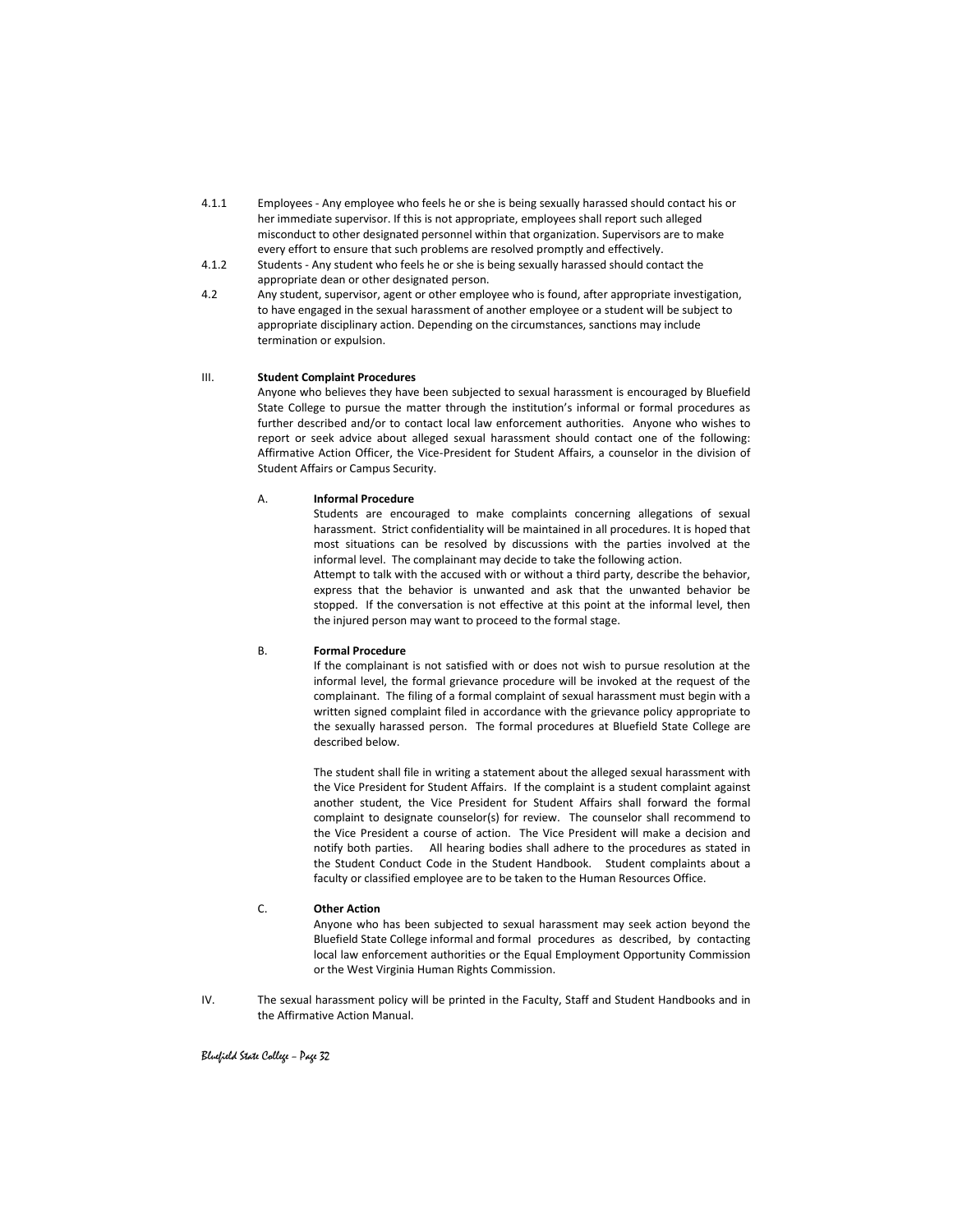#### **Equal Opportunity Policy**

Bluefield State College is an Equal Educational Opportunity Institution. As such, it admits students, and employs staff, without regard to race, creed or national origin. It neither affiliates knowingly with nor grants recognition to any individual, group or organization having policies that discriminate on the basis of race, color, age, religion, sex, national origin or disabilities as defined by applicable laws and regulations.

Copies of the Equal Opportunity Policy and Affirmative Action Plan and the Bluefield State College Section 504 Self–Evaluation and Transition Plan are available for review in the Hardway Library. Grievance procedures for students are printed in this handbook. Inquiries about the College's equal opportunity/affirmative action policies or accessibility to programs and facilities for disabled students should be directed to the Affirmative Action Office.

#### **Bomb Threats**

It is a serious crime to convey or impart (or cause to be conveyed or imparted) false information concerning the presence of a bomb or any other explosive devices or false information concerning biological or chemical agents on the premise of Bluefield State College or its satellite institutions. Any person violating this law is subject to State prosecution, as well as College disciplinary action.

#### **Computer Use and Abuse Policy**

With the proliferation of computers on all three of our campuses and the introduction of Internet access for all students it has become necessary to develop a Computer Use and Abuse Policy consistent with the missions and goals of the College.

First and foremost, computers, software, data communications equipment and services were bought and paid for using public funds allocated to the college to support its primary mission, the education of the students. Thus, the use of that equipment and those services for any other purpose should be considered improper. Bluefield State College grants accounts to students, faculty and staff on that basis. It may deny and/or revoke any account at any time for any reason at its sole discretion. By using an assigned account, the user agrees to use it exclusively for personal education and/or non-profit research, administration, community service and/or economic development activities. The user accepts complete responsibility and liability for willful or negligent misuse of his/her account and for complying with Bluefield State College policies related to Computer Use and Abuse as well as any policies promulgated by agencies used or contacted through Bluefield State College systems or services. Users must read and understand the Computer Use and Abuse Policy contained herein and must regularly review any new policies promulgated, posted or incorporated as part of Bluefield State College World Wide Web Servers and/or other on-line information services.

Secondly, while Internet access, particularly when using a web browser, looks very much like viewing television it is not a one–way system. It is a two–way service, very much like the telephone system in that the user can, and often does, interact with and send information to other users and/or organizations on the net. The cost associated with computer and Internet use are the initial purchase price and



maintenance costs for the local equipment, the annual WVNET network assessment for such things as data communications and support and monthly communication charges. There are direct costs associated with this use, so they may not be used indiscriminately for any purpose.

Bluefield State College (BSC) has established policies regarding the use or abuse of all hardware, data, and software and communications networks associated with BSC computer systems. All BSC computer system users are also subject to applicable network (WVNET, BITNET, Internet,

etc.) usage guidelines, as well as state and federal laws regarding computer abuse. All BSC computer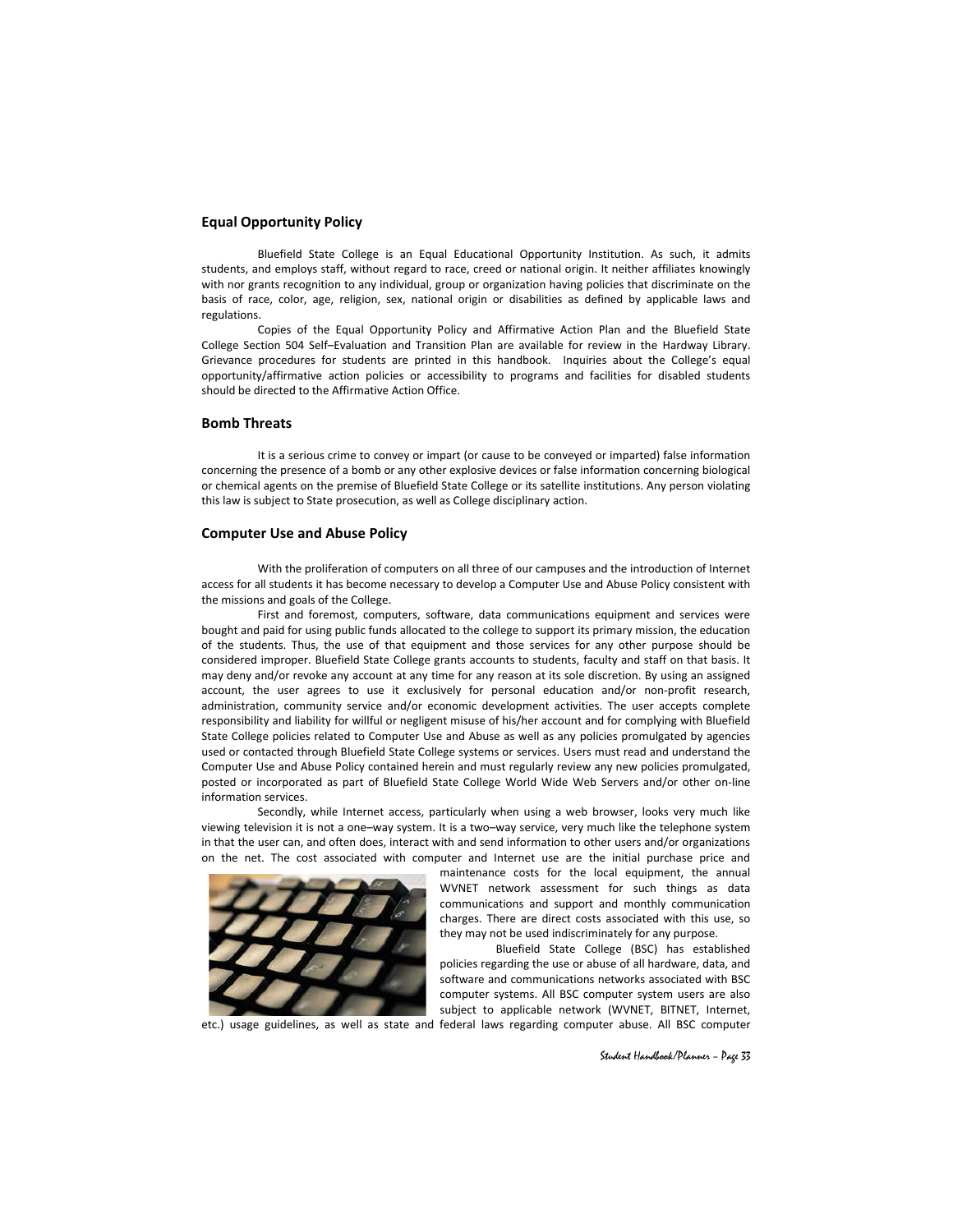systems include but are not limited to all minicomputers and their peripheral equipment, all microcomputers and their network and/or peripheral equipment located at any BSC facility including but not limited to the main campus in Bluefield, WV, the Lewisburg campus in Lewisburg, WV, the Beckley campus in Beckley, WV, and the Welch Center at Welch, WV. The "West Virginia Computer Crime and Abuse Act," which defines computer abuse and prosecution possibilities went into effect July, 1989. The Electronic Communications Privacy Act passed by Congress in 1986, cites illegal electronic communications access and interception. Cases of computer abuse must be reported to the BSC Director, Institutional Technology Services and/or to local, state and federal authorities. Nothing in this policy supersedes or is otherwise meant to contradict any law, regulation or policy promulgated by any higher entity with authority to do so. I. Common Forms of Computer Abuse:

Bluefield State College is responsible for informing users of the rules, regulations and procedures which apply when using any BSC computing resources. Users are responsible for understanding these rules so that they can abide by them. These policies cover BSC as well as West Virginia Network for Educational Telecomputing (WVNET) services.

- A. Privacy: Investigating or reading another user's file is considered a violation of privacy. Reading unprotected files is intrusive; reading protected files, by whatever mechanism, is considered the same as "breaking and entering."
- B. Violations include:
	- 1. Attempting to access another user's files without permission.
	- 2. Furnishing false or misleading information or identification in order to access another user's account.
	- 3. Attempts to access BSC computers, computer facilities, networks, systems, programs, or data without authorization.
	- 4. Unauthorized manipulation of BSC computer systems, programs or data.

II. Theft: Attempted or detected altercation of software, data or other files as well as disruption or destruction of equipment or resources is considered theft. Violations include:

- A. Using subterfuge to avoid being charged for computer resources.
- B. Deliberate, unauthorized use of another user's account to avoid being billed for computer use.
- C. Abusing specific resources such as BITNET and the Internet.
- D. Removing computer equipment (hardware, software, data, etc.) without authorization.
- E. Copying or attempting to copy data or software without authorization.

#### III. **Vandalism: Violations include:**

- A. Sending mail or a program which will replicate itself (such as a computer virus) or do damage to another user's account.
- B. Tampering with or obstructing the operation of BSC computer systems.
- C. Inspecting, modifying or distributing data or software (or attempting to do so) without authorization.
- D. Damaging computer hardware or software.
- IV. **Harassment: Sending unwanted messages or files to other users may be considered harassment. Violations include:**
	- A. Interfering with legitimate work of another user.
	- B. Sending abusive or obscene messages via computers.
	- C. Using computer resources to engage in abuse of BSC employees or any other users.

#### V. **Copyright Issues:**

BSC prohibits the copying, transmitting, or disclosing of proprietary data, software or documentation (or attempting to commit these acts) without proper authorization. (See Software and Intellectual Rights section).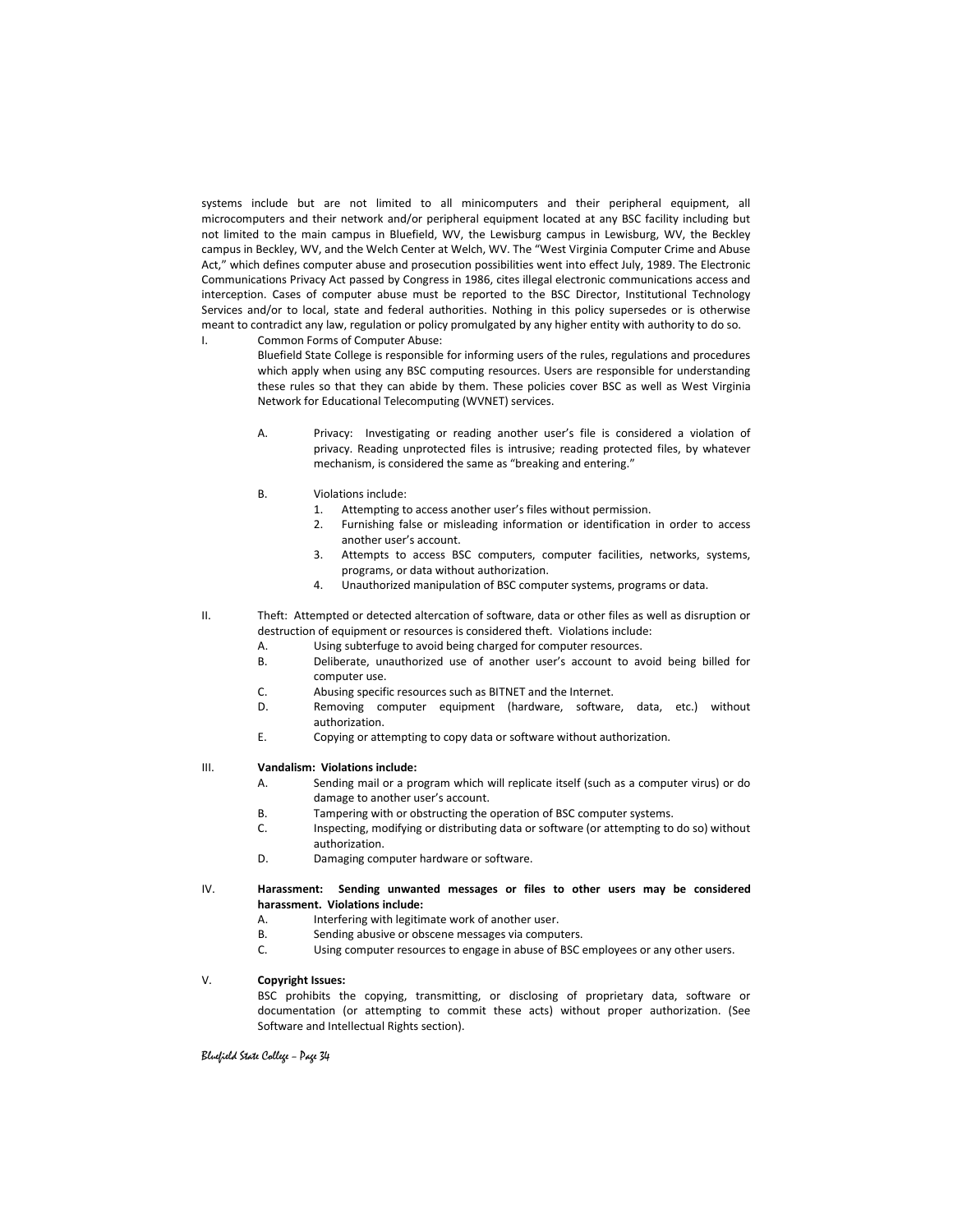#### VI. **Miscellaneous: Other acts considered unethical and abusive include:**

- A. Unauthorized and time–consuming recreational game playing.
- B. Using computer accounts for work not authorized for that account.
- C. Sending chain letters or unauthorized mass mailings.
- D. Using the computer for personal profit or other illegal purposes.
- E. Personal advertisements.
- F. Display of offensive material and graphics in public areas. For the purpose of this item all BSC computer labs are considered to be "public areas."

#### VII. **Software and Intellectual Rights:**

Respect for intellectual labor and creativity is vital to academic discourse and enterprise. This principle applies to works of all authors and publishers in all media. It encompasses respect for the right to acknowledgment, right to privacy and right to determine the form, manner and terms of publications and distribution.

#### VIII. **Computer Usage Guidelines:**

- A. You must have a valid, authorized account and you may only use those computer resources for which you are specifically authorized. You are responsible for safeguarding your own account. You should not allow another user to use your account unless authorized by the system administrator for a specific purpose.
- B. You may not change, copy, delete, read or otherwise access files or software without the permission of the owner or the system administrator. You may not bypass accounting or security mechanisms to circumvent data protection schemes. You may not attempt to modify BSC software except when it is intended to be customized.
- C. You may not prevent others from accessing the system nor unreasonably slow down the system by deliberately running wasteful jobs, playing games or engaging in non– productive or idle computer "chatting."
- D. You should assume that any software you did not create is copyrighted. You may neither distribute copyrighted or proprietary material without the written consent of the copyright holder, nor violate copyright or patent laws concerning computer software, documentation or other tangible assets.
- E. You must not use the BSC computer systems to violate any rules in the Bluefield State College Employee Handbook, College Catalog, Student Handbook or applicable local, state or federal laws.

You should promptly report misuse of computing resources, or potential loopholes in computer systems security, to the appropriate authorities (the BSC Computer Center Director or BSC Computer Center personnel) and cooperate with the systems administrators in their investigation of abuse.

The overall "System Administrator" for the BSC computer systems is the Manager, Administrative Computer Services. There are, however, several sub-systems, each with its own administrator. Examples of these are: the Student Information System administered by the Registrar and the Financial Aid System administered by the Director of Financial Aid.

In connection with inquiries into possible abuses, Bluefield State College reserves the right to examine files, programs, passwords, accounting information, printouts, or other computing material without notice. Privacy of any electronic or printed material examined that is not relevant to the investigation is guaranteed. Disclosure of such material will be subject to penalty.

#### I. **Penalties for Computer Abuse:**

Abuse or misuse of BSC computing facilities and services may not only be a violation of this policy and user responsibility, but it may also violate the criminal code. Therefore, Bluefield State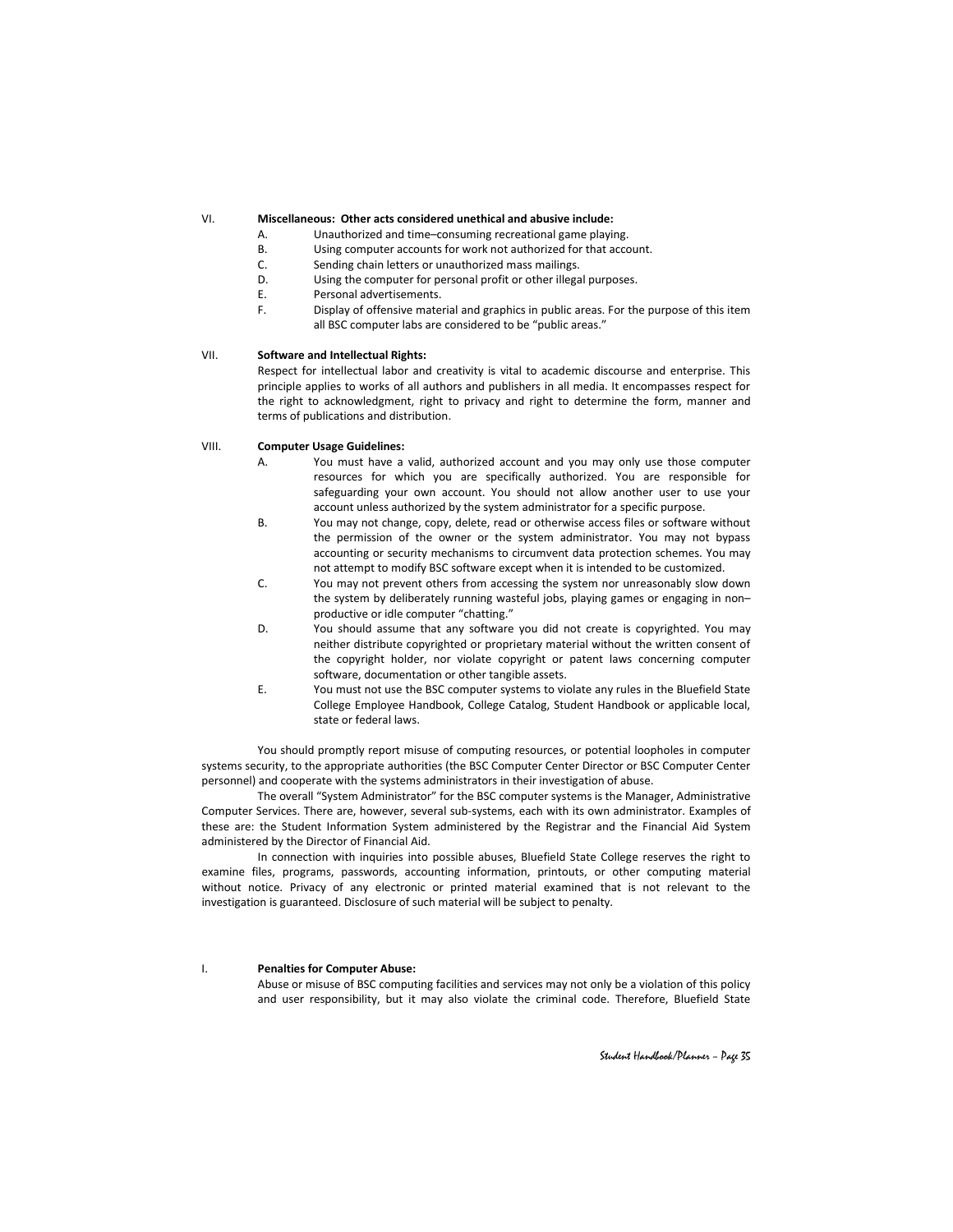College will take appropriate action in response to user abuse or misuse of computing facilities and services. Action may include, but is not necessarily limited to:

- A. Suspension or revocation of computing privileges. Access to all computing facilities and systems can, may, or will be denied.
- B. Reimbursement to BSC or the appropriate institution for resources consumed.
- C. Other legal action including action to recover damages.
- D. Referral to law enforcement authorities.
- E. Referral of offending faculty, staff or students to institutional authorities for disciplinary action.

#### II. **Disk Space Allocation:**

BSC has a finite amount of disk space available on its minicomputer systems. It is therefore incumbent on the users to retain only those files and E–Mail that is actually required for their work. Special drives (M: and N:) are provided to some faculty or staff personnel based on specific, documented needs. These drives are accounts on one of the BSC VAX systems which are accessible from both the VAX and microcomputers. All VAX system and M:/N: drive users shall comply with the following:

- A. Delete unnecessary files and E–Mail as soon as possible.
- B. Keep applications programming (word processors, spreadsheets, etc.) on their hard drives not on M: or N: drives.
- C. Keep all data/document files on their hard drives or floppy diskettes except those that must be shared with other users. Shared files shall be removed when the need to share them has ceased.
- D. Purge VAX accounts frequently to remove duplicate copies of files.

The Institutional Computer Services staff shall create and maintain student, faculty, staff and special accounts on the various BSC and WVNET computer systems and with various drive space allocations based on the identified requirements for the individual holding the account. Increases in space allocation must be justified by the user, approved by his/her superior and is subject to the availability of drive space.

BSC Computer Services personnel shall on a regular basis delete and/or purge files on the BSC computer systems. When possible the Institutional Computer Services staff shall provide prior notification of impending file deletions or purges. This will normally be via ALLUSER E–Mail several days prior to the action. When necessary for the proper operation of any systems, Computer Services personnel may delete or purge files from any and all accounts without prior notification of the account holders. Users are advised to archive (backup) any important file(s) or E–Mail to disk, diskette or tape.

#### **Confidentiality of Records**

"Educational institutions shall not release personal information about a student except on the condition that the party to which the information is being transferred will not permit any other party to have access to such information without the written consent of the parents or of the eligible student." Section 438(b) of the Family Educational Rights and Privacy Act of 1974 (the Buckley Amendment). A complete statement of your rights and the institutional policy on directory information are printed on the inside cover of the schedule each term. The complete Student Records Policies and Procedures for Bluefield State College are found in the BSC Policy Manual and students may obtain a free copy from the Registrar's Office.

All educational records are maintained in the office of the Registrar. Any student, upon proper identification, may request to see the material contained in his or her file. Copies will be made on demand of all material, except that which did not originate at BSC, at a cost of \$3.00 per document. No other persons, except those listed below, may see or obtain copies of these records without signed written consent of the student involved except representatives of governmental agencies authorized under the FERPA of 1974 and its amendments. All requests for information should be presented to the FERPA Coordinator who is the Vice President for Student Affairs.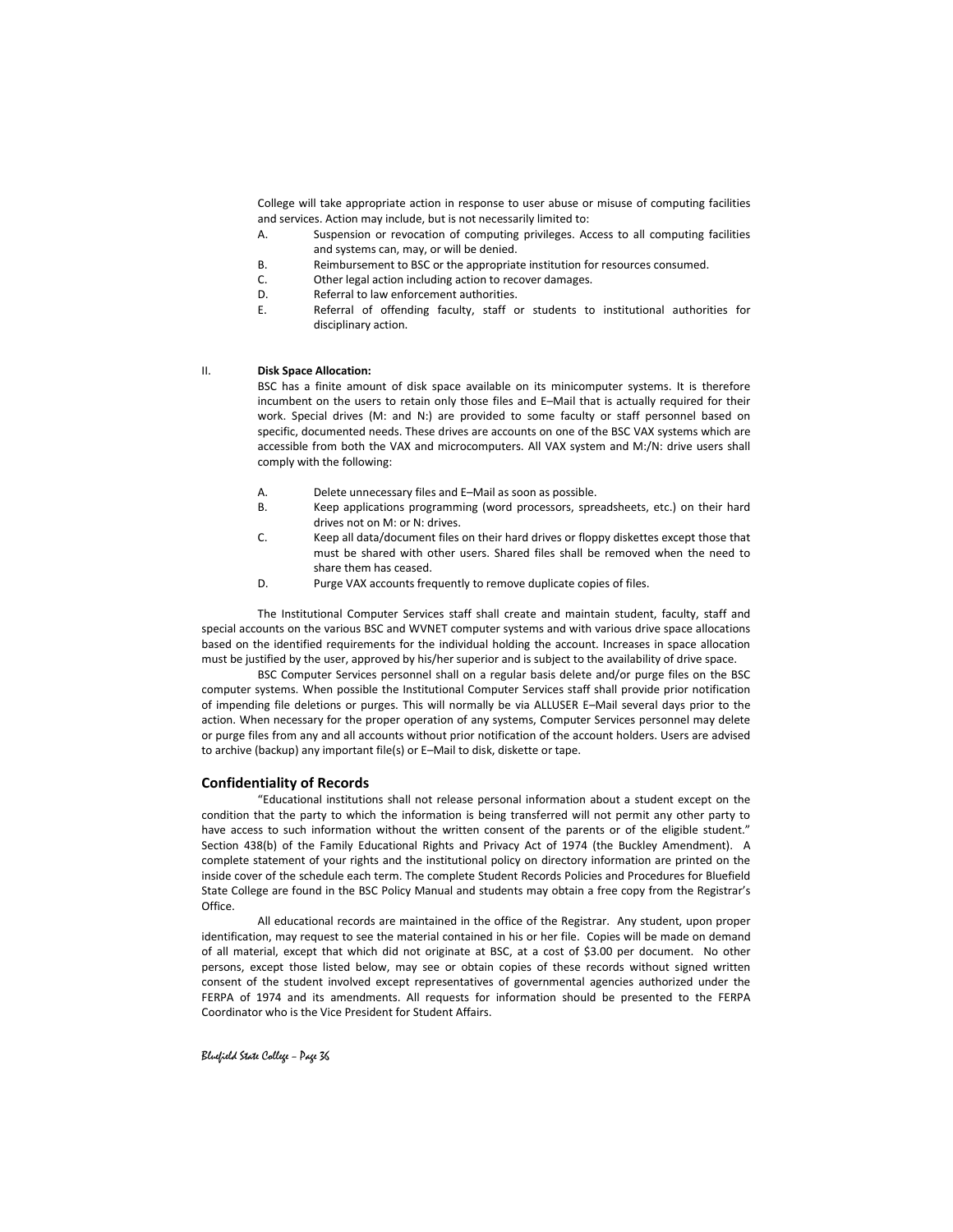Copies of all correspondence with the Admissions Office or the Registrar's Office, academic substitutions, academic exceptions, transfer agreements, grades and other material generally identifiable as academic in nature are maintained in these files. These files are reviewed, and all material not considered to be essential to represent the academic standing of the student is destroyed periodically.

The Registrar has the responsibility for maintaining all academic records. These records are available to college personnel who have a legitimate educational interest.

Bluefield State College will abide by the provisions of the Family Educational Rights and Privacy Act respecting all students' records. Requests for personal information concerning students over the telephone or in person will be denied other than to confirm enrollment or graduation.

#### **Destruction of College Property**

Any student who mutilates or destroys College property shall pay the cost of replacing such property immediately when called upon to do so and shall be subject to appropriate disciplinary action.

#### **Disorderly Conduct**

Disorderly conduct or unlawful behavior, such as engaging in fights, assaults, riots, unlawful assemblies, or the violation of any municipal, State, or Federal law in BSC buildings or on the BSC campus is prohibited.

#### **Duplication of Keys**

The duplication of keys to College property is prohibited except by the appropriate officials of the College.

#### **Identification Card**

Following the completion of registration, each student will be issued an identification card which will bear the student's Name and ID Number and should be retained in the student's possession and validated each semester. The identification card may be used for admission to athletic events, cultural and social activities and is required to obtain materials from the library. The identification card is nontransferable and any student who misuses or attempts to falsify the identification card is subject to disciplinary action. In the event of the loss of the identification card, a new card may be issued at a cost of Five Dollars (\$5.00).

#### **Lost and Found Policy**

The Office of Public Safety attempts to locate the owner of all lost property. Lost items are to be reported to the Office of Public Safety. Recovered items are to be forwarded to the Office of Public Safety as soon as feasible, where a record will be maintained and proper ownership may be established.

#### **Name/Address Changes**

Students who change their address during the course of a semester are required to report that change to the Office of the Registrar within three (3) days. Persons who change their names during the academic year through marriage or any other legal action are also required to report such to the Office of the Registrar within three (3) days. Name changes require documentation such as a marriage license, court decree, etc.

#### **Operating State Vehicles**

Employees of the State are the only authorized persons to drive state–owned vehicles. Any exceptions must be approved by the Director of Physical Plant or the Vice President of Financial and Administrative Affairs. Approved student drivers must be at least 21 years of age and possess a valid driver's permit. Student drivers must observe all State and College regulations when operating a state owned vehicle.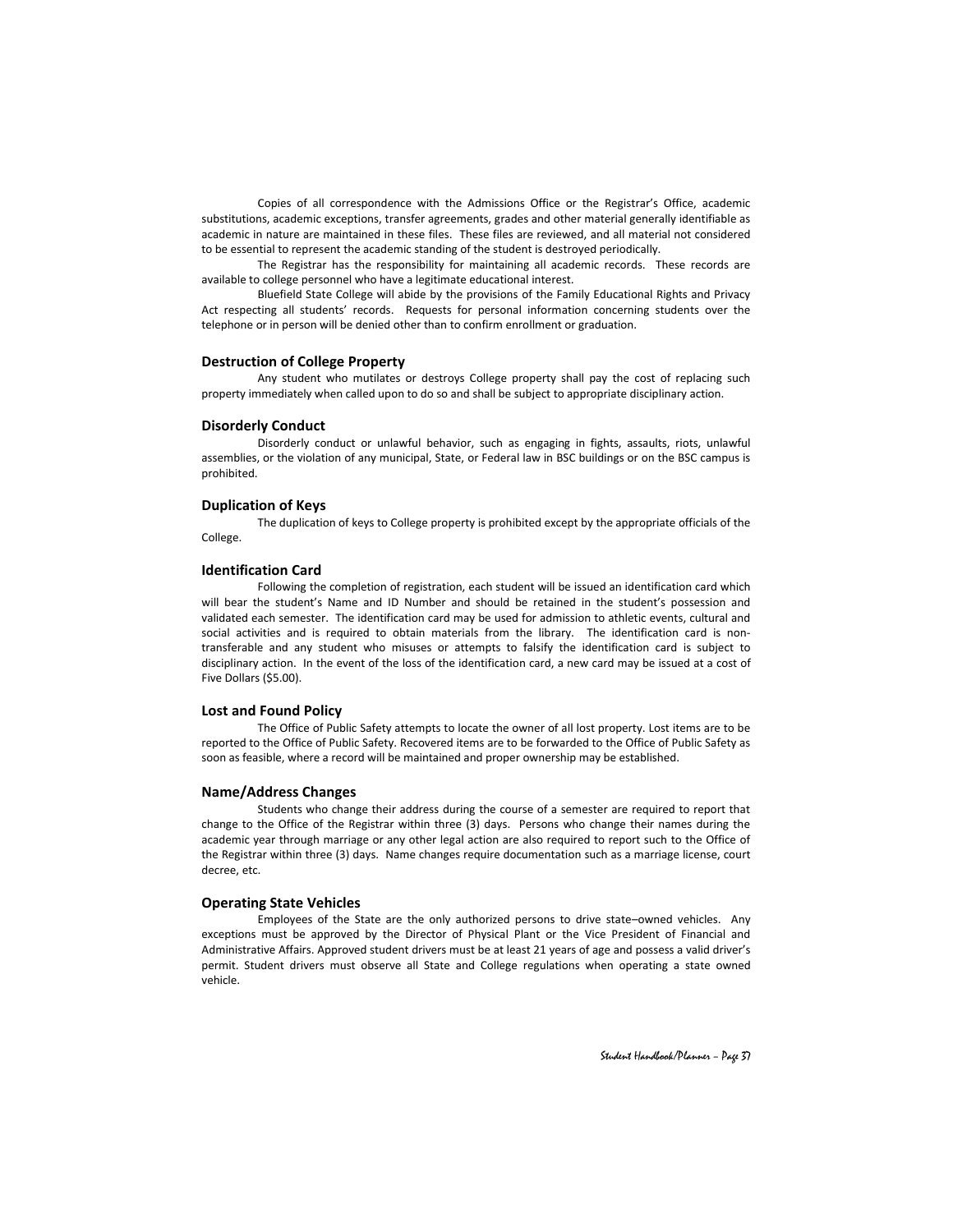#### **Parking Policy**

The Legislature of West Virginia has authorized the Higher Education Policy Commission to establish rules & regulations governing the speed, flow, and parking of vehicles on campus roads, driveways, and parking facilities or areas under its jurisdiction. These rules & regulations have been promulgated in the manner prescribed by Chapter 18B-4-6 of the Code of WV and are thus empowered with the force and effect of law as prescribed by Chapter 17 of the Code of West Virginia.

The Bluefield State College Vehicular Traffic and Parking Regulations consist of the following features:

- I. The College provides parking on campus for legitimate users of the College facilities by permit only. Included are:
	- A. Students
	- B. Faculty and Staff
	- C. Visitors
	- D. Operators of commercial delivery vehicles (no permit necessary).
- II. Because of the large demand for parking, the College restricts the use of certain parking areas. These include areas designated for:
	- A. Faculty and staff only
	- B. Limited time for loading and unloading only (15 minutes)
	- C. Visitors
	- D. Physically impaired (\$100.00 fine)
	- E. No Parking Zones
- III. Driving regulations are established for the safe operation of vehicles on campus. The West Virginia Motor Vehicle Code and Policies of the West Virginia Department of Motor Vehicles are in effect and will be enforced on the campus of BSC.
- IV. The College will enforce its parking and traffic regulations
	- A. By issuing citations for all violations, and collecting a \$10.00 civil penalty for each citation and up to \$100.00 for violations of the handicapped parking areas. Failure to respond to notification within 10 days will result in a hold being placed on the student's records and a \$10.00 processing fee added to each citation. Measures will be taken to enforce and identify violations. Such steps can include, but are not limited to, discipline within the Student Conduct Code, revocation of parking privileges on the campus of Bluefield State College and revocation of driving privileges through the West Virginia Department of Motor Vehicles.
	- B. By towing all violators which substantially impede the flow of traffic or endanger the health and safety of the campus populace or habitually violate the posted regulations.

Vehicular Traffic and Parking Regulations are available in the Office of Public Safety, Room G01, Conley Hall.

#### **Student Honor Code**

Bluefield State has also implemented a student honor code which all students will sign during the Academic Honesty education session.

#### "*I have read and understand the BSC academic honesty statement. I am responsible for the work that I submit and my conduct as a student at BSC."*

It is also the student's responsibility to read the BSC catalog, and students will be informed of this statement at Big Blue Institute.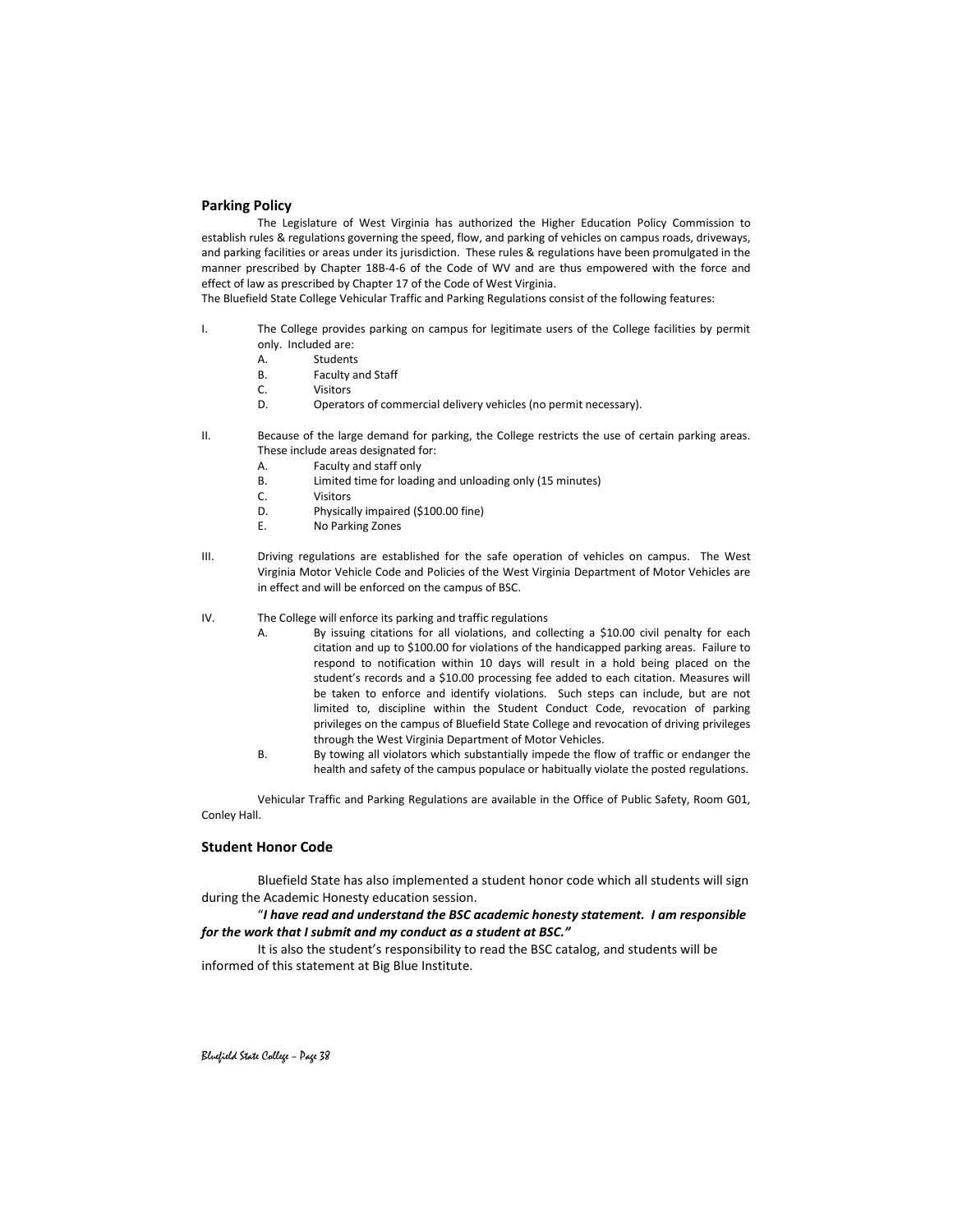#### **Academic Appeals**

**Appeals of a final course grade** assigned by an instructor: student rights and responsibilities, with regard to these appeals, are addressed here and in the West Virginia Higher Education Policy Commission Rules Series 60. If, after discussion with the instructor, a student wishes to establish that a recorded grade was reported arbitrarily, capriciously, or prejudicially, he/she registers within 10 school days of the beginning of the next semester the complaint with the Dean of the School within which the grade was received. The Dean will attempt an informal reconciliation and may schedule a meeting of the school or a committee of the school to consider the complaint and present its recommendation in writing to the instructor and the student within 5 school days. If the student is not satisfied with, or if the instructor fails to act on the school recommendation, the student may appeal in writing to the Vice President for Academic Affairs. If it is not reconciled at this level, it may be appealed to the Academics Committee within 5 school days from the written response of the appeal by the Vice President for Academic Affairs. To convene a meeting of the Academics Committee, the student must complete the request form available in the office of the chief academic officer. The faculty member and the student shall be informed of the decision of the Academics Committee in writing within 5 working days of the hearing on the appeal. In cases where the Academics Committee determines that a grade has been improperly assigned, the Committee will direct the Registrar to modify the grade in accordance with the findings of the Committee. Grade appeals shall end at the institutional level. **Under no circumstances will grade appeals initiated by a student be considered after the lapse of one semester beyond the semester in which the grade was received.** 

#### **Academic Dishonesty** (plagiarism, cheating, falsifying records, etc.)

The value of a Bluefield State College education is only as good as the integrity of its students' work. Therefore academic honesty is a key pillar upon which Bluefield State College rests. Bluefield State College believes academic dishonesty includes but is not limited to cheating, falsifying records, plagiarism, giving or receiving aid during an exam, misrepresenting academic work, submitting the same work to more than one class with a willful intent to mislead. All new students at Bluefield State College will be required to complete an Academic Honesty education session and sign the College's Honor Code statement at that session.

All Bluefield State students are subject to serious disciplinary measures if they are caught engaging in such behavior. All students found guilty of violating the academic honesty procedures will be reported to the Dean of their School and the Provost who will maintain records of all incidents. Your career at Bluefield State is cumulative. The penalty for the first offense will be decided upon by the instructor and can include such penalties as a reduced grade on the assignment or a grade of "F" for the course. A second offense of the statement in a student's career at Bluefield State will result in a mandatory grade of "F' for the course and academic probation for one semester. A third offense of the statement in a student's career at Bluefield State will result in mandatory grade of "F" for the course and expulsion from the Institution. Some programs may have additional penalties for violating the academic honesty procedures. All "F" grades given to students caught violating the academic honesty procedures may have a "\*NR" designation on their transcript. The "\*NR" designation means that grade may not be changed by repeating the course unless the student receives approval from the Provost.

Instructors must complete and submit an Academic Honesty Violation Report form for all incidents to the Provost and appropriate line Deans and Directors with the penalty assessed. Instructors should make every effort to meet with the student to discuss the incident and explain the instructor's findings. Instructors must provide official notice to the student, the appropriate line Dean, the Director of the student's program, and the Provost within three school days. Students have the right to appeal the instructor's finding, and must be informed of this right in the official notice. Students must indicate their desire to appeal the instructor's finding within 3 school days of receiving the official notice. All appeals will be heard by the Academic Appeals Committee. The full committee need not be present to hold an appeals hearing. An appeals hearing must consist of at least three people (two faculty members and one student representative).

#### **Plagiarism and Cheating**

In all courses in college, the student is expected to maintain intellectual honesty. The student must do original work, including any paper written for grades or credit, both in and out of class. *Plagiarism*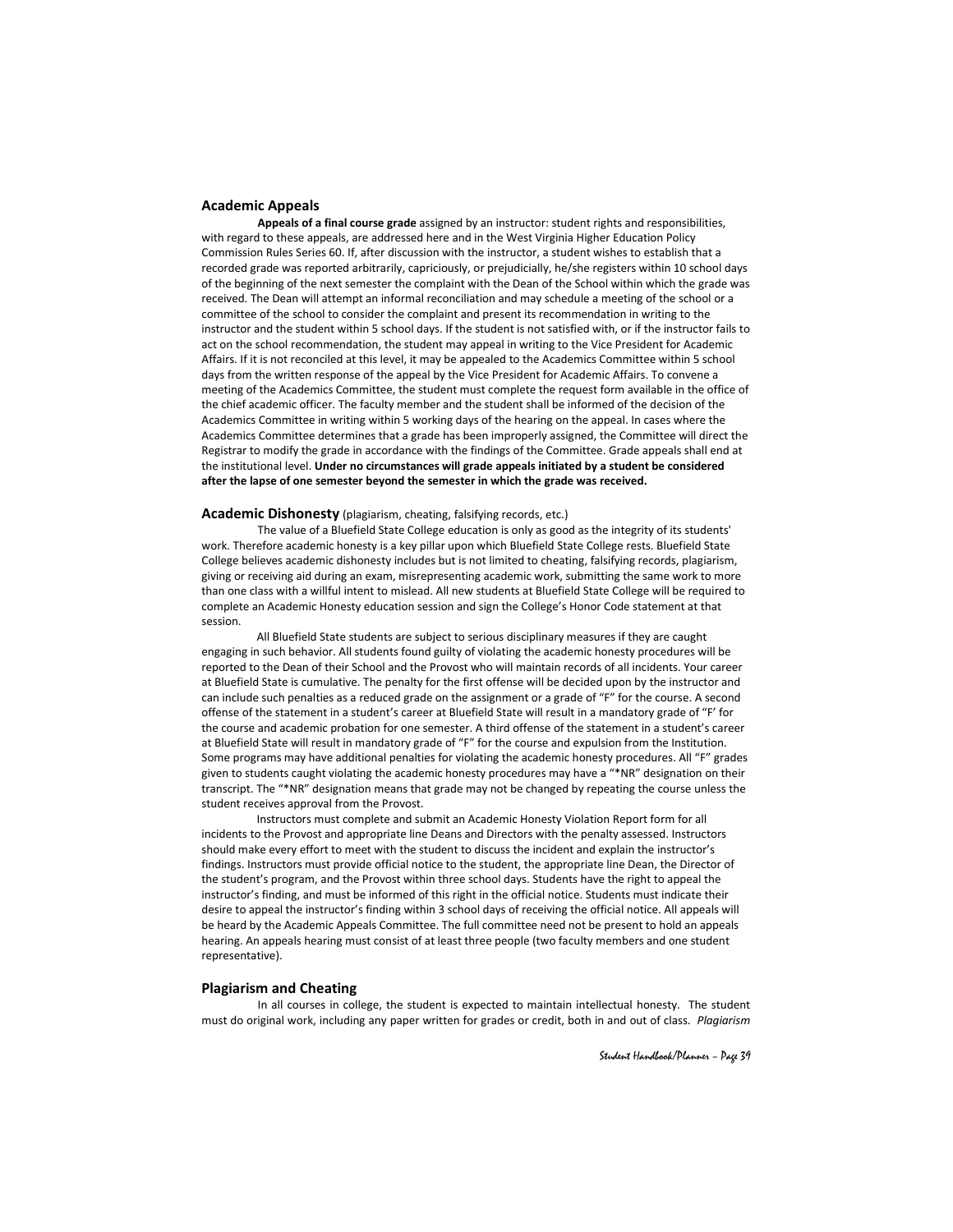*means presenting, as one's own, the words, ideas, or opinions of someone else*. When, in writing a paper or giving a report, the student turns for information or ideas to source materials, credit must be given for the words, the pattern of thought or the arrangement of material which belongs to another person. Whether the student quotes directly or paraphrases another's words, the student must acknowledge the borrowing with the appropriate documentation.

To avoid plagiarism, the student must be honest and careful. Intentional plagiarism is the equivalent of theft. Unintentional plagiarism must be scrupulously avoided. Detailed instruction on guarding against plagiarism will be given in the required English courses. In any case in which a student feels unsure about a question of plagiarism, the student is obligated to consult the instructor on the matter before submitting the work.

#### **Plagiarism includes but is not limited to:**

- 
- 1. Presenting someone else's ideas as your own without attribution.<br>2. Copying someone's words without providing quotation marks and 2. Copying someone's words without providing quotation marks and citation.
- 3. Paraphrasing someone's words without providing a citation.
- 4. Submitting the same paper for more than one class without instructor permission.

#### **Cheating includes but is not limited to:**

- 1. Purchasing a term paper or assignment and presenting it as your own.
- 2. Selling or giving any term paper, assignment, or aid so that a student may present that material as his or her own.
- 3. Receiving aid or providing aid to another student during an exam or on a non-cooperative assignment.
- 4. Stealing a copy of a test or receiving a copy of a test before taking it.
- 5. Using books, notes, or any other aid during an exam or assignment unless permitted by the instructor.
- 6. Using a mobile device, computer, or cell phone to give or receive aid on an exam or assignment or in any way not permitted by the instructor.

Bluefield State College has taken measures to help students avoid engaging in willful or unintentional academic dishonesty. All students must successfully complete an academic integrity workshop within their first semester of beginning classes at Bluefield State College.

#### **Records**

Presenting false data or intentionally misrepresenting one's records (academic, admission, health records, etc.) or the records of another student is prohibited. Sanctions for this misconduct are severe, ranging from probation to suspension or dismissal.

#### **Requests to Contact Students**

Bluefield State College does not have the necessary staff to deliver normal messages to students. The Office of Public Safety will attempt to deliver messages to students in "life and death" situations. Students should caution family and friends to not call the College to contact them unless it is a *critical*  situation. Emergency calls should be directed to the Office of the Vice-President for Student Affairs at 327– 4567.

#### **Social Security Information**

All Social Security recipients must attend full-time (12 hours or more). If circumstances require them to drop below 12 hours, they should withdraw officially. Recipients should notify the Registrar's Office and local Social Security Office to prevent overpayments.

Non-attendance of classes will also result in benefits being terminated as of the last date of attendance as indicated by the instructor(s). If the certification date is questionable, it is the responsibility of the student to provide the last date(s) of attendance from the instructor(s) to the Registrar's Office.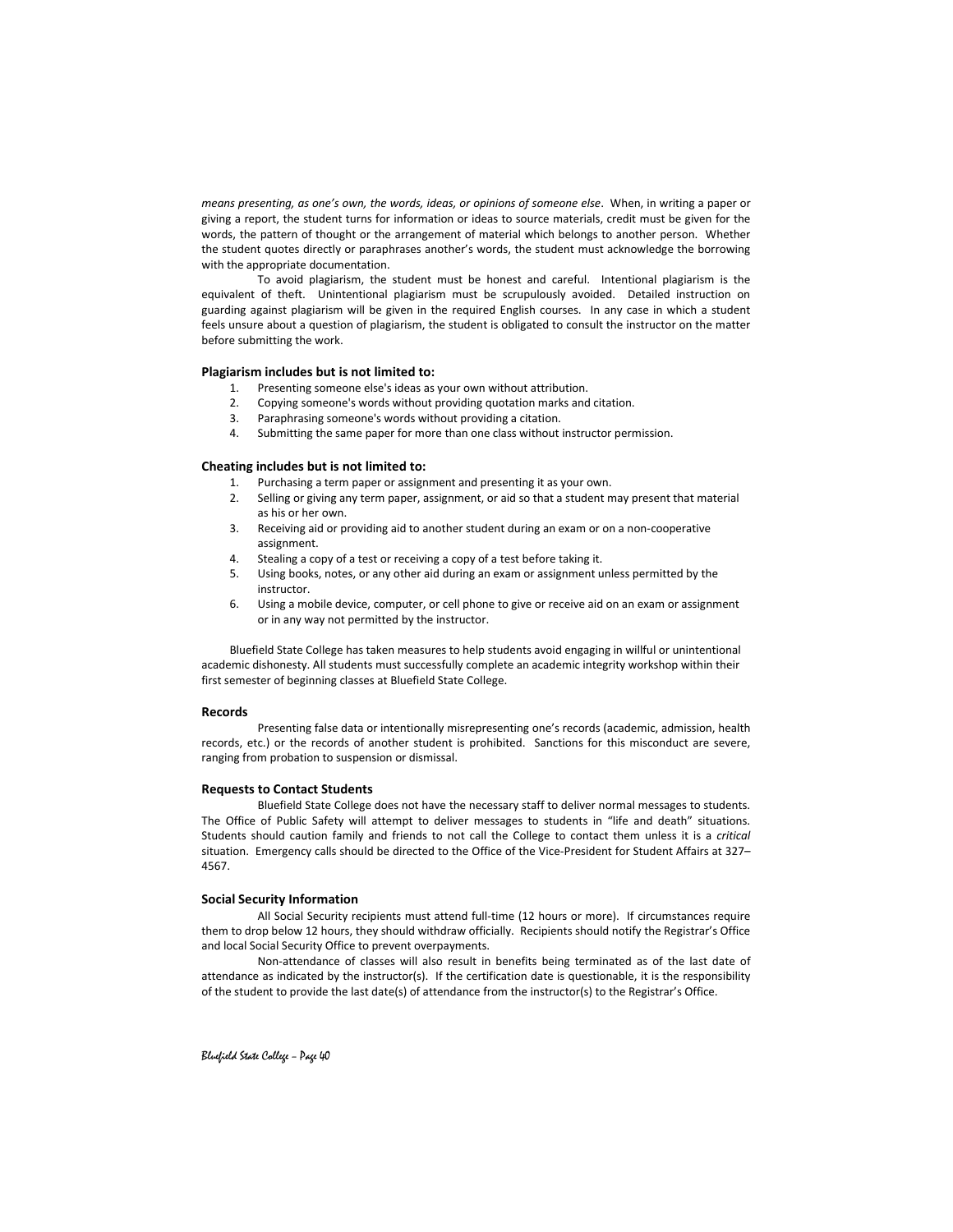#### **Telephones**

Placing long-distance telephone calls by using fictitious and unauthorized billing numbers is a Federal and State criminal offense that can result in up to 10 years in jail and a \$1,000 fine. Pay phones are located in each building.

#### **Tobacco Usage Policy**

The use of all tobacco products is prohibited in all campus buildings and in all State vehicles.

#### **CCTV (Closed Circuit TV)**

The use of Closed Circuit TV is present at Bluefield Sate College. The use of the CCTV system is for the viewing, reviewing and prevention of acts that pose a safety and security issue for BSC's students, staff and faculty.

#### **The Crime Awareness And Campus Security Act of 1990**

#### Compliance with Title II of Public Law 101–542

In order to comply with the requirements of Title II of Public Law 101–542, "The Crime Awareness and Campus Security Act of 1990," Bluefield State College has collected statistics concerning the occurrence on campus of ten specified categories of criminal offenses, as well as statistics concerning the number of arrests for three categories of crimes of violence.

A summary of the required information is listed below and a complete report is available upon request to all students and employees, as well as any applicant for enrollment or employment, beginning September 1, 1992 from the Office of Public Safety.

#### **Crime Statistics – Bluefield State College January 1- December 31, 2010**

| Murder               |    | Rape                         | 0 |
|----------------------|----|------------------------------|---|
| Robbery              | 0  | <b>Aggravated Assault</b>    |   |
| Burglary             | 0  | <b>Breaking and Entering</b> | 0 |
| Motor Vehicle Theft  | 0  | <b>Liquor Law Violations</b> | 0 |
| Drug Abuse Violation | O  | <b>Weapons Possessions</b>   | 0 |
| Larceny              | 13 | Vandalism                    | h |

Bluefield State College is committed to maintaining a safe educational environment for our students, faculty and staff.

#### **Information Concerning Counseling, Treatment, Rehabilitation and Drug Awareness**

TREATMENT, RECOVERY AND REHABILITATION FACILITIES: Below is only a partial listing of available treatment centers. For additional names and more information, contact Enrollment Services or the Human Resources Office.

| <b>Mount Regis</b>                  |
|-------------------------------------|
| Roanoke, VA                         |
| 1-540-389-4357                      |
| Mercer County Fellowship Home       |
| 421 Scott Street. Bluefield. WV     |
| The Behavioral Medicine Center      |
| <b>Princeton Community Hospital</b> |
| Princeton. WV                       |

Sliding fee scale Substance abuse only Insurance Plan **Local AA** 327-9876 24 Hour admission **Insurance Plans** Princeton, WV 487–7336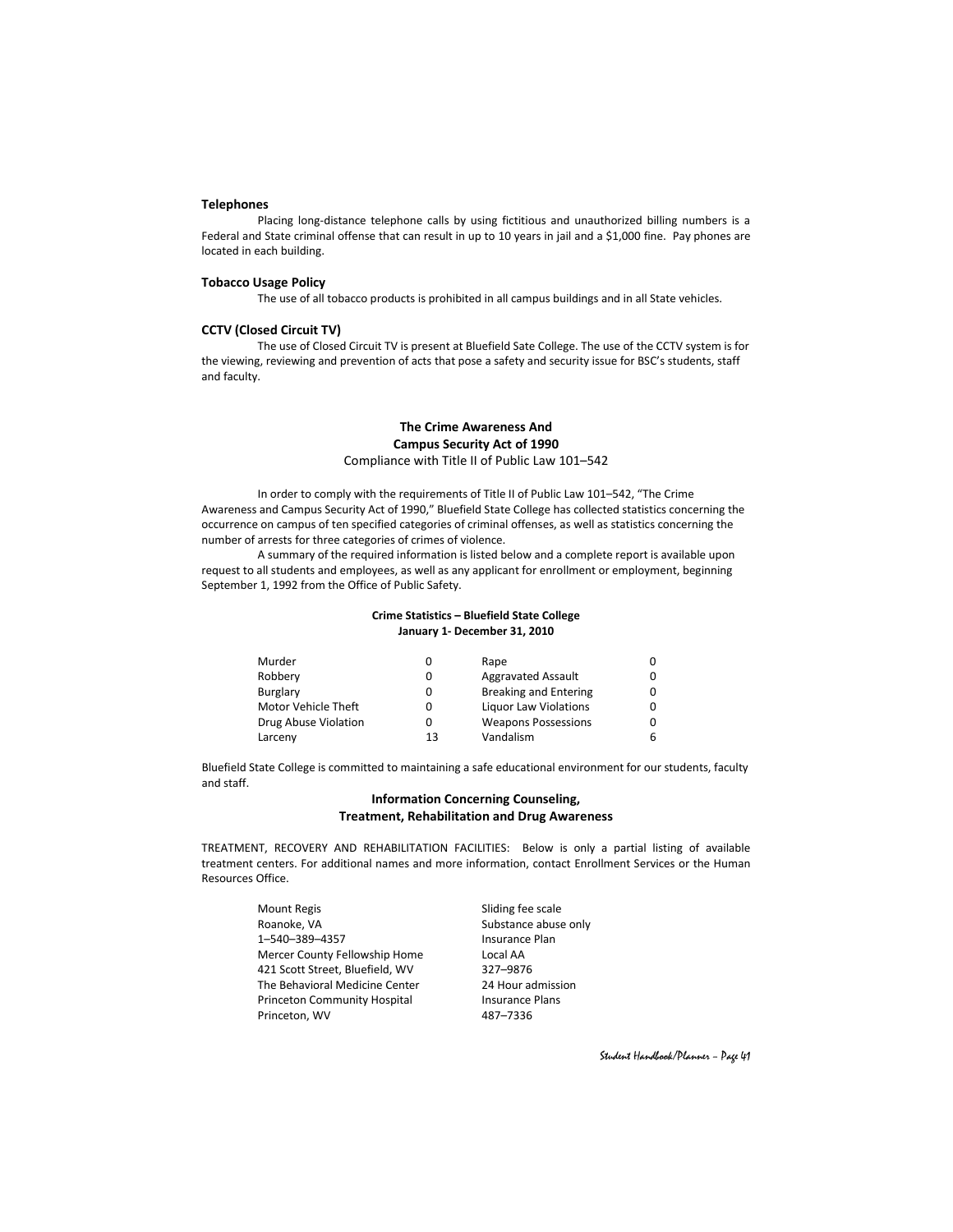Preston Addiction Treatment Center Insurance Plans Kingwood, WV 26537 Strong Family Program 1–800–352–38028

Galax, VA 1-800-345-6998 River Park Hospital 1–800–621–2673 1230 6th Avenue Huntington, WV

Life Center of Galax Insurance Plans/Free Assessment

#### **COUNSELING AND TREATMENT FOR ALCOHOL AND DRUG ABUSE**

Counseling Facilities in the community - a partial list

Southern Highlands Community Crisis Intervention Services<br>
Mental Health Center
Souther Fee based on ability to pay Princeton, WV 425-9541

Laurel Ridge Psychiatric Assoc. Accepts most insurance Hunter Park PEIA Princeton, WV 487-6121

FMRS Mental Health Crisis Intervention Service fee based on ability to pay 101 Eisenhower Drive Beckley, WV 256-7200

Fairlea, WV 645-4777

Fee based on ability to pay<br>Welch, WV 436-2106

Dr. Barry Yates **Addiction** and

100 Maple Wood Avenue Psychological Services

For additional counseling facilities, see the blue and white pages in the local telephone directory, or contact the Human Resources Office or Enrollment Services. On campus, students/faculty/staff may contact Human Resources Office or Enrollment Services.

#### **Important Telephone Numbers**

Alateen 304–325–6327 Chemical Dependency Care Unit 1–800–826–4584 in WV 1–800–468–1362 in VA Narcotics Anonymous 1-800-766-4442 24–Hour Drug Helpline 1–800–821–4357 AIDS Hotline 1–800–342–AIDS First Call For Help 911 West Virginia Tobacco Quit Line 1-877-966-8784<br>BSC Coalition Against Tobacco 1-304-327-4186 BSC Coalition Against Tobacco

Alcoholics Anonymous 1–800–333–5051 in WV 304/327–9876 Local

Other Community Service numbers appear in the local telephone book – Human Services Section.

#### **Disclaimer**

Bluefield State College provides a partial list of counseling, treatment and rehabilitation programs and is in no way affiliated with these agencies. Bluefield State College cannot accept liability for any services, treatment, or counseling provided by these agencies or their employees, or for any acts of misfeasance, nonfeasance, or malfeasance by same. The individual and/or his or her parent or guardian should conduct personal checks or reviews of these agencies to determine if they will meet specific needs.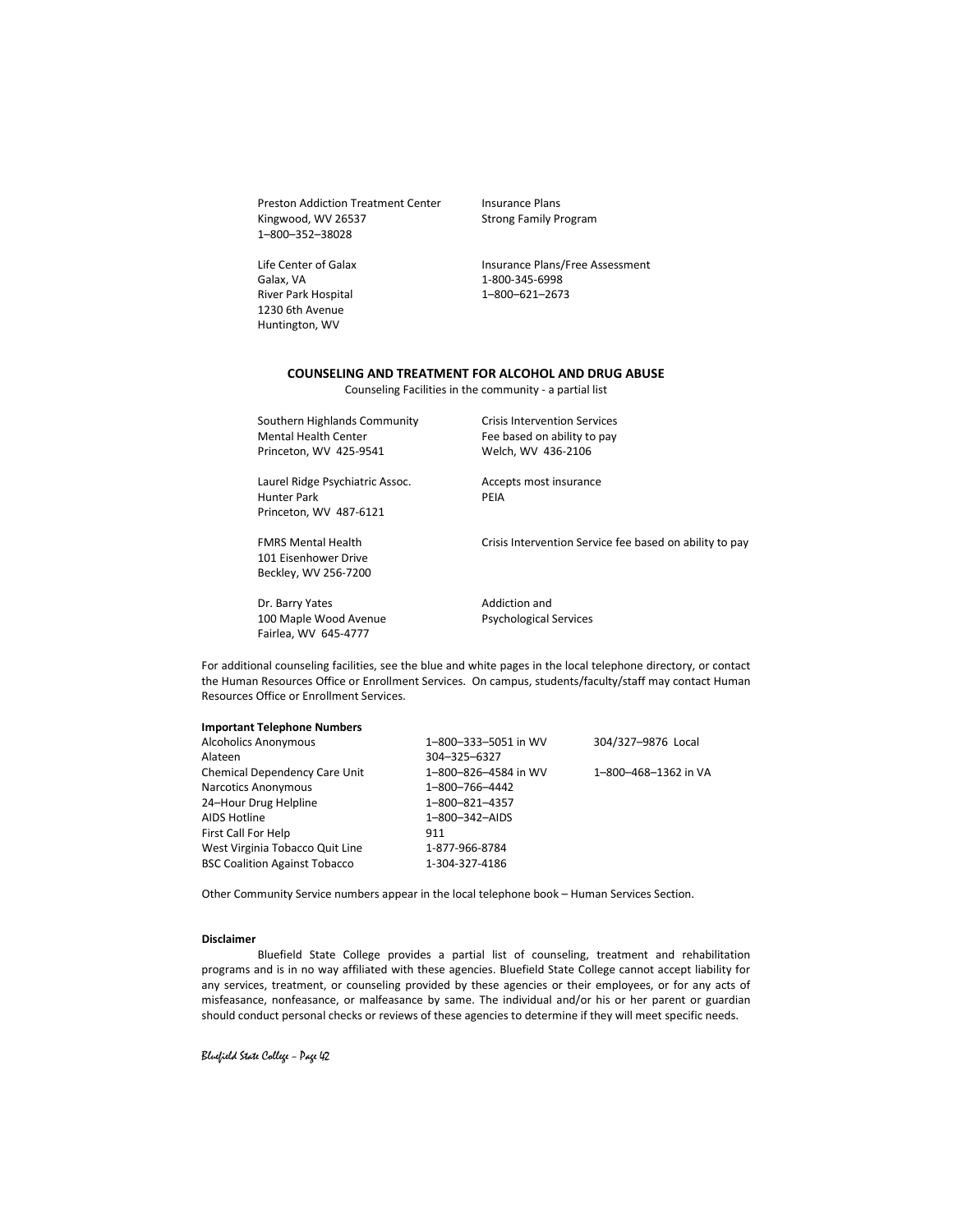#### **Acknowledgment**

Bluefield State College's Drug Awareness Program was revised and adopted from West Virginia State College's Drug Prevention Program which was written by George C. Cameon. Other sources of information included a NACUA work session on the Drug Free Schools and Communities Act of 1989, Yale University's Drug Prevention Program, the Federal Register 34 CFR Part 86 and the West Virginia Code and other materials.

Federal Law mandates penalties for the manufacture, distribution, possession with intent to manufacture or distribute, and simple possession of drugs. Punishment for each offense varies, based on criminal history and offense level. For sentencing guidelines, access the following website: www.ussc.gov.

| Type of Drug and Effect                    | Name (and slang name)                                                                                                                                   | Effects                                                                                                                                                                                                                                                                       |
|--------------------------------------------|---------------------------------------------------------------------------------------------------------------------------------------------------------|-------------------------------------------------------------------------------------------------------------------------------------------------------------------------------------------------------------------------------------------------------------------------------|
| Cannabis (euphoria/relaxed)                | Marijuana<br>(grass/pot/weed)<br>Hashish<br>(Hash)<br>Hashish Oil/(Hash Oil)                                                                            | Confusion, loss of coordination with<br>large doses, hallucinations -rarely.<br>Long-term use may cause moderate<br>tolerance and psychological<br>dependence. Long term use may                                                                                              |
|                                            |                                                                                                                                                         | cause damage to lung tissue.                                                                                                                                                                                                                                                  |
| Depressants (disorientation)               | <b>Barbiturates</b><br>(barbs, goof balls, downers,<br>blues)<br>Tranquilizers<br>(Valium, Librium)<br>Methaqualone<br>(soapers, quads, ludes)          | Confusion, loss of coordination, etc.<br>Tolerance, physical & psychological<br>dependence can occur. Overdose<br>can cause coma and death.<br>Depressants taken in combinations<br>or with alcohol are especially<br>dangerous.                                              |
| Narcotics (euphoria)                       | Heroin<br>(H, scag, junk, smack)<br>Morphine<br>(M, dreamer)<br>Codeine<br>Opium                                                                        | Lethargy, apathy, loss of judgment<br>and self control. Tolerance,<br>physical and psychological<br>dependence can occur. Overdose<br>can cause coma, convulsions &<br>death. Risks of use include<br>malnutrition, infection & hepatitis.                                    |
| <b>Stimulants</b><br>(increased alertness) | Amphetamines (Speed, uppers,<br>bennies, pep pills, crank, crystal,<br>ice)<br>Cocaine<br>(coke, snow, crack, rock)<br>Legally classified as a narcotic | Confusion, depression,<br>hallucinations may occur.<br>Tolerance, physical & psychological<br>dependence can occur. Effects are<br>unpredictable. Overdose can cause<br>coma, convulsions & death. Nasal<br>membranes may be destroyed.<br>Smoking may cause lesion in lungs. |
| Deliriants (causes mental<br>confusion)    | Aerosol products<br>Lighter fluid<br>Paint thinner<br>Amyl nitrate (poppers)<br>Other inhalants                                                         | Confusion, loss of coordination, etc.<br>Overdose can cause coma,<br>convulsions & death. Psychological<br>dependence can occur. Permanent<br>damage to lungs, brain, liver, &<br>bone marrow can result.                                                                     |
| Alcohol (depressant)                       | Beer<br>Wine<br>Whisky                                                                                                                                  | Impaired speech, coordination,<br>vision & judgment. Physiological<br>dependence. Damage to liver &<br>immune system, malnutrition &<br>heart disease.                                                                                                                        |

#### **Health Risks of Illicit and Controlled Substances**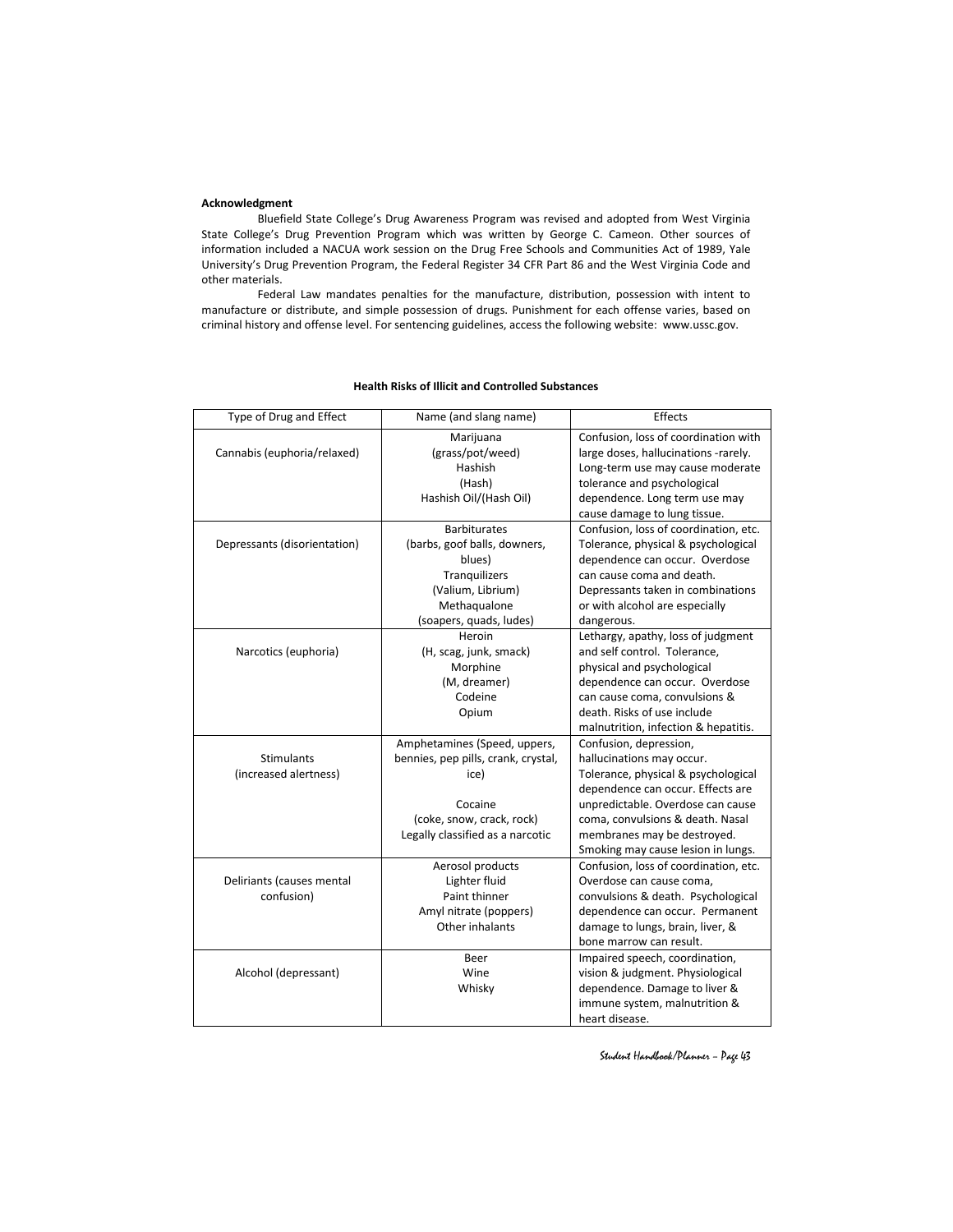#### **The Program of Disciplinary Proceedings, Student Affairs, Policies and Regulations**

The policies, rules, and regulations of Bluefield State College are an implementation of the Bluefield State College Board of Governors Policy 14, "Student Rights and Responsibilities" (Effective March 21, 2002). "Student Rights and Responsibilities" takes precedent over the College's policies, rules, and regulations if they are in conflict.

It should be understood that attendance at Bluefield State College is a privilege granted by the State of West Virginia. The student, by matriculation, pledges to abide by and uphold those philosophies and ideals of scholarship and character by which the College guides and regulates its activities. To preserve the integrity of its stated programs and to safeguard the interest of all its members, the College reserves the right to require the withdrawal of any student at any time it is considered necessary to protect its programs and ideals.

BSC assumes that each student is a mature, responsible individual who has entered this Institution by voluntary registration for educational advancement. While working toward this goal, the College requires that each student maintain a pattern of social behavior in keeping with good taste and high moral standards.

Any action by a student, which fails to show respect for good order, for moral standards, for



personal integrity, for rights of others, or for the care of property shall be cause for disciplinary action against the offender. Any employee or student of the College may report misconduct to the Vice-President for Student Affairs.

BSC is dedicated not only to learning and to the advancement of knowledge, but also to the development of ethically sensitive and responsible persons. The College seeks to achieve these goals through a sound educational program and policies governing student conduct that

encourage independence and maturity.

Every student who is privileged to matriculate at BSC is obligated at all times to assume a sense of responsibility for his or her actions, to respect constituted authority, to conform to the ordinary rules of good conduct, to be truthful, to respect the rights of others, to protect public and private property, and to make the most effective use of time in securing an education. Students are subject to the College rules and regulations and to the "Student Rights and Responsibilities," as enacted by the State College System of West Virginia, whether they are on or off-campus, as long as they are enrolled at Bluefield State College.

The College distinguishes its responsibility for student conduct from the control functions of the wider community. When a student has been apprehended for the violation of a law of the community, the State, or the Nation, the College will not request or agree to special consideration for the student because of status as a student. Ordinarily, the College will not impose further sanctions after law enforcement agencies or the courts have disposed of a case, unless the offense was against persons or property of the College.

The College may apply sanctions or take other appropriate action when students' conduct interferes with the College's: (a) primary educational responsibility to ensure the opportunity of all members of the College community to attain their educational objectives, or (b) subsidiary responsibilities of protecting property, keeping records, providing living accommodations and other services, and sponsoring non–classroom activities such as athletic events, lectures, concerts, and social functions.

Due process and procedural fairness are basic to the proper enforcement of all College rules. No disciplinary sanction shall be imposed unless the student has been notified in writing of the charges against him/her and has had an opportunity to: (a) appear alone or with another (student, parent, or College staff member and, in case of dismissal, legal counsel) to advise or assist him/her before an appropriate committee, or official; (b) know the nature and source of the evidence against him/her and to present evidence in his/her own behalf. Appeals from the Conduct Officer or the Conduct Board must be made within five class attendance days after notification (verbal or written) of the decision. Sanctions affecting the conduct of students shall be based on general principles of equal treatment.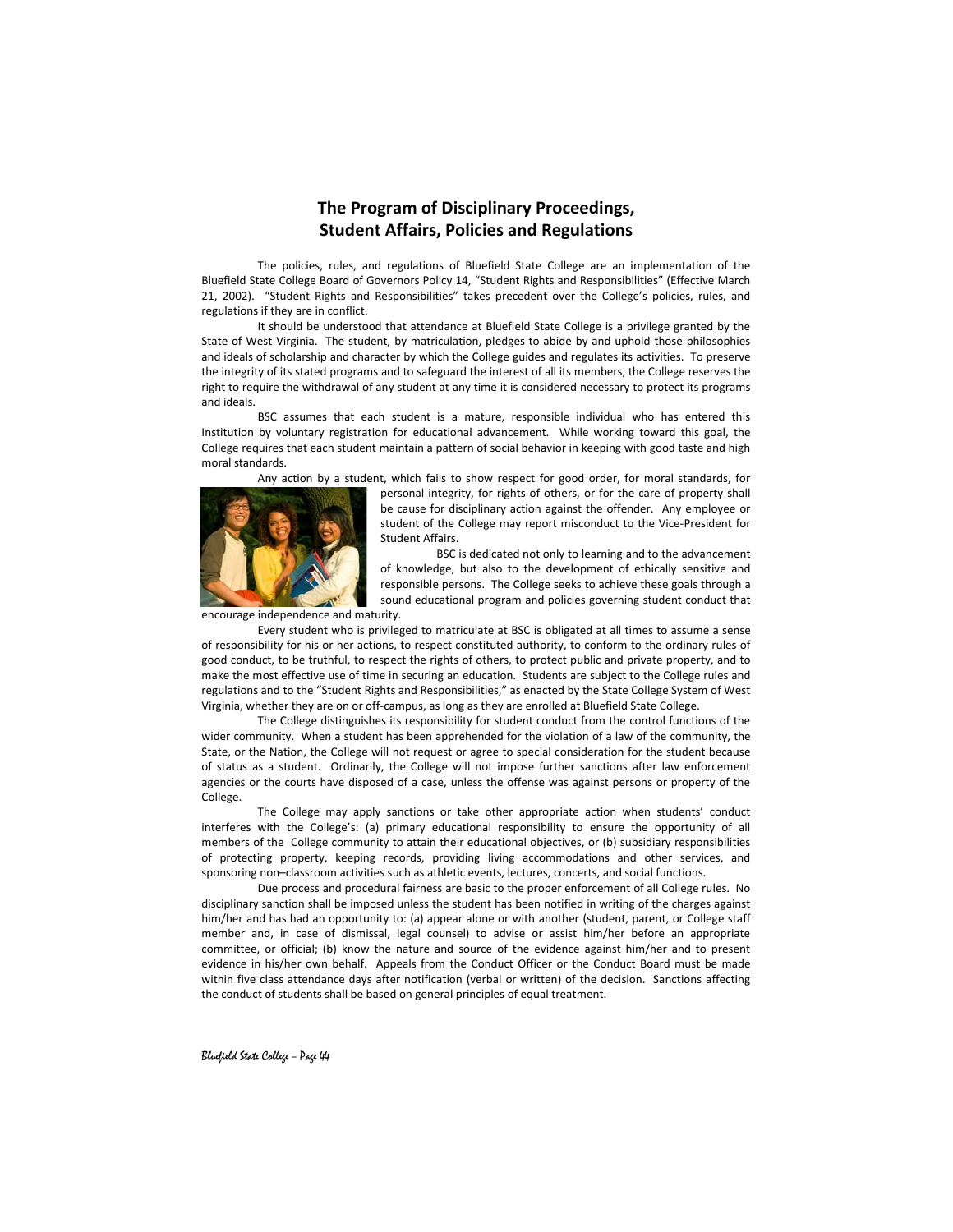*Copies of Board of Governors Policy 14, "Student Rights and Responsibilities" and Board of Governors Policy 15, "Student Academic Rights" are available in the Office of the Vice-President for Student Affairs.*

#### **Student Conduct Code**

#### **Statement of General Principles**

Bluefield State College's Conduct Code seeks to promote the peaceful pursuit of intellectual and subsidiary activities under the auspices of the College and to ensure the safety of persons engaging in those pursuits. It further seeks to protect the free and peaceful expression of ideas and to assure the integrity of various academic processes.

It is expected that students will conduct their affairs with proper regard for the rights of others and of the College. All members of the College community share a responsibility for maintaining an environment where actions are guided by mutual respect, integrity and reason.

All members of the College are governed by College regulations, local ordinances, and State and Federal laws. Individuals in violation of State and Federal law are subject to prosecution by appropriate State and Federal authorities regardless of whether the activity occurs on or off-campus. In addition, the student may be subject to disciplinary action by the College pursuant to this Code. The severity of the imposed sanctions will be appropriate to the violation.

In seeking to encourage responsible attitudes, the College places much reliance upon personal example, counseling and admonition. In certain circumstances where these preferred means fail, it must rely upon the rules and procedures described in this Code. *In the enforcement of this code, the College functions in an administrative manner.*

I. Jurisdiction

The Bluefield State College Student Conduct Code shall apply to the following:

- A. Any person(s) that has applied for admission or is enrolled in any course or program offered by the College or is an applicant for a degree at the time of the alleged offense.
- B. Any recognized student organization which is responsible for compliance with College policy, rules and regulations.
- C. The Conduct Code shall be applied only in cases of conduct:
	- 1. Occurring on any campus of Bluefield State College, or on other real property held by the College,
	- 2. Involving College-held or College-related personal property
	- 3. Occurring at activities pursued under the auspices of the College.
	- 4. Regardless of where it occurs when clearly indicating that the presence of the student or organization at the College results in a substantial danger of physical harm to persons or property in the College community.
- II. Definitions
	- A. Real property held by the College and College–held personal property, which includes property held in any manner, whether owned, rented, chartered or otherwise engaged.
	- B. College–related property and College–related personal property such property as is held by members of the faculty or administration or by other College officers or employees as a direct result of and in connection with their service for the College, and such property as is held by College–approved organizations. College–related personal property shall include also any document or record issued or purporting to be issued by the College.
	- C. Activities pursued under the auspices of the College -- includes any activities specifically sponsored or participated in by the College or by any College organization. Such activities do not include informal off–campus gatherings of students.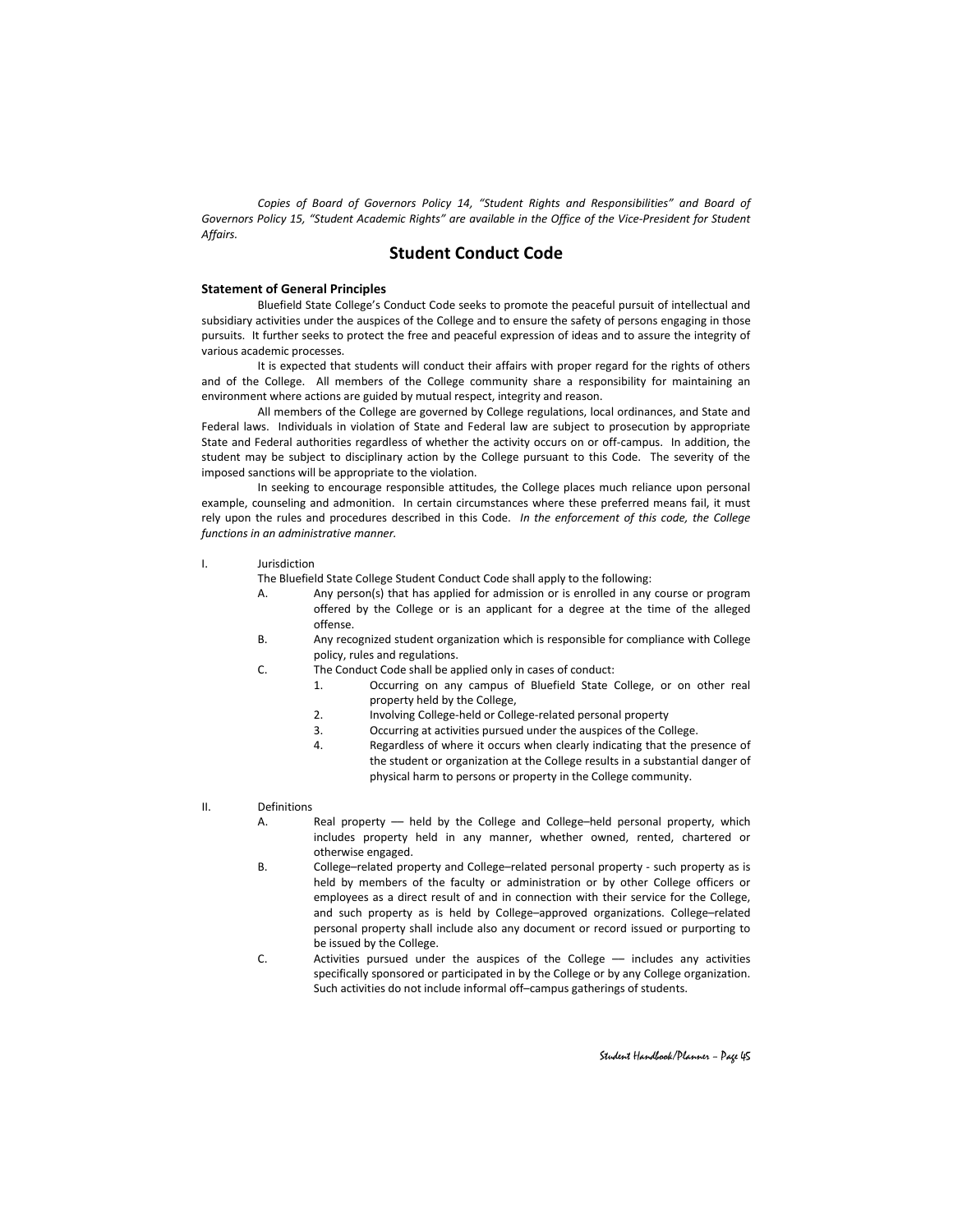#### III. **Violations**

Violations include those activities which directly and significantly interfere with the College's (1) primary educational responsibility of ensuring the opportunity of all members of the College community to attain their educational objectives, or (2) subsidiary responsibilities of protecting the health and safety of persons in the College community, maintaining and protecting property, keeping records, providing living accommodations and other services and sponsoring non– classroom activities such as lectures, concerts, athletic events and social functions.

Upon satisfactory proof that a student organization has violated a College policy, rule or regulation, the organization may be subject to disciplinary action. The violations listed below are considered in the context of the student's responsibility as a member of the academic community. The following violations indicate categories of inappropriate conduct or activity. Those listed have been delineated in such a way as to give reasonable warning to students that such conduct or attempted conduct is inappropriate. These definitions of violations should not be rigidly construed.

#### A. **Educational Mission**

- 1. Knowingly supplying false information to members of the College faculty or to other officers or employees of the College in pursuit of their official duties, to a conduct committee in the course of a disciplinary proceeding, or knowingly causing false information to be thus supplied.
- 2. Violation of a published and/or promulgated professional code of ethics to which the student is bound, i.e., behavior that demonstrates good taste and high moral and ethical behavior.
- 3. Unauthorized representation of the College, a College officer or a College employee.
- 4. Tampering with or falsifying official records.
- 5. Refusal to identify one's self to a representative of the College in pursuit of his/her official duties.
- 6. Direct interference with or failure to comply with a directive from a faculty or staff member or officer of the College in the performance of his/her duties.

#### B. **Safety and Environmental Health**

- 1. Physical assault.
- 2. Harassment, intimidation, or verbal abuse.
- 3. False reports of fire or other dangerous conditions.
- 4. Unauthorized use or possession of explosive components, chemicals, etc., such as fireworks, firearms, weapons, explosives, gas or compressed air, or violation of regulations concerning possession or misuses of firearms, as defined by policies established for each campus.
- 5. Lewd, vulgar, or indecent behavior.
- 6. Disturbance resulting in a disruption of authorized activities.
- 7. Violations of alcoholic beverage regulations.
- 8. Possession, use, or sale of illegal drugs.
- 9. Violation of College health or safety regulations.
- 10. Creation of fire hazard or other dangerous condition.
- 11. Restriction of normal traffic flow into or out of College facilities.
- 12. **Hazing** (defined as any action taken or situation created intentionally by an organization or with the knowledge or consent of an organization) to produce mental or physical discomfort, embarrassment, harassment, or ridicule to any member or prospective member.
- 13. Placing a person or persons in reasonable fear of imminent physical harm.
- 14. Sexual harassment.
- 15. Sexual assault.
- 16. Violation of local, state, or federal law.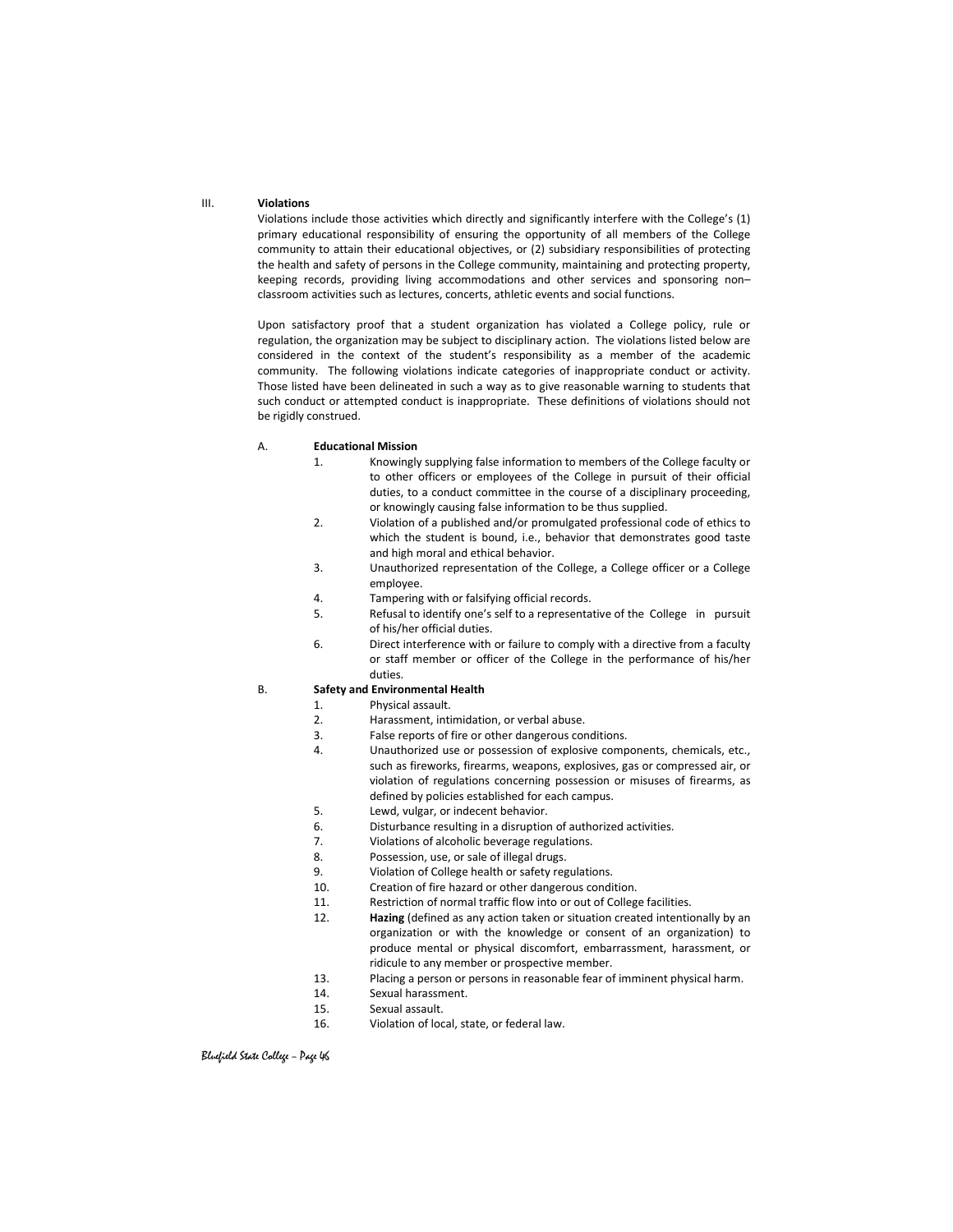#### C. **Care of Property**

- 1. The theft, unauthorized acquisition, removal or use of property and/or service.
- 2. Misuse or destruction of Library material or other academic material.
- 3. Misuse, destruction or defacement of College property as defined above or that of other people, while located on College property.
- 4. Trespassing or unauthorized presence on any College–held or College– related property.
- 5. Tampering with fire and safety equipment.

#### D. **Conduct Code**

- 1. Failure to comply with a sanction(s) imposed by the Conduct Officer or Conduct Committee.
- 2. Interference with an investigation or other procedures defined in this Code.
- 3. Continued infractions of this Code.
- 4. Knowingly assisting in the violation of any provisions of this Code.

#### IV. **Sanctions**

If a student or student organization admits to a violation of this Code to the Conduct Officer or the Conduct Committee (hereinafter referred to as "Officer" or "Committee," respectively) or upon determination by the Officer or Conduct Committee that the student or organization has committed a violation of the Code, one or more of the following sanctions may be imposed by the campus where the student is currently enrolled, in accordance with the provisions of this Code (see Section V):

- A. Dismissal –– permanent separation from the College. However, a student may be readmitted if at some future time it can be demonstrated that another opportunity to attend is warranted.
- B. Suspension –– separation from the College for a stated period of time up to one academic year and/or until a stated condition(s) is/are met.
- C. Disciplinary Probation –– may include the loss of one or more privileges, normally for no more than one academic year.
- D. Official Censure or Admonition -- a warning.
- E. Restitution up to the replacement value of the items damaged (but not to exceed same).
- F. Other such action as the Committee or Officer within reason may deem appropriate (e.g., suspension of organization's official campus recognition).

#### V. **Procedures**

- A. Administration and interpretation of the Student Conduct Code shall be solely within the jurisdiction of the Conduct Committee and the President or his/her designee, such interpretation being pursuant to the procedures of this Code.
- B. Responsibilities of Conduct Officer:
	- 1. The officer shall initiate, investigate or supervise the investigation of alleged violations of this Code which are brought to his/her attention by College officials or employees, students or members of the general public.
	- 2. Upon concluding the investigation, the Officer shall notify the student of the charge(s), the complaint(s), the date(s) of alleged occurrence(s), the Code section(s) which is (are) alleged to have been violated, the maximum possible sanction which may be imposed, date of hearing and the student's rights of appeal.
		- a. This notice shall indicate if the hearing is to be before the Officer or Committee.
		- b. This notice may be given personally, by telephone call or by written letter to the student mailed to the last known address. If notice is given by means of a personal meeting or telephone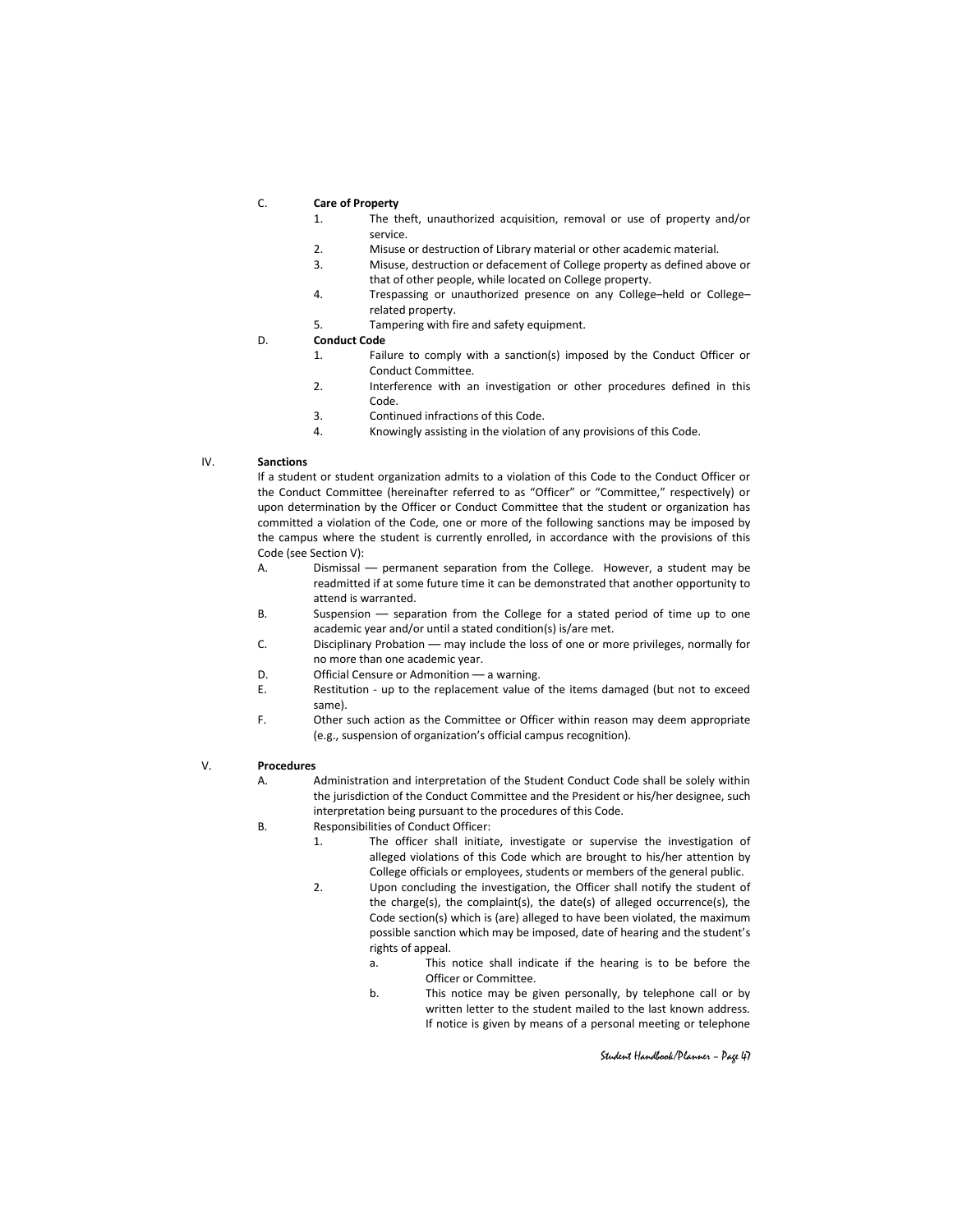conversation, the student shall be informed that a written notice will be mailed to the student at the last known address or to some other address specified by the student.

c. If the hearing is to be before the Committee, this notice will afford the student the opportunity to meet with the Officer at a designated time and place for a pre-hearing meeting.

#### B. **Hearing(s) Before Conduct Officer**

- 1. During the hearing(s) with the student, no party present shall be accompanied by legal counsel. The student may be accompanied by an advisor who may be a parent(s), legal guardian(s), another student, faculty or staff member. A student may utilize the services of a student advisor trained in the judicial process.
- 2. During the hearing(s), the Officer may hear and consider any relevant information. Efforts will be made to obtain the most reliable information available.
- 3. The Officer shall then:
	- a. Dismiss the case.
	- b. Impose appropriate sanctions. Sanctions shall become operative within five days after notice (verbal or written) thereof has been given to the student. Sanctions shall be stayed in the event the student appeals to the Committee in accordance with this Code (see Section C below), or
	- c. Refer the matter to the Committee if the Officer is in doubt as to whether acts have been committed which constitute a violation of this Code, or
	- d. Refer the matter to the Committee if the officer is in doubt of which, if any, sanction ought to be imposed.
- 4. If the Officer determines that the presence of the student at the College results in possible danger of physical harm to person or property at the College, the Officer may immediately suspend the student until the Committee convenes to hear the case. The maximum period of such an interim suspension shall be five working days. Imposition of an interim suspension shall not occur without a prior preliminary hearing unless it is impossible or unreasonably difficult to accord it prior to the interim suspension. An interim suspension shall be operative immediately upon receipt of notice (verbal or written) by the student. If the accused student is found innocent of the charges, he/she will receive an excused absence for the interim suspension period.

#### C. **Right of Appeal Beyond Conduct Officer**

- 1. The student may appeal to the Committee any finding or action of the Officer.
- 2. Such appeal shall be submitted to the Officer in writing and shall state the specific ground(s) for the appeal and shall request a review by the Committee. This written appeal must be received by the Officer within five (5) working days after the student has received notice (verbal or written) of the findings. The officer shall promptly forward the appeal to the Committee.
- 3. Requests for appeals of suspension or dismissal actions by the Conduct Officer will automatically be granted by the Committee.

#### D. **Responsibilities of the Conduct Committee**

1. After written notification from the Officer, the Chairperson of the Committee shall, as soon as possible: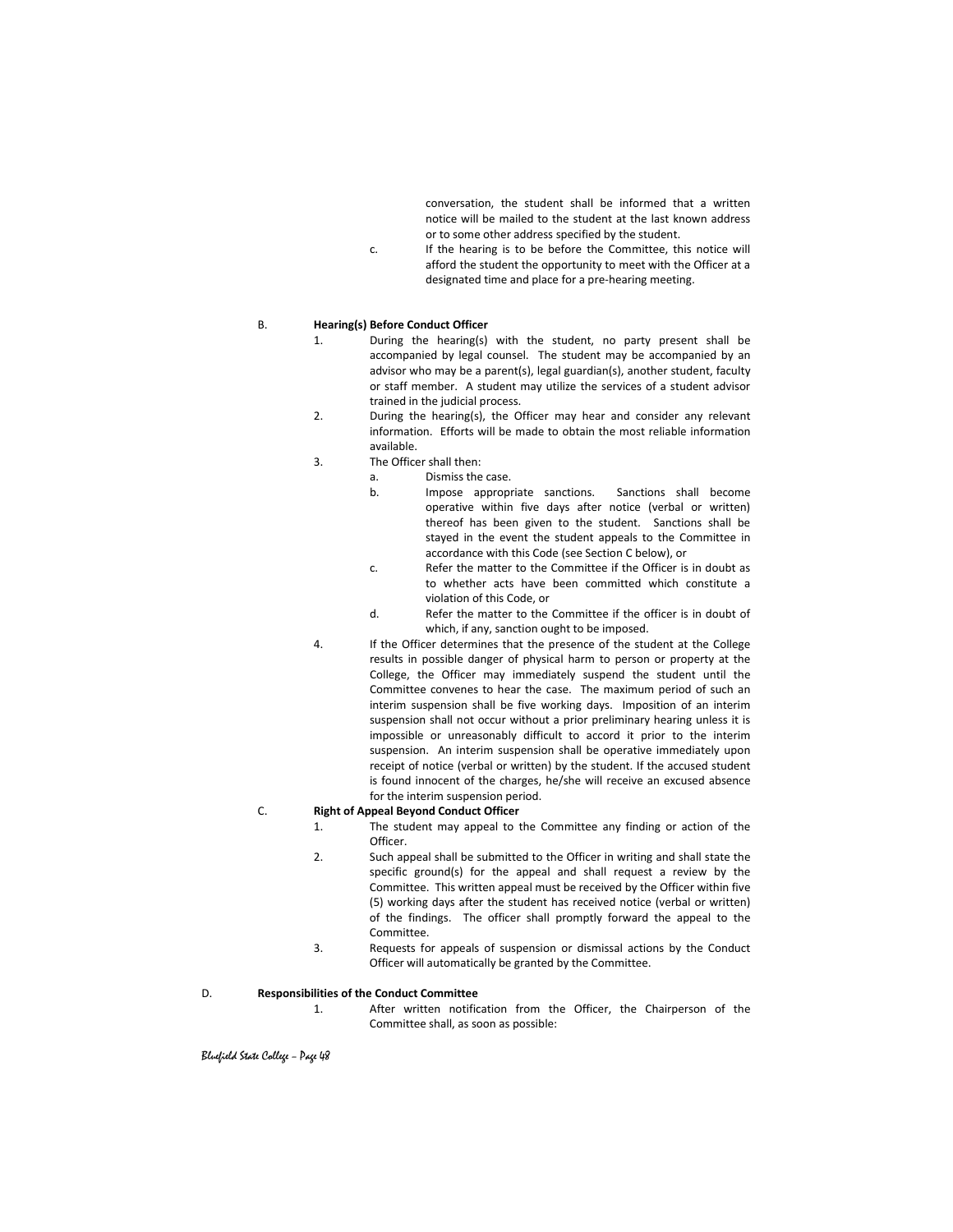- a. Notify, in writing, the Officer and the student of a date, place and time for a hearing with the hearing normally to be held not earlier than three (3) working days or later than five (5) working days after issuance of notification by the Committee.
- b. List the names of members of the Committee in the notice to the student.
- c. Make arrangements for the keeping of a tape recorded record of the proceedings of the Committee hearing. In cases of appeal, the principals may have access to the tapes for purpose of review relating to the appeal. Such tapes shall be kept by the Officer until all appeal rights have been exhausted at which time such tapes will be destroyed.

#### 2. **Composition of Committee**

- a. The Committee shall consist of five members: two faculty members and one alternate faculty member selected by the faculty; two student members and one alternate student member appointed by the Student Government Association; one non-Student Affairs professional member and one alternate professional staff member appointed by the College President. The College President will select one of the faculty members to serve as Chairperson of the Committee. The Committee will select a Vice-Chairperson to serve in the absence of the Chairperson. At least three (3) of the five members must be present to hear a case.
- b. The student charged with the violation, the Officer and the complaining witness may have the right to challenge for cause any member of the Committee by submitting to the Committee Chairperson a written memorandum stating the grounds for this challenge at least two days prior to the scheduled meeting. Removal of members for cause shall be within the authority and at the discretion of the Chairperson of the Committee or the Vice-Chairperson if the Chairperson is unable to exercise that function or is challenged for cause.

#### 3. **Hearing Preliminaries**

- a. At any proceeding before the Committee, the Officer, the student, or other party to the hearing may have the assistance of an advisor. If the case involves suspension or dismissal, the student may have legal counsel present. The student must inform the Conduct Officer at least forty–eight (48) hours prior to the hearing if an attorney will be present. Such assistance will be at the option of the student. That is, if the student chooses such assistance, the Officer or Conduct Committee shall have the right to similar assistance. The role of legal counsel and/or advisors is explained in V.D.4.f.
- b. The hearing shall be open except at the request of the accused student, the Officer, or the complainant. The Committee Chairperson may close the hearing in order to protect complaining witnesses or other parties.
- c. If the student or the charging party (either the officer or a complaining witness) is not present at the time appointed for the hearing, the Committee shall first attempt to determine the reason for that person's absence. The Committee may proceed in a normal manner or may continue the hearing to a later date. The Committee may not consider the absence of a party as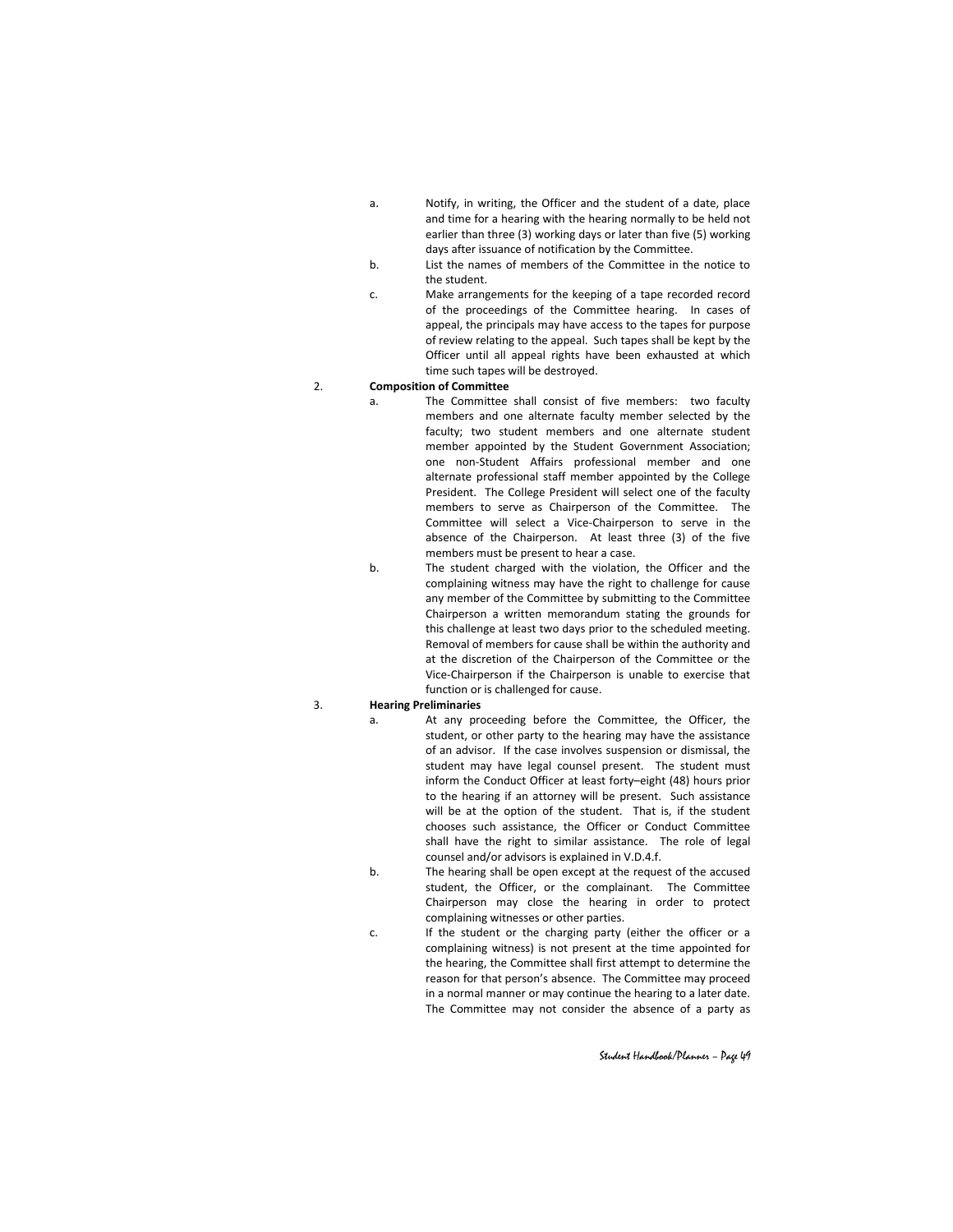relevant to whether the accused committed the alleged violation of the Code.

#### 4. **Hearing Procedures**

- a. The responsibility for recognizing and calling persons to speak is with the Chairperson.
- b. Persons disruptive to any stage of the hearing may be evicted at the reasonable discretion of the Chairperson.
- c. The Officer shall first present the results of the investigation and/or the charges against the student.
- d. The Officer and/or the complaining witness may present oral testimony and/or written statements from any person including the accused student.
- e. The student may then present written documentation or oral testimony and/or other witnesses.
- f. At any time during the proceedings, members of the Conduct Committee may question witnesses or parties to the proceeding; witnesses or parties may ask questions at the discretion of the Chairperson. Legal counsel or advisors may only serve in an advisory capacity to the accused student in such cases. Legal counsel or advisors may not speak on behalf of the student or otherwise participate directly in the proceedings.
- g. After the presentation of all the evidence to the Committee, each party may present arguments to the Committee on the applicability of this Code or the interpretation of any sections herein. At this time, the Officer and the student may make recommendations to the committee as to the appropriate sanctions should a violation(s) be found to have been committed.
- h. During the hearing the Committee may consider any relevant information, shall not be bound by the strict rules of legal evidence, and may take into account any information which is of value in determining the issues involved. Efforts will be made to obtain the most reliable information available.
- i. After all parties present their respective information, the Committee shall go into closed session to determine whether the student has committed the alleged violation and, if so, the sanction(s) to be imposed. A member should vote against the accused student only if convinced by a clear preponderance of the information presented that the accused student has committed the act(s) as charged. A majority vote of the Committee members present and voting shall prevail. The Committee Chairperson is entitled to a vote.
- j. Within three (3) days of the hearing the Committee shall inform the student in writing of the decision through the Officer. Any disciplinary sanctions imposed by the Committee shall be operative immediately unless otherwise specified.
- k. The notice to the student of the finding of the Committee shall include:
	- 1) The facts found to be true.
	- 2) The section of this Code found to have been violated.
	- 3) The disciplinary sanction imposed or other sanction to be taken.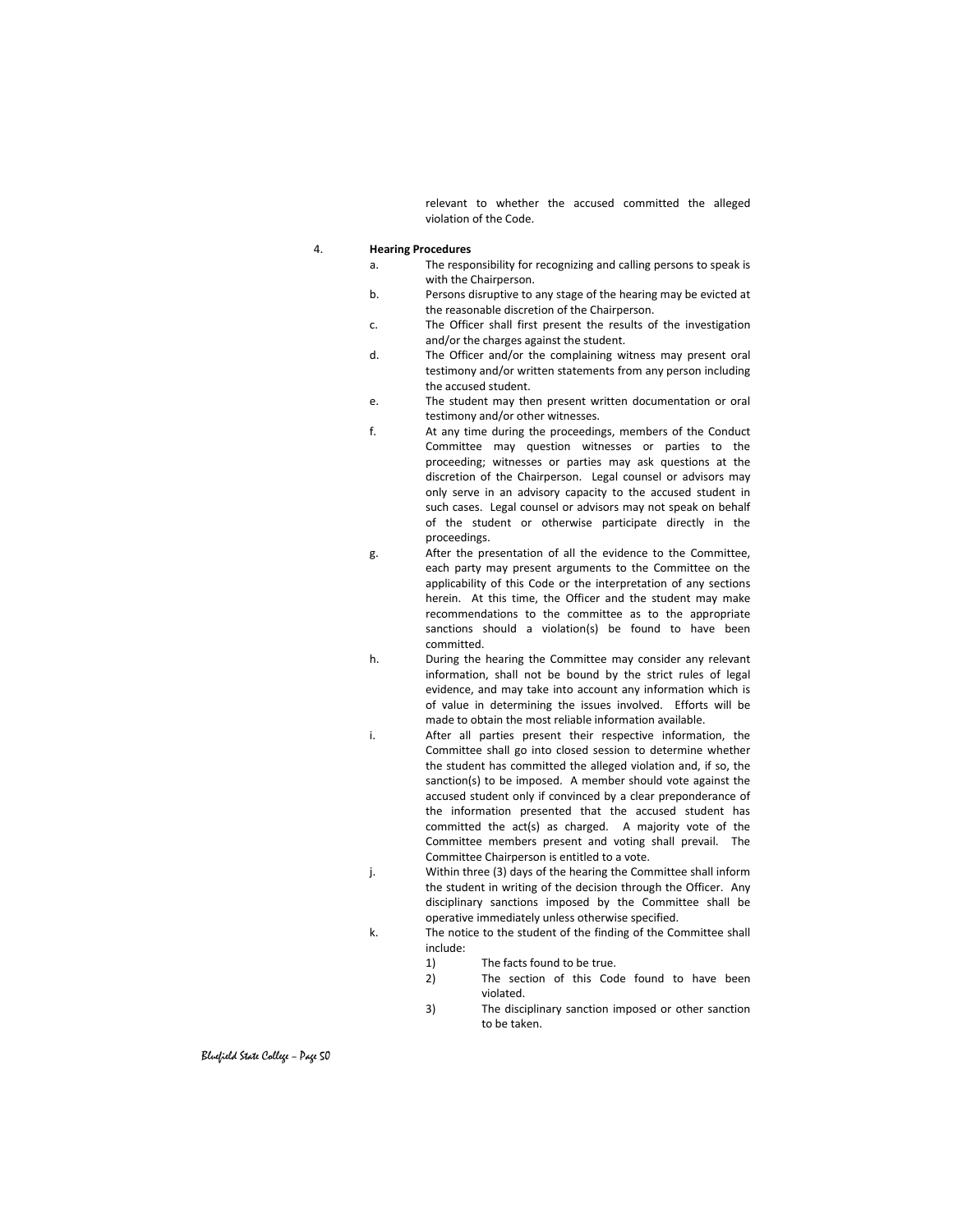4) The student's right to appeal and a statement of the expiration date for the filing of that appeal.

#### E. **Right of Appeal beyond the Conduct Committee**

In the event the Committee approves a sanction of suspension or dismissal, the student may request review by the President or his/her designee. Such request for review must be made within five (5) working days as stated in the letter of notification of the sanction. The appeal shall be in writing and limited to:

- 1. Review of the procedures followed.
- 2. Appropriateness of the sanction. The President may not impose a more severe sanction. The decision of the President or his/her designee shall be the final campus decision and shall be communicated to the student in writing.

#### F. **Right of Appeal Beyond the President**

A student may appeal the sanction of dismissal to the College's Board of Governors. Information regarding this process may be obtained from the Office of the Vice-President for Student Affairs.

#### **Student Rights at Hearings**

The hearing shall comply with the Student Conduct Code; consequently, the student shall comply with the Student Conduct Code. The student shall be guaranteed the following rights:

- I. The student shall be presumed innocent until proven guilty by a preponderance of the evidence.
- II. The accused student has the right to have an advisor with him/her, but such advisor may not be a person other than a parent or guardian, a full-time student at BSC, or a member of the faculty or staff of BSC, and legal counsel if the case involves dismissal or suspension.



- III. The Student Government Association has appointed a number of students that are trained to assist accused students in the preparation of their cases before the Hearing Officer and/or the Conduct Committee. A student advisor may be obtained by contacting the Student Government Association Office or the Vice President for Student Affairs' office.
- IV. The accused student shall be entitled to be present throughout the presentation of evidence, testimony of witnesses and arguments.
- V. The accused student shall be informed of the right to silence.
- VI. The student shall have the right to present witnesses and evidence in his/her behalf.
- VII. All material evidence shall be presented subject to the right of cross–examination of the witnesses by the students.
- VIII. In cases involving the appeal of the sanctions of suspension or dismissal, the student must be informed of the right to have legal counsel present at the hearing (students retain attorneys in such cases at their expense) and must notify the Conduct Officer at least forty–eight (48) hours prior to the hearing if an attorney will be present at the proceedings.
- IX. The student shall be entitled to an expeditious hearing of the case.
- X. No accuser will be permitted to participate in a judicial body that is hearing a case except as a witness.

Recommendations and actions of the Conduct Officer or the Conduct Committee must be placed in the mail to the student and to the Vice President for Student Affairs no later than three attendance days after the hearing.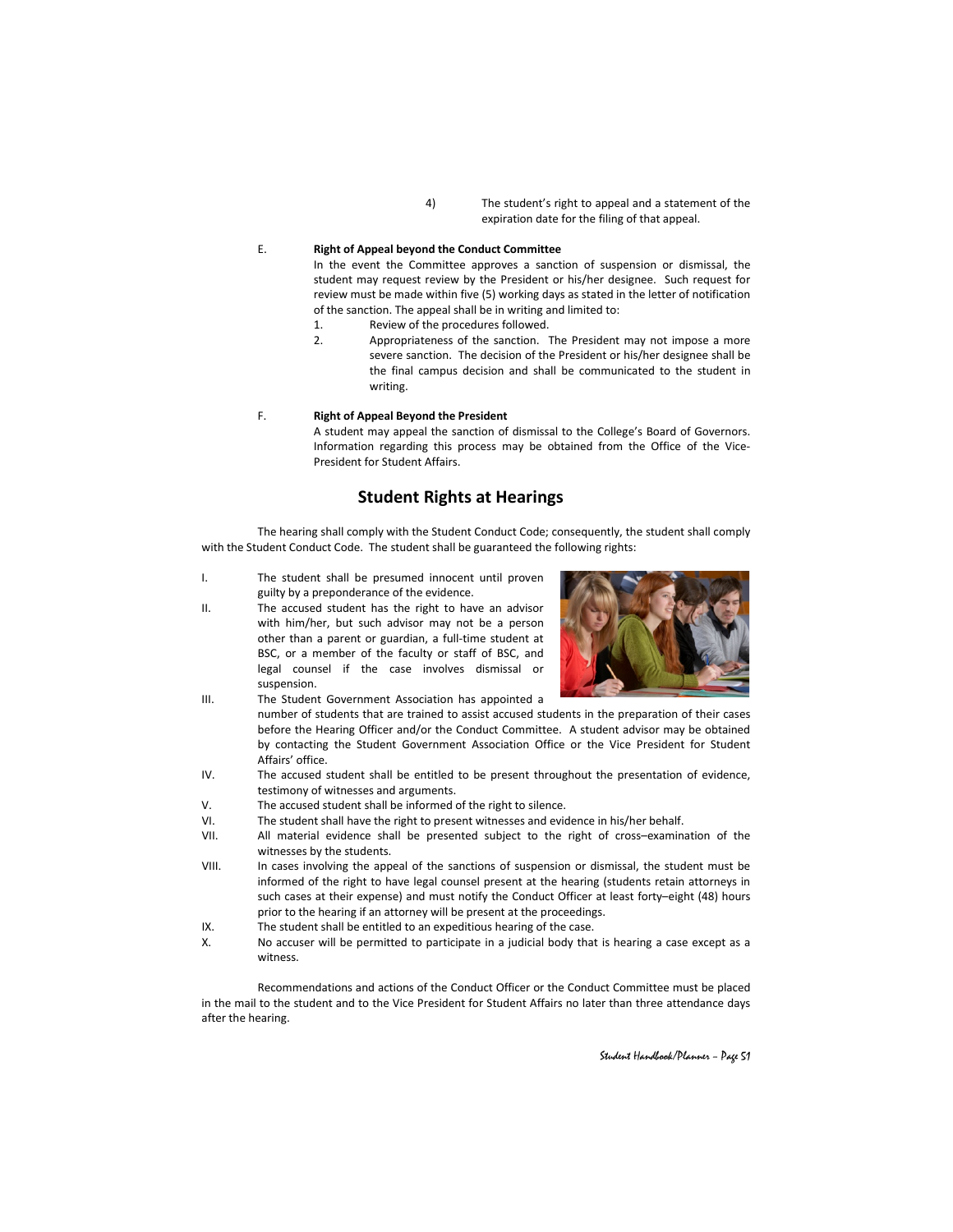#### **Disruptive Activities, Demonstrations and Picketing**

Any individual who is not (a) a currently enrolled student registered to attend class, (b) a faculty member, or (c) a staff member, who participates in picketing, demonstrating, or any disruptive activities in any buildings, streets, sidewalks, or any other areas on campus, may be asked to leave by an authorized College official. If such individual refuses to leave campus when requested, he may be subject to arrest. The Director of Public Safety, upon request of the President of the College, the Vice-President for Academic Affairs, or the Vice-President for Student Affairs, will be responsible for making necessary arrests.

Disruptive activities, picketing, and demonstrations may not be conducted at any place or in any area of the campus where such activities will interfere with the rights of members of the College community, including the disruption of essential functions of the college. Examples of activities deemed disruptive or volatile of the rights of others include, but are not limited to: blocking free movement through the streets, sidewalks, entrances, hallways, or other facilities of the campus and/or seizure or occupation of a building or activities incompatible with the proper function of a building, facility, or area.

When a disruptive activity, demonstration, or picketing takes place, the authorized College official will have the responsibility of observing the activity. The observer shall determine whether there is any violation of the individual rights of those picketing or of non-participants; whether any participants are not currently enrolled students, faculty or staff or whether the activity violates College policies, State or Federal laws.

#### **Grievance Procedure for Disabled Students**

The grievance procedure, as described herein, is provided to give students who qualify as disabled under Section 504 of the Rehabilitation Act of 1973 and the Americans with Disabilities Act an avenue for resolving problems regarding access to programs and facilities at BSC. Because of the immediate nature of such problems, efforts have been made to make turn–around times at the various levels as short as possible. These time frames may be extended upon mutual agreement of the individuals involved.

#### **Level I**

Students desiring to file a grievance regarding accessibility to programs or facilities of BSC may initiate the process by contacting the college's ADA Coordinator. If the grievance involves specific action taken by a College employee, the grievance must be filed within five (5) working days of that action. The grievance shall be referred to the appropriate administrator for review and investigation. A response will be provided to the student within five (5) working days of receipt of the grievance by the administrator.

#### **Level II**



If the student believes the written answer to the grievance is in error or improper, the student may within five (5) working days of receipt of the administrative response ask the ADA Coordinator to call a meeting of the ADA Committee to consider the grievance. The Committee shall consist of the ADA Coordinator, the Vice President for Student Affairs, the Classified Senate Chair, the Faculty Senate Chair, an SGA selected appointee, the Director of Admissions, the Vice President of Financial and Administrative Affairs, the ADA representative for students, the Director of Student Support Services and an appointed faculty member. The student filing the grievance must submit the appeal in writing and must include any documents considered at the first level. The student must state why the response of the administrator is not satisfactory and tell what will resolve the issue.

The Committee will review the grievance and make its recommendation to the President or her/his designee within ten (10) working days of receipt of the grievance. The President will consider the recommendation of the Committee and provide a written response to the student within ten (10) working days of receipt of the Committee recommendation.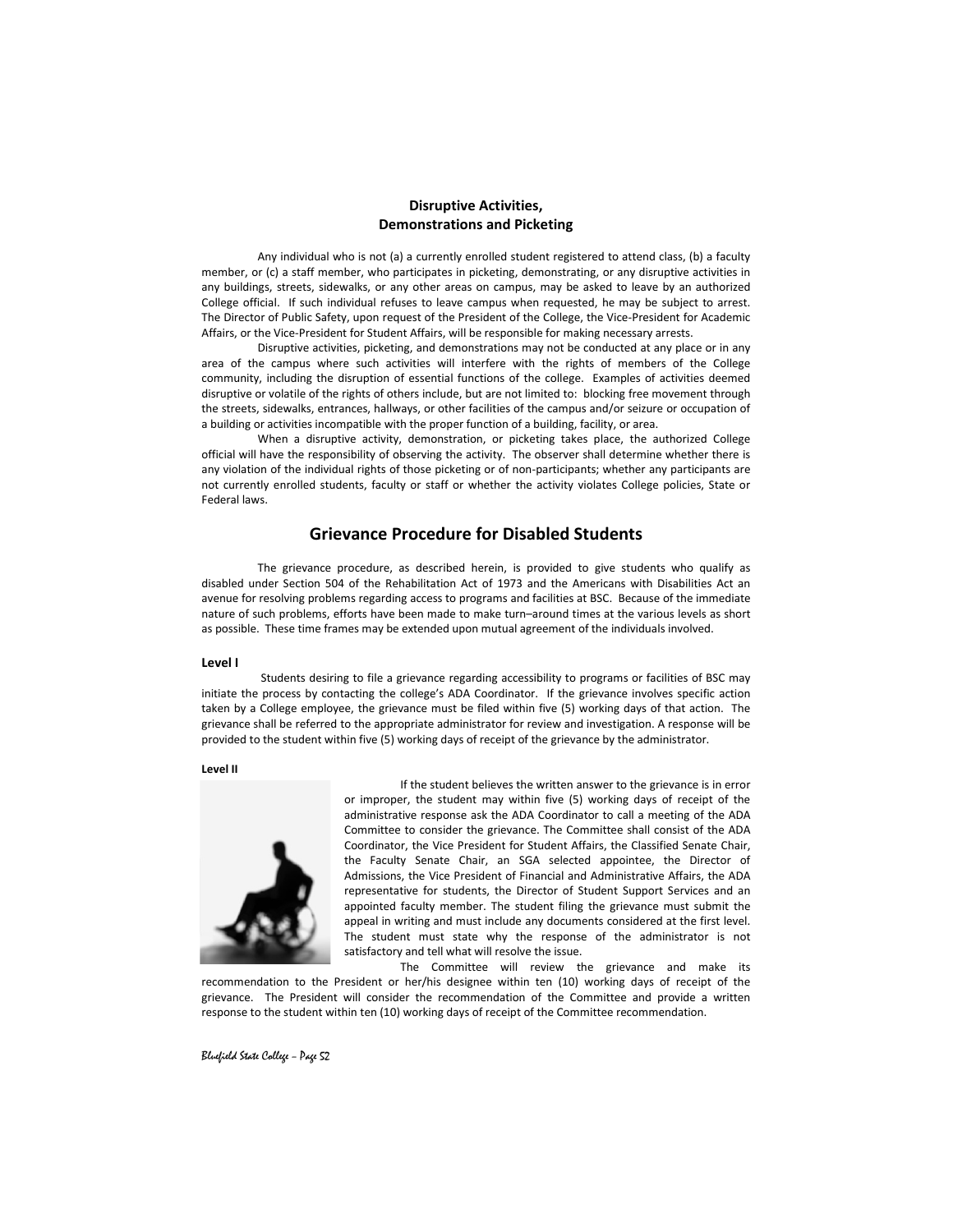## **Inclement Weather Late Schedule**

#### **M/W/F Classes**

#### Regular **Late**

| 9:00 a.m.    | 10:45 a.m. $-$ 11:25 for 40 minutes      |
|--------------|------------------------------------------|
|              |                                          |
| 10:00 a.m.   | 11:30 a.m. $-$ 12:10 p.m. for 40 minutes |
| $11:00$ a.m. | 12:15 p.m. - 12:55 for 40 minutes        |
| 12:00 p.m.   | 1:00 p.m. $-$ 1:40 p.m. for 40 minutes   |
| 1:00 p.m.    | 1:45 p.m. $-$ 2:25 p.m. for 40 minutes   |
| 2:00 p.m.    | 2:30 p.m. $-3:10$ p.m. for 40 minutes    |
| 3:00 p.m.    | $3:15$ p.m. $-3:55$ p.m. for 40 minutes  |

#### **T/TH Classes**

Regular **Late** 

- 9:30 or 10:00 a.m. 11:00 a.m. 11:00 a.m. for 55 minutes<br>11:00 a.m. or 11:30 a.m. 12:00 p.m. for 55 minutes 12:00 noon or 12:30 p.m.
- 7:30 or 8:00 a.m. 10:00 a.m. for 55 minutes 12:00 p.m. for 55 minutes<br> $1:00$  p.m. for 55 minutes 1:00 p.m. or 1:30 p.m. 2:00 p.m. for 55 minutes<br>2:00 p.m. or 2:30 p.m. 2:00 p.m. for 55 minutes 3:00 p.m. for 55 minutes



#### **Evening classes (4:00 p.m. or later) will meet at their regular time**.

If your class does not meet at one of the above times, your instructor should provide you with the schedule meeting time.

## **Inclement Weather Late Schedule During Final Examinations**

Regular Late<br>
8:00 a.m. – 9:50 a.m. 10:00 1:00 p.m. – 2:50 p.m.

8:00 a.m. – 9:50 a.m. 10:00 a.m. – 11:50 a.m. 1:00 p.m. – 2:50 p.m.<br>3:00 p.m. – 4:50 p.m.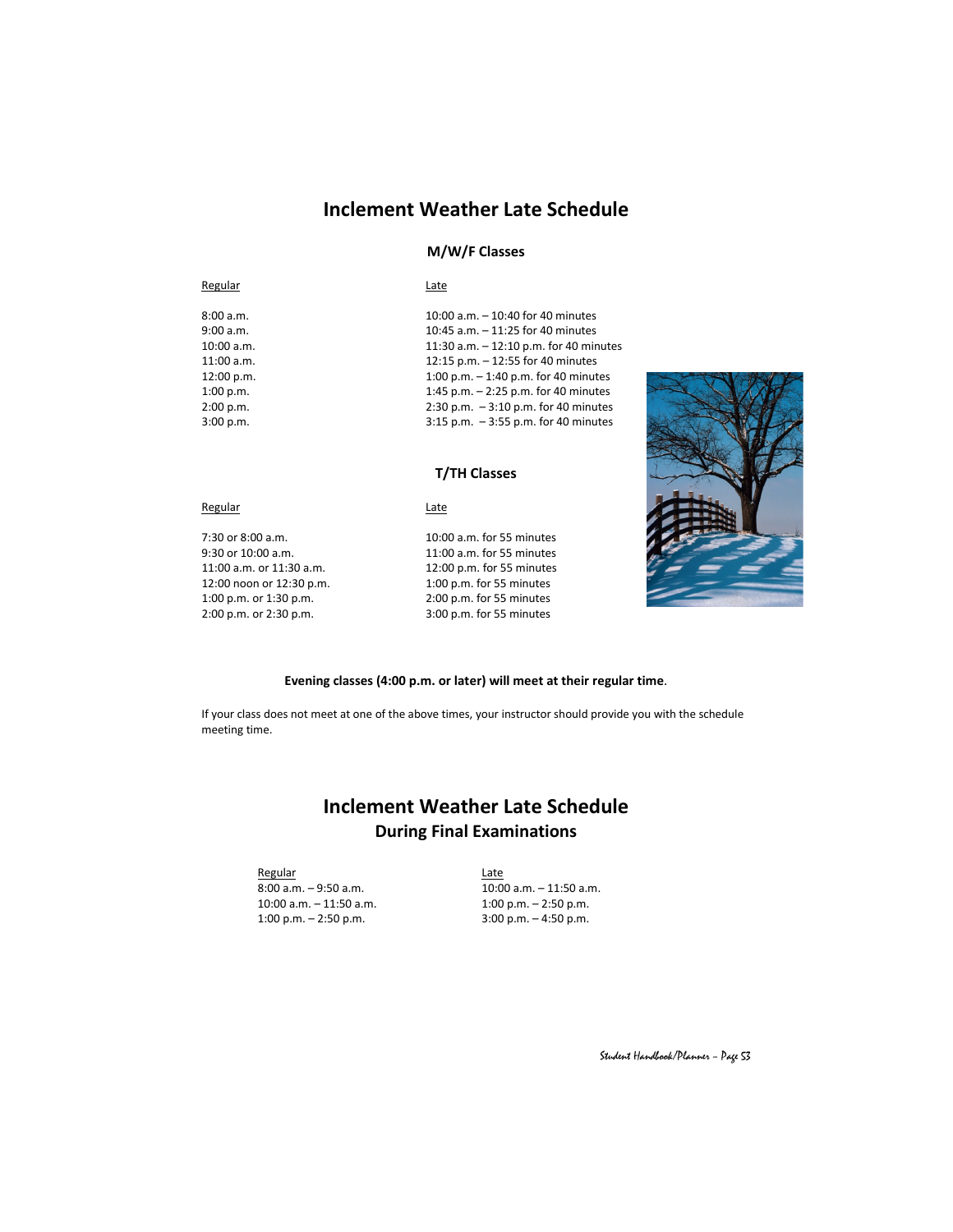# Campus Map Campus Map



1. Physical Plant 1. Physical Plant

2. Dickason Hall - Engineering Technology and Computer Science, Nursing, Radiologic Technology, Customized Training, and 2. Dickason Hall - Engineering Technology and Computer Science, Nursing, Radiologic Technology, Customized Training, and Continuing Education Classes Continuing Education Classes

3. Brown-Gilbert Basic Science - Arts and Sciences, auditorium 3. Brown-Gilbert Basic Science - Arts and Sciences, auditorium

4. Ned Shott Physical Education - Education, Instructional Television Center, pool, and gymnasium

4. Ned Shott Physical Education - Education, Instructional Television Center, pool, and gymnasium

5. Wendell G. Hardway Library 5. Wendell G. Hardway Library

6. Conley Hall - Administration 6. Conley Hall - Administration

7. Hatter Hall 7. Hatter Hall

8. Tennis Courts 8. Tennis Courts

9. Mahood Hall - Business and Law Enforcement 9. Mahood Hall - Business and Law Enforcement

10. Harris-Jefferson Student Center - Campus Corner Bookstore and cafeteria 10. Harris-Jefferson Student Center - Campus Corner Bookstore and cafeteria

P-Parking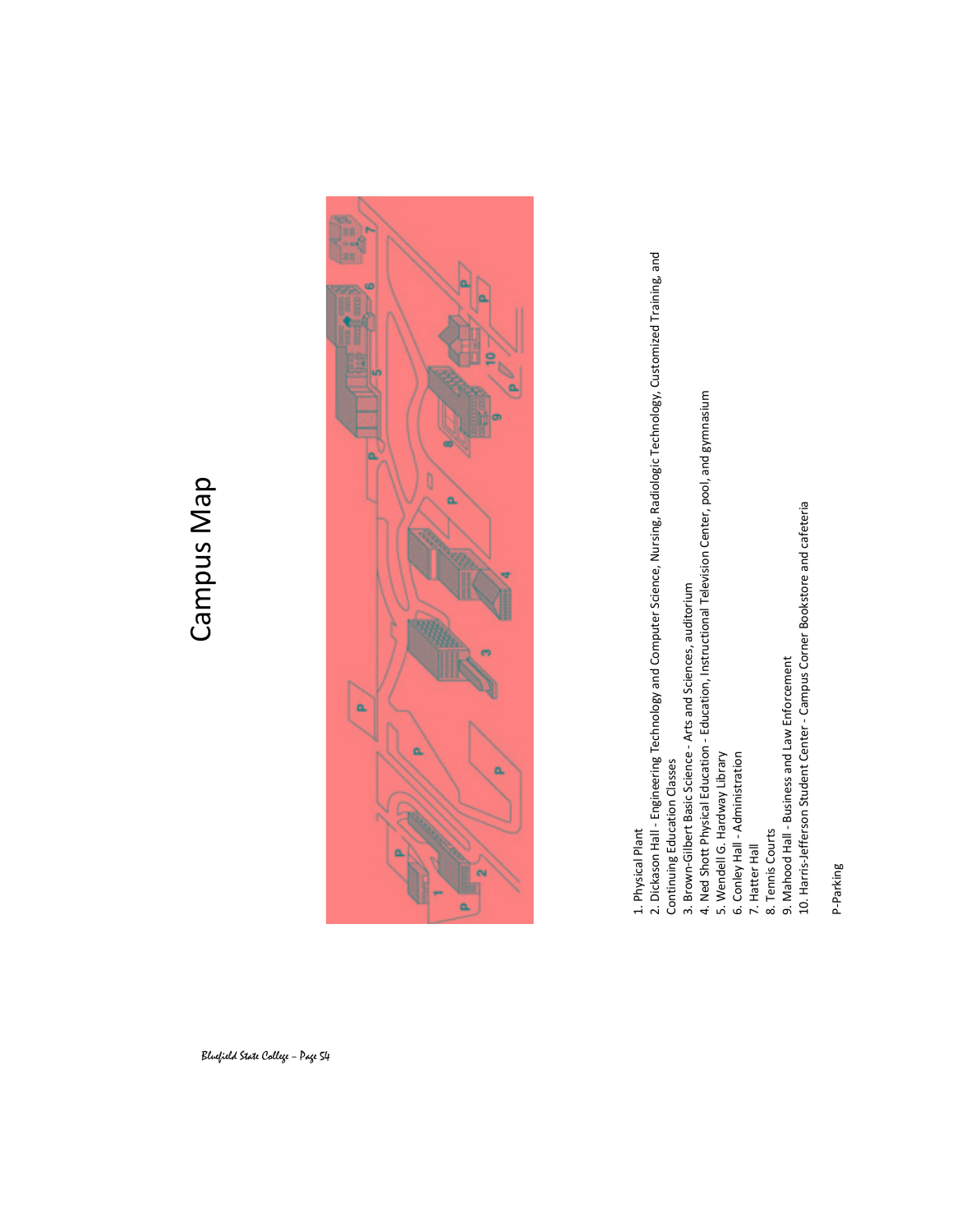## **Bluefield State College** Hymn

Once again thy name we raise, In accents loud and clear, Sing we ever more thy praise, Bluefield, our school so dear, High upon thy terraced hill We see thee strong and true And our hearts with courage fill Our School, Old Gold and Blue.

Upward through the years we'll climb While ever lifting thee; Thy precepts always in mind: Honor and Loyalty. Men may come and men may go And, passing through thy gate Feel within their hearts a glow For thee-Dear Bluefield State.

-Eugene Jones, '38